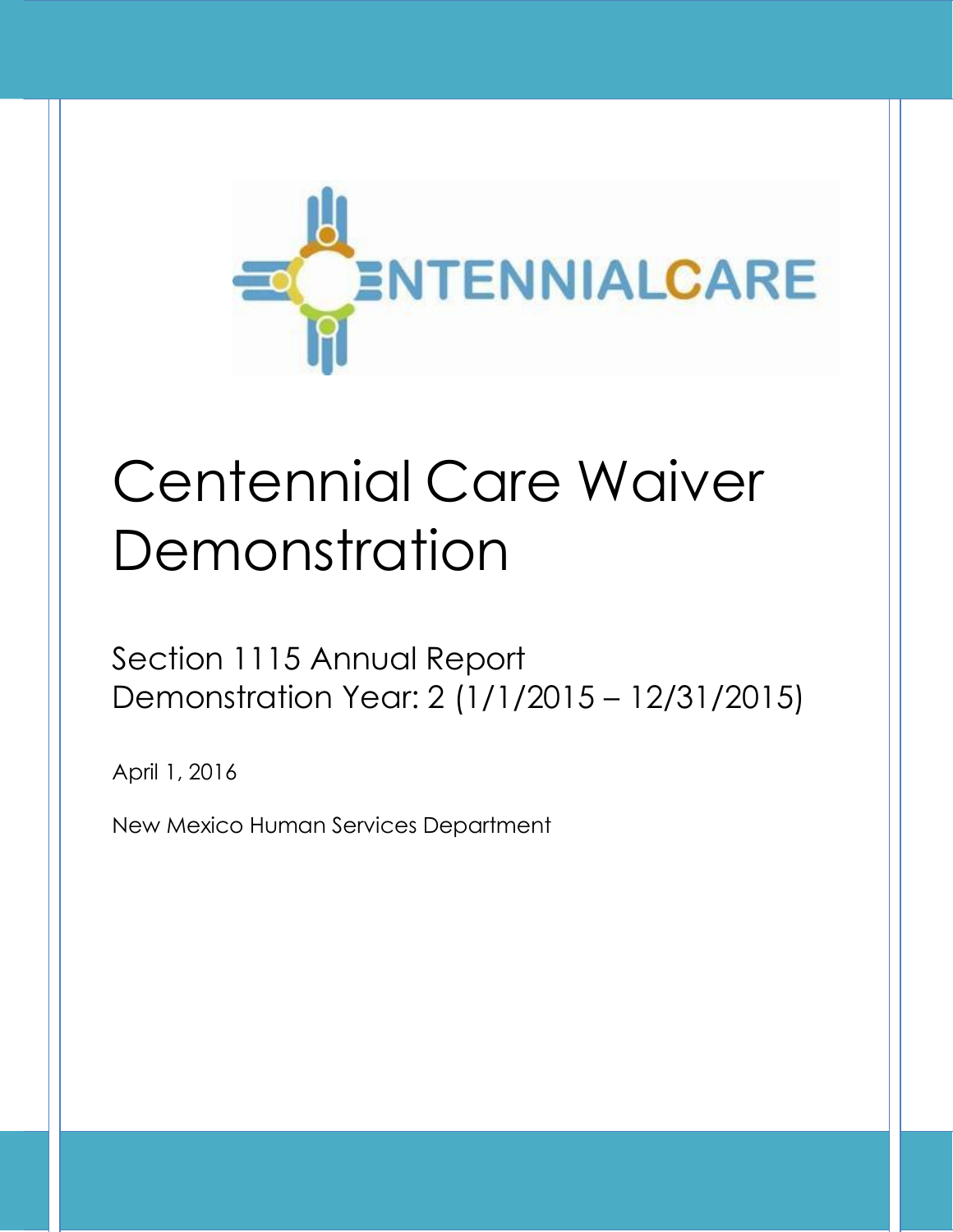|    |    | 5              |
|----|----|----------------|
|    |    |                |
|    |    |                |
|    |    |                |
|    |    |                |
|    |    | 7              |
| A. |    | $\overline{7}$ |
| В. |    | 7              |
|    | 1. | -7             |
|    | 2. | 7              |
|    | 3. | 7              |
|    | 4. | 7              |
|    | 5. | 9              |
|    | 6. | 9              |
|    | 7. | 11             |
|    |    | 14             |
|    |    | 17             |
| Е. |    | 17             |
|    |    | 18             |
|    | 1. | 18             |
|    | 2. | 18             |
|    | 3. | 19             |
|    |    |                |
|    |    |                |
|    |    |                |
|    |    |                |
|    |    |                |
|    | 1. |                |
|    | 2. |                |
|    | 3. |                |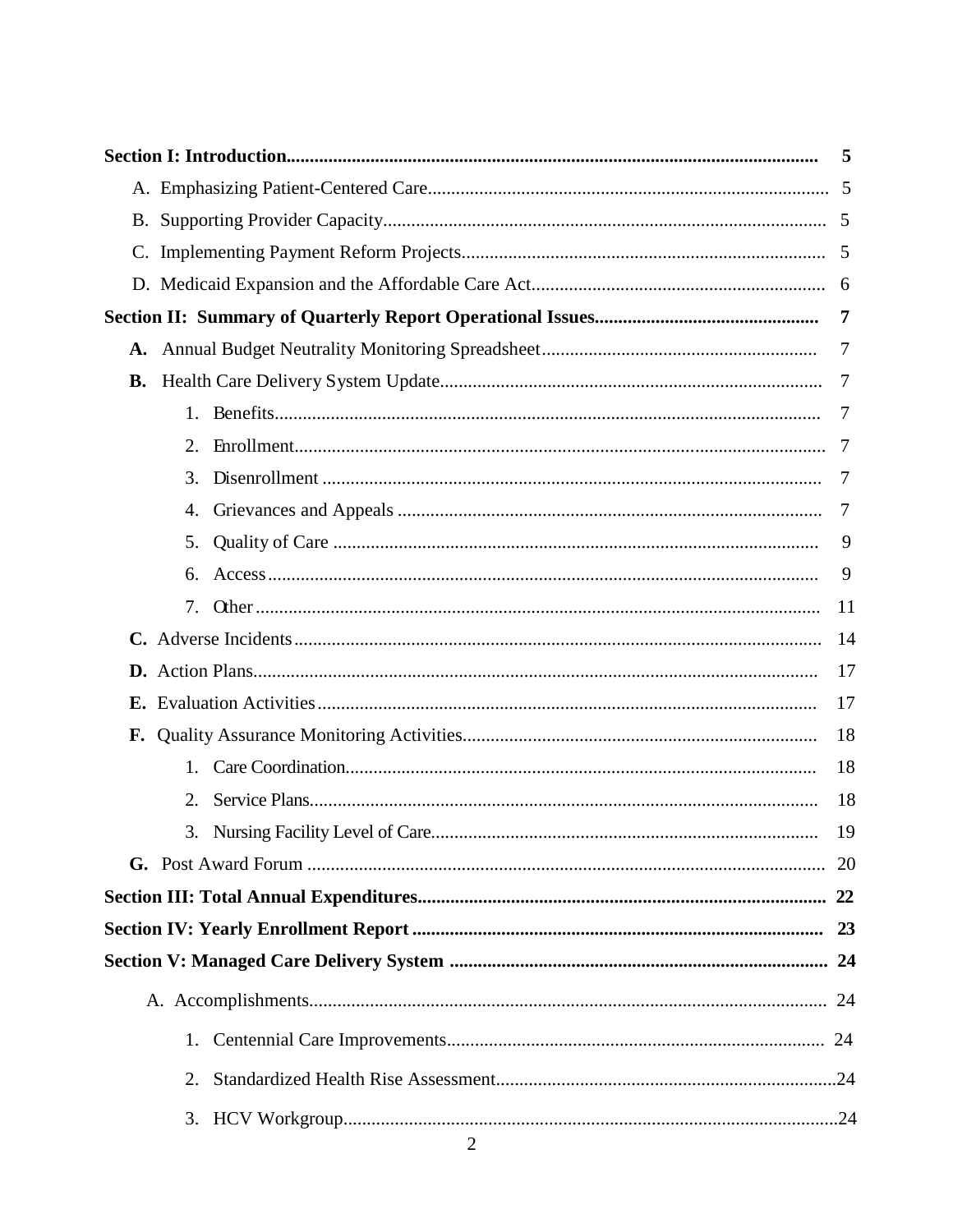| 4.                                                                  |  |
|---------------------------------------------------------------------|--|
|                                                                     |  |
| 6.                                                                  |  |
|                                                                     |  |
|                                                                     |  |
|                                                                     |  |
|                                                                     |  |
|                                                                     |  |
|                                                                     |  |
|                                                                     |  |
|                                                                     |  |
|                                                                     |  |
| F.                                                                  |  |
| 1.                                                                  |  |
| Other MCO Efforts to Reduce Non-Emergent Emergency Room Use32<br>2. |  |
|                                                                     |  |
|                                                                     |  |
|                                                                     |  |
| 1.                                                                  |  |
| 2.                                                                  |  |
|                                                                     |  |
|                                                                     |  |
| L.                                                                  |  |
|                                                                     |  |
|                                                                     |  |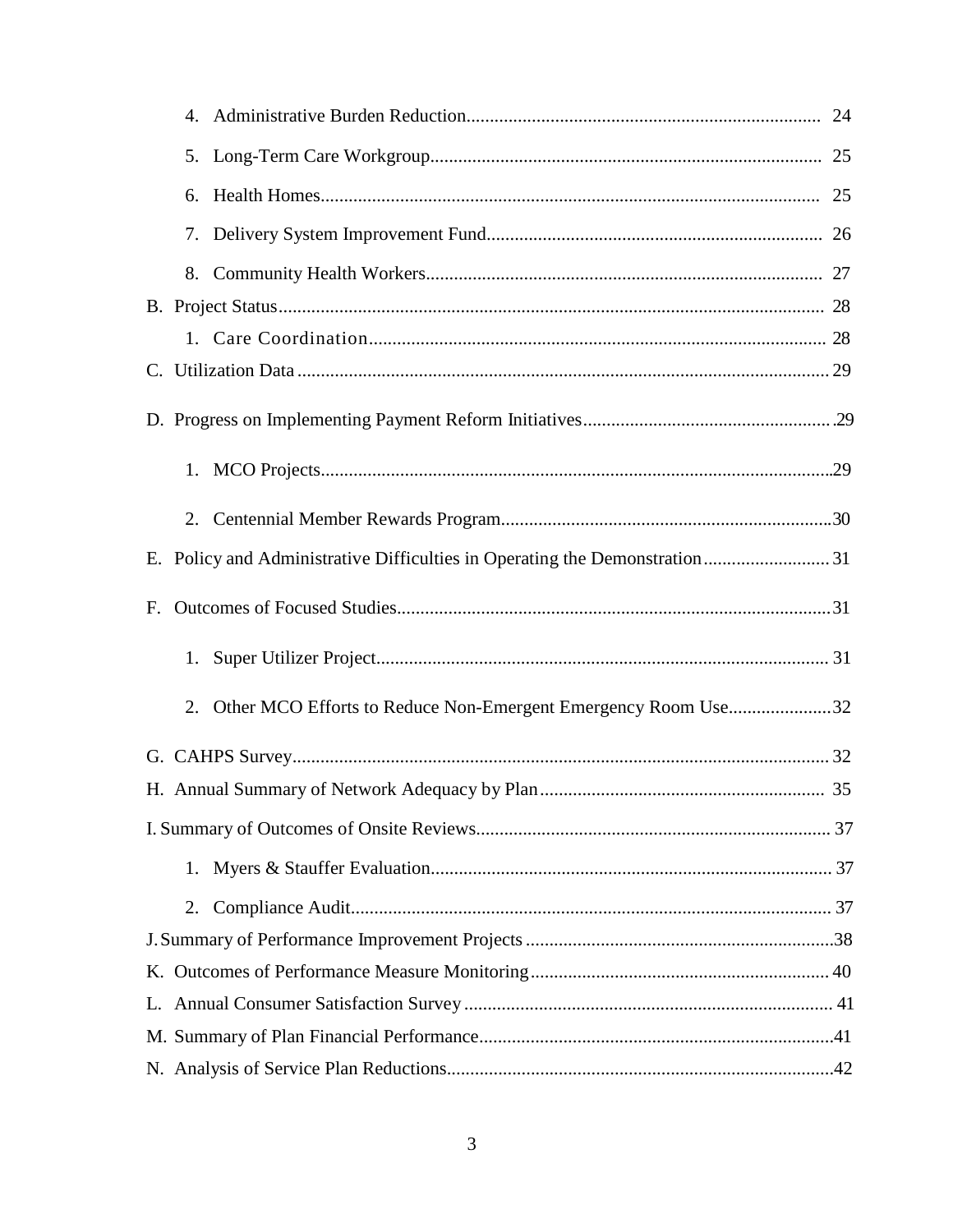| Section VI: Summary of Quality of Care/Health Outcomes for AI/AN Beneficiaries  43 |  |
|------------------------------------------------------------------------------------|--|
|                                                                                    |  |
|                                                                                    |  |
|                                                                                    |  |
|                                                                                    |  |
|                                                                                    |  |
|                                                                                    |  |
|                                                                                    |  |
|                                                                                    |  |
|                                                                                    |  |
|                                                                                    |  |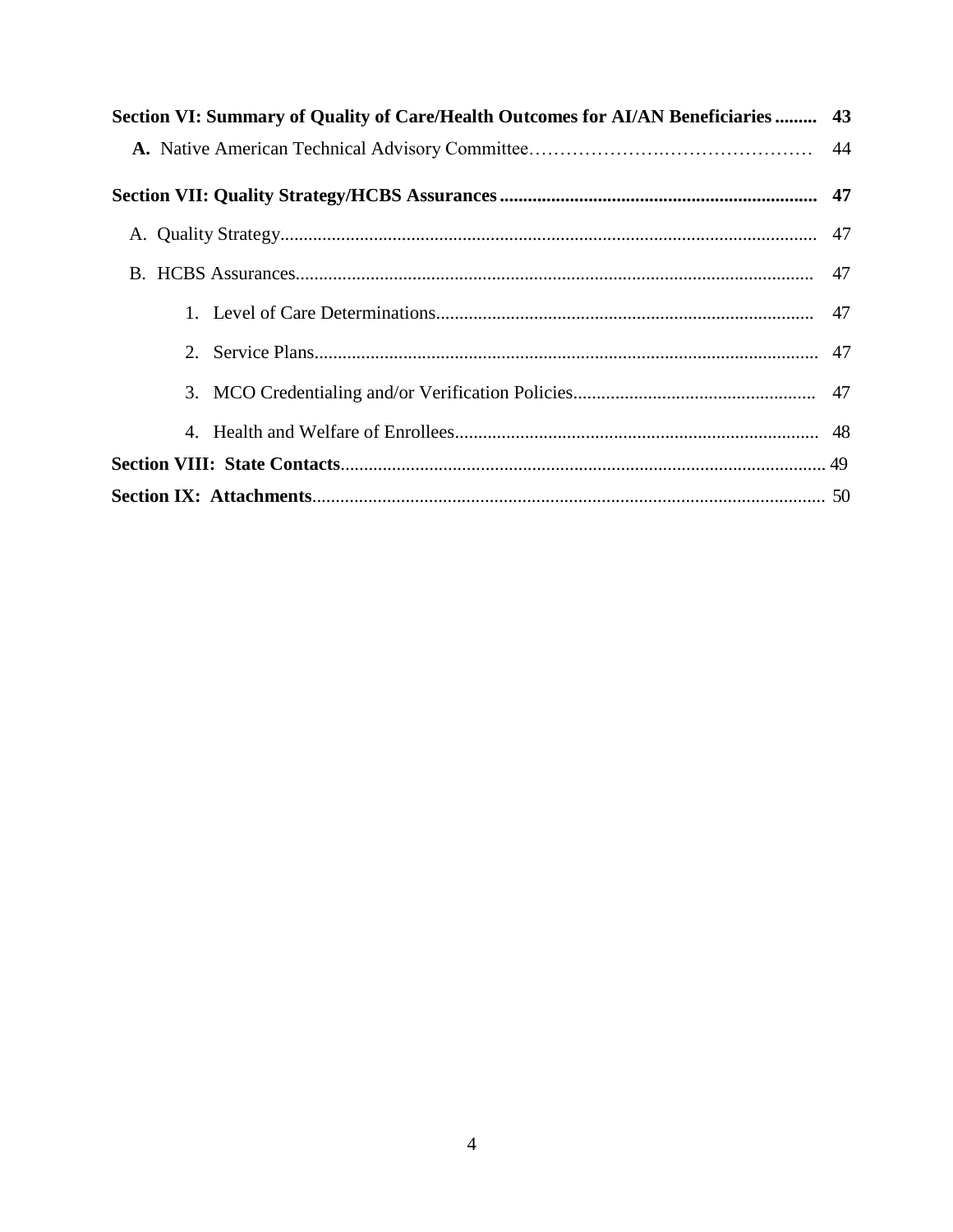# **Section I: Introduction**

Launched on January 1, 2014, Centennial Care places New Mexico among the leading states in the design and delivery of a modern, efficient Medicaid program. Approximately 640,000 members are enrolled in the program. During the past two years, Centennial Care has focused on improving the delivery of care for New Mexicans through better care integration with its robust care coordination program and emphasis on patient-centered care; increasing provider capacity by maximizing scopes of practice for certain providers, expansion of telehealth services and increased use of community health workers; and advancing payment reform initiatives that engage providers to move away from volume-based billing toward a model of care that aligns payment with enhanced performance and improved quality outcomes.

Some highlights from the second year of the program include:

# **A. Emphasizing Patient-Centered Care**

- Completed health risk assessments for 70 percent of members;
- More than 70,000 members in higher levels of care coordination;
- More than 200,000 members receiving care in patient-centered medical homes;
- More than 21,000 members receiving home and community benefits;
- 500 high need/high cost members served in a program administered by the University of New Mexico, ECHO Care, that provides access to an intensivist team, which includes primary care physicians, behavioral health counselors, specialists as needed, and community health workers.

# B. **Supporting Provider Capacity**

- Continuation of the Primary Care Physician Enhanced Rate—1,982 providers receiving increased payments;
- Maximizing Scopes of Practice for Certain Providers;
- MCOs expanding use of telehealth office visits and launching virtual physician visits, including with behavioral health providers; and
- Increasing Use of Community Health Workers:
	- $\triangleright$  CHWs work with high ED utilizers to redirect them to PCPs, educate about healthy behavior, disease management and community resources;
	- $\triangleright$  More than 100 directly employed by or contracted with MCOs;
	- $\triangleright$  FOHCs actively engaging CHWs, including PMS, HMS and First Choice;
	- $\triangleright$  MCOs partnering with UNM to expand role of CHWs—care coordination, health education, health literacy, translation and community supports linkages;
	- $\geq 2015$  Delivery System Improvement Target requires MCOs to increase utilization of CHWs.

# **C. Implementing Payment Reform Projects**

HSD approved 10 payment reform projects in early 2015; all projects launched in July 2015, including:

- Accountable Care Like Models—performance-based model with partial payment paid as bonus for achieving quality outcomes;
- Bundled Payments for Episodes of Care—bariatric surgery, diabetes and maternity;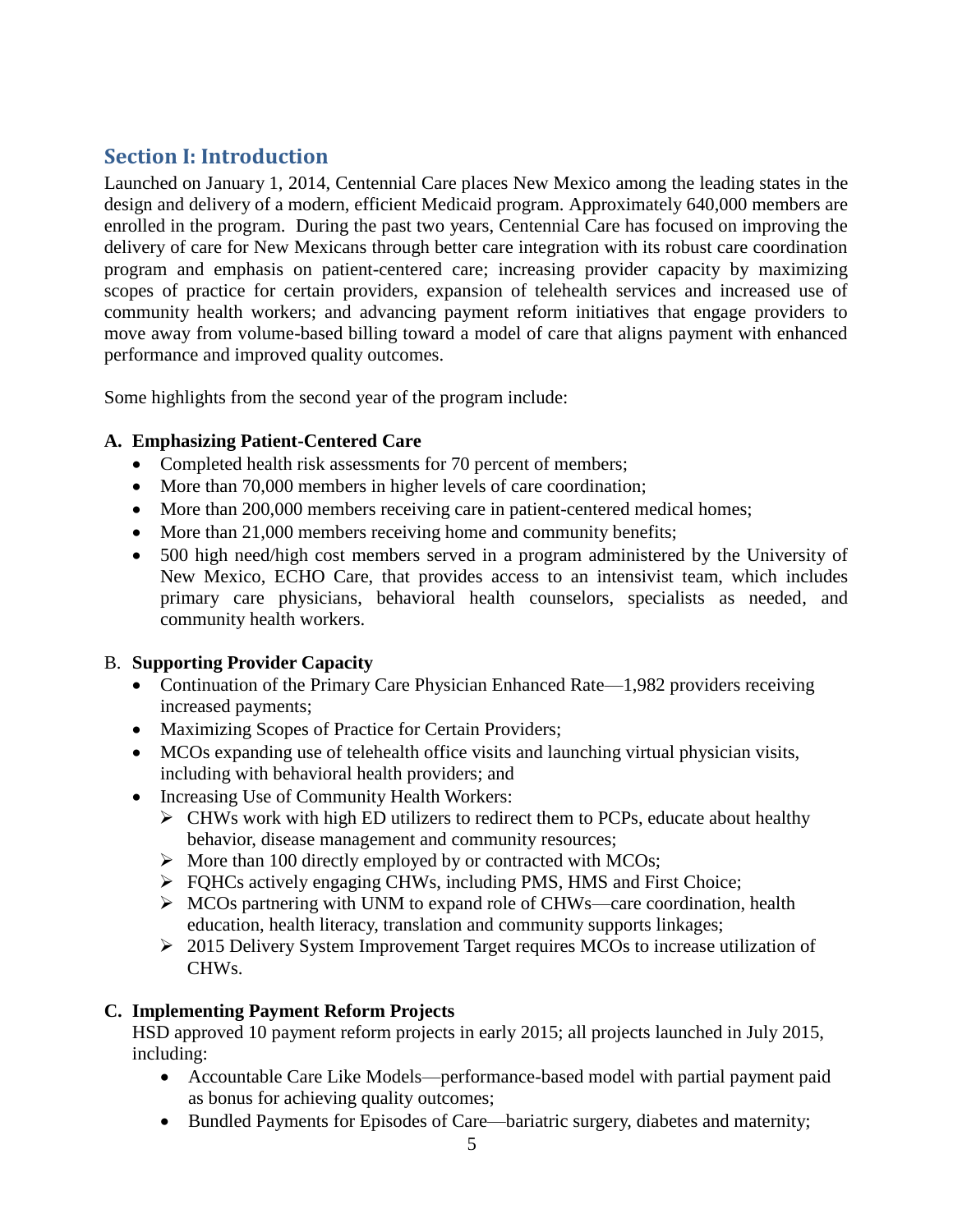• Patient-Centered Medical Home Shared Savings—built upon PCMH model by adding shared savings targets that reward achievement of utilization and quality targets.

Member Rewards Program

- 458,876 total participants (65% of enrollees) are actively participating in Centennial Care member rewards program that offers rewards for engaging in healthy behaviors. Early results for the program include:
	- $\triangleright$  Inpatient admissions reduced for diabetes (52%) and asthma (31%) while "highvalue" services such as PCP visits and prescription medications increased;
	- Compliance with diabetes quality measures (e.g., HEDIS measures) increased for participants from 24% to 43%; and
	- $\triangleright$  Compliance with quality measures for participants with asthma increased up to 47%.

#### **D. Medicaid Expansion and the Affordable Care Act**

At the end of 2015, 235,000 New Mexicans were enrolled in the Medicaid expansion program for adults. Most of the low-income adults who are eligible for the expanded Medicaid program receive their health care benefits through the Alternative Benefit Plan (ABP). The ABP includes doctor visits, preventive care, hospital care, emergency room and urgent care, mental health care and treatment for substance use, prescriptions and other services that are defined as "essential health benefits" by the Patient Protection and Affordable Care Act (ACA). In addition, the Medicaid adult dental benefit is included in the ABP.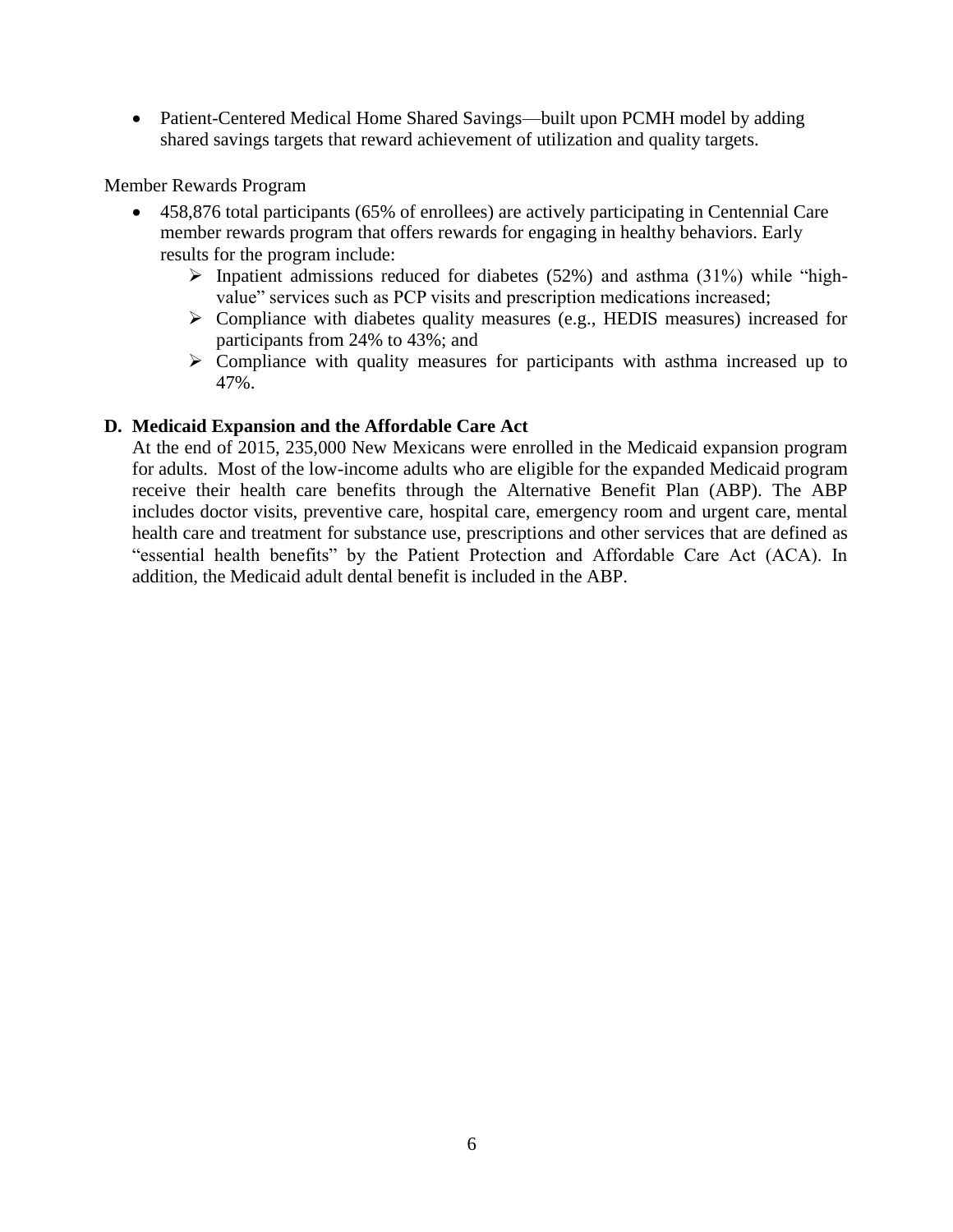# **Section II: Summary of Quarterly Report - Operational Issues**

#### **A. Annual Budget Neutrality Monitoring Spreadsheet**

The annual budget neutrality monitoring spreadsheet for waiver year two is included in this report as Attachment A.

# **B. Health Care Delivery System Update**

# *1. Benefits*

There were no changes in Medicaid covered services or benefits during DY2. In addition to Medicaid covered services, the MCOs are permitted to provide value added services (VAS) to their members, which must be approved in writing by HSD. Value Added Services are additional services covered by the MCOs which may fall within any of the Centennial Care program services areas, physical health, behavioral health and/or long term services and supports. MCOs may also offer VAS to members who receive the alternative benefit plan (ABP). Services vary by MCO and are outlined in Attachment B and C, Value Added Services 2015 and 2016.

# *2. Enrollment*

Centennial Care enrollment has continued to increase each quarter during the second waiver year. Expansion of Medicaid eligibility has greatly contributed to the increase in enrollment. The majority of Centennial Care members are enrolled in Population 1-TANF with Related. Population 6-Group VIII (expansion) is the next largest group.

# *3. Disenrollment*

HSD continues to monitor disenrollment and any potential issues. Validation checks are run periodically to identify any possible concerns. Any issues that are identified or reported are researched and addressed. Overall, disenrollment continues to decrease.

# *4. Grievances and Appeals*

A total of 4,385 grievances were filed by all Centennial Care members in the second waiver year. Member grievances were tracked quarterly for each MCO by reports per 1000 enrolled members.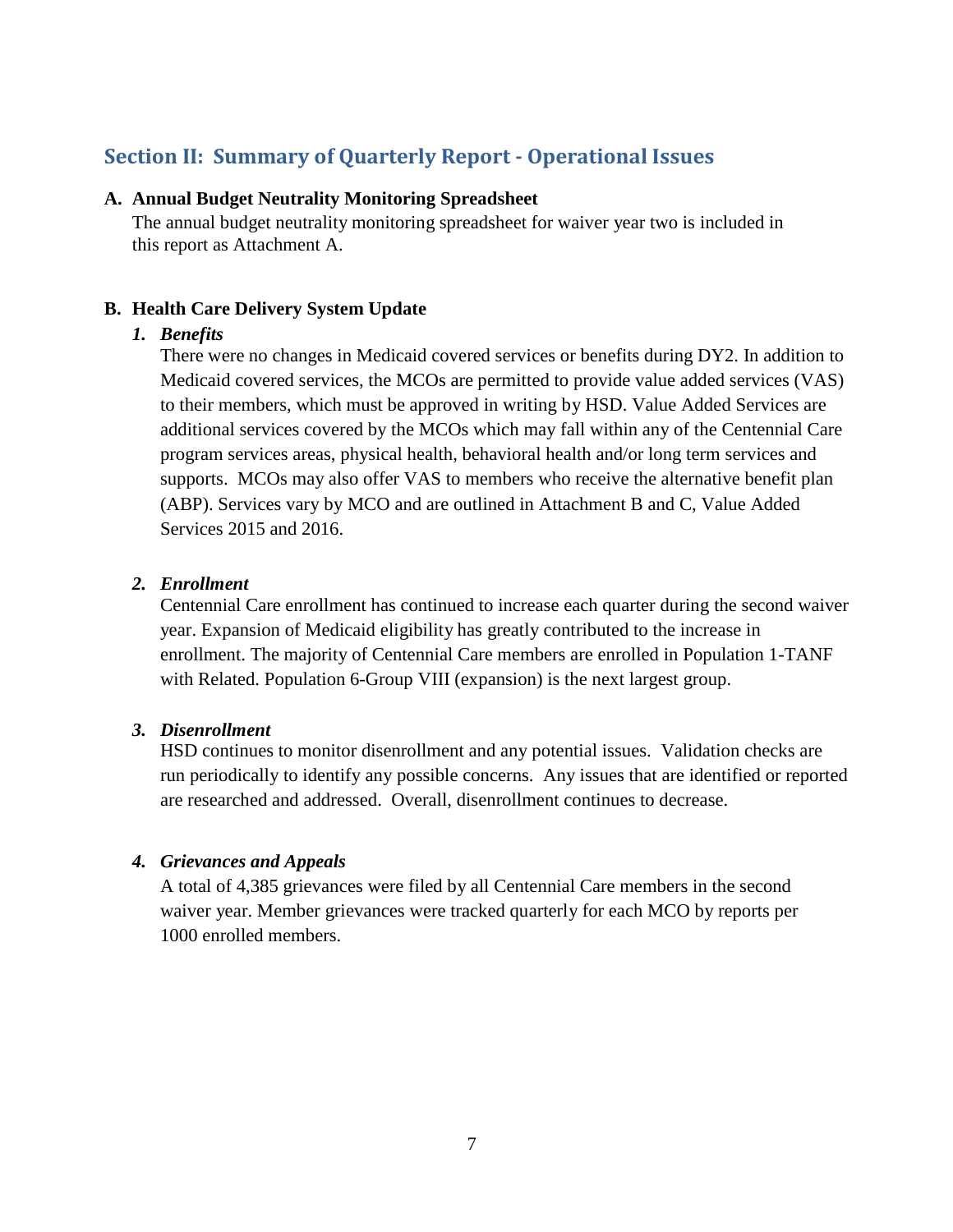| WY2     | <b>Grievances per 1000 Enrolled Members</b> |            |            |            |  |  |  |  |
|---------|---------------------------------------------|------------|------------|------------|--|--|--|--|
| Quarter | <b>BCBSNM</b>                               | <b>MHP</b> | <b>PHP</b> | <b>UHC</b> |  |  |  |  |
|         |                                             |            |            |            |  |  |  |  |
|         | 0.68                                        |            | 1.42       |            |  |  |  |  |
| ∠י      | . 46                                        | .10        | 1.29       | 3.0        |  |  |  |  |
|         | l .∠C                                       | 14،        | 1.63       |            |  |  |  |  |
|         |                                             | 2.69       | 30         |            |  |  |  |  |

#### **Table #1 – Member Grievances**

MCOs reported a combined total of 2,166 grievances within the top four types of grievances. The top four types of grievance categories reported were:

- 1. Ground transportation non-emergency
- 2. Primary Care Physician
- 3. Other Specialists
- 4. Emergency Room

Issues with non-emergency ground transportation grievances represented the largest number of grievances reported. Transportation concerns included late and/or no pick-ups for scheduled appointments or return trips, rude drivers/staff and unsafe driving by drivers. Issues with Primary Care Physician include billing concerns, prescription issues and appointment availability. Other Specialties issues include dissatisfaction with provider, billing, and Emergency Room issues include the quality of services received by members.

MCOs responded to the concerns of transportation by working closely with their transportation vendors and by implementing action plans as needed. For PCP billing concerns, the MCO Provider Advocates target the top three providers per month in order to train and educate regarding billing policy. Each MCO investigates Emergency Room issues internally to assist in improving the quality of services members receive.

The remaining types of grievances constituted less than four percent of any individual type reported. No additional trends have been identified in any of these other areas.

Table 2 below illustrates the additional types of grievances reported by MCO within the top three types.

| <b>Grievance Type</b>                   | <b>Number Reported</b> | <b>Percentage Reported</b> |
|-----------------------------------------|------------------------|----------------------------|
| Ground Transportation Non-<br>Emergency | 1241                   | 27.69%                     |
| Primary Care Physician                  | 428                    | 9.67%                      |
| Other Specialties                       | 301                    | 6.86%                      |
| <b>Emergency Room</b>                   | 223                    | 5.09%                      |

# **Table # 2 – Types of Grievances**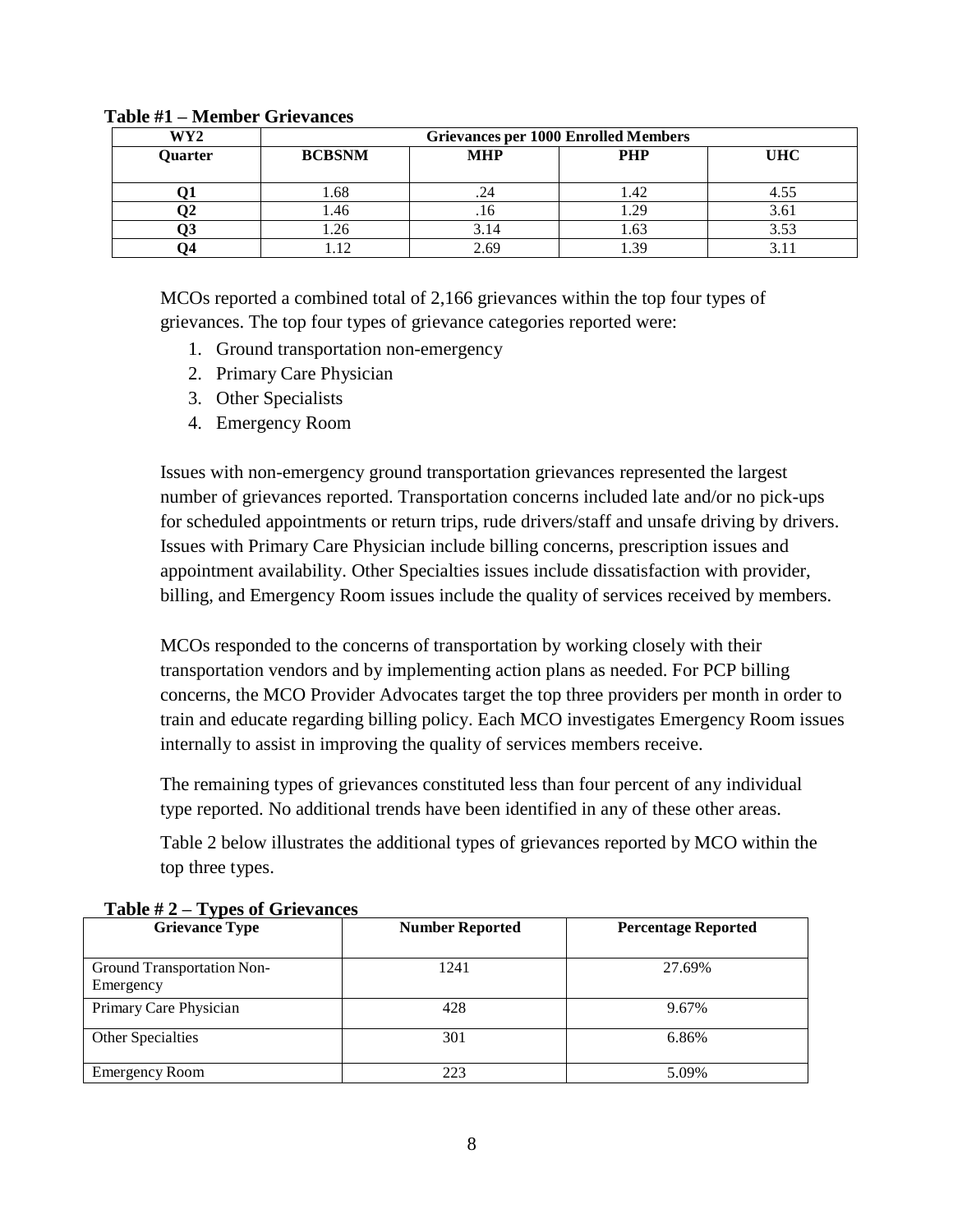#### *Member Appeals*

A total of 5,435 appeals were filed by members of all MCOs in DY2. Of the total appeals filed, 2,459 (45 percent) were upheld, 982 (18 percent) were overturned, 1,813 (33 percent) were still pending resolution at the end of the year. All MCOs have processed appeals in a timely manner.

The MCOs reported 4,099 (75 percent) of the total member appeals were due to denial or limited authorization of a requested service and the second highest reason for member appeals was a reduction of a previously authorized service at 756 total member appeals (14 percent.) All other reasons for appeals constitute 580 (11 percent) of the total number of appeals filed by members. No other specific trends were identified. All MCOs have processed appeals in a timely manner.

# *5. Quality of Care*

Please refer to Section II. B. for information related to quality of care.

#### *6. Access*

Throughout this report, unless otherwise noted, the most current monthly data available is through November 2015. Quarterly data is available through the third quarter of 2015.

All MCOs were far below the primary care provider (PCP)-to-member contractually required ratio of 1:2000 in DY2. The ratios ranged from 1:17 to 1:109 as reported by the MCOs in the third quarter. The PCP-to-member ratio is calculated as of the last day of the reporting period and by dividing the total number of non-dual members by the total number of PCPs. Dually-eligible members are excluded from the calculation, because a duallyeligible member has a PCP through Medicare. Open PCP panel slots for new patients range from 83 – 99% depending on the MCO. There were not any identified PCP ratio concerns in 2015.

Geographic access requirements for hospitals, primary care physicians, pharmacies, dentists and most specialty providers were met in urban, rural and frontier counties. A statewide enrollment challenge continues for all MCOs in the area of dermatology. In some instances, the population and the number of residents requiring specialty services may not be sufficient for a provider to establish and/or sustain a specialty practice, and some MCOs recruit out-of-state border area specialists to help fill gaps. The MCOs utilize nonemergency transportation with meals and lodging as necessary, telemedicine, and single case agreements to ensure that the members who require medically necessary services receive them. Please also see Section V. A. for details on telemedicine in the Delivery System Improvement Fund.

MCOs continue their efforts to recruit and contract with new providers as well as focus on retention and provider satisfaction. HSD monitors member reporting about access as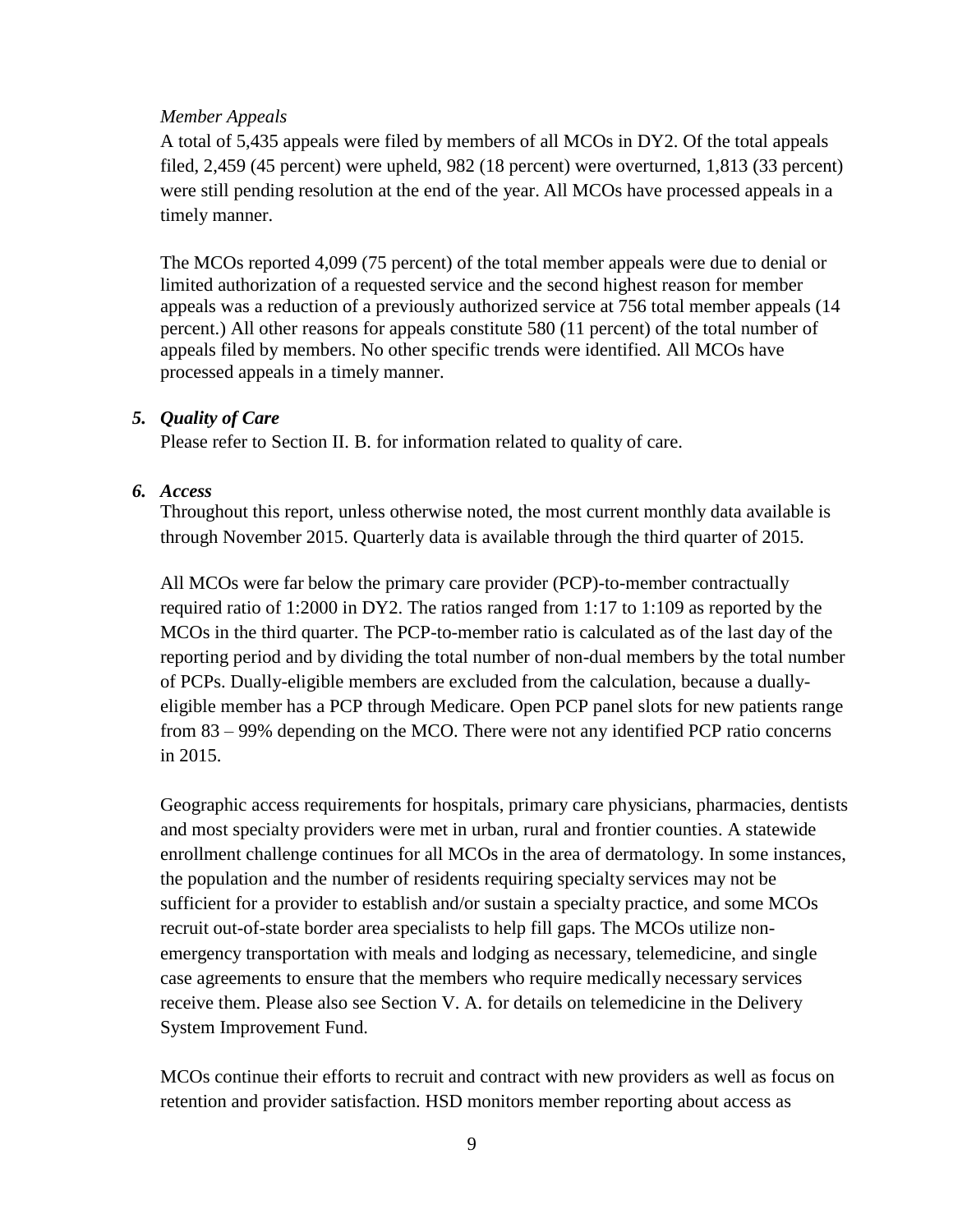reported in the Consumer Assessment of Healthcare Providers and Systems (CAHPS) survey. The MCO Grievances and Appeals reports are also monitored and evaluated regarding reporting of access concerns.

#### *Billing for Non-Independently Licensed Clinicians*

In response to the need for additional clinicians in the behavioral health (BH) network, HSD implemented in DY2 a process by which existing New Mexico Behavioral Health Agencies may request certification for status as an agency that can provide clinical supervision to and bill for non-independently licensed clinicians. When certification is granted, the non-independently licensed clinicians at that agency will then be able to provide supervised clinical services that were not previously available due to level of licensure.

Since implementation on October 1, 2015, thirty-three BH agencies were identified as being approved under the previous Statewide Entity's Supervisory Protocol (OptumHealth Supervisory Protocol) and are able to provide clinical supervision to and bill for behavioral health services provided by non-licensed clinicians. Forty-nine unique behavioral health providers and/or behavioral health agencies have requested information. Eighteen of the providers who inquired about the certification were not eligible. One applicant agency has received full certification status and another has received provisional certification status to provide supervision to non-independently licensed clinicians and to bill for services those individuals provide. HSD is following up with the other twenty-nine behavioral health agencies that are in various stages of the certification process. HSD is implementing monthly technical assistance calls with behavioral health agencies that are requesting certification status.

HSD is actively working with other state and regulatory agencies to promulgate changes to NMAC 8.321.2.9 to allow BH agencies (type 432) to provide clinical supervision to and bill for BH services provided by supervised non-licensed clinicians.

#### *Transportation*

By DY2 Q2, all MCOs met geographic access standards for non-emergent ground transportation in urban, rural and frontier areas. HSD had provided clarification to the MCOs to include provider fleet locations in addition to provider home offices. In DY2, HSD conducted a full analysis of non-emergent transportation services system-wide using a "per 1,000 trips" rate. While the number of grievances per 1,000 trips was determined to be relatively low, HSD recognized that missed medical appointments and/or inadequate service provision by non-emergent transportation vendor(s) has the potential to adversely affect the health, welfare and/or safety of Centennial Care members. HSD provided the MCOs with several recommendations to be addressed in a collaborative workgroup, MCO Transportation Workgroup. The MCOs met; developed a work plan; and, established that each MCO had an annual evaluation for its non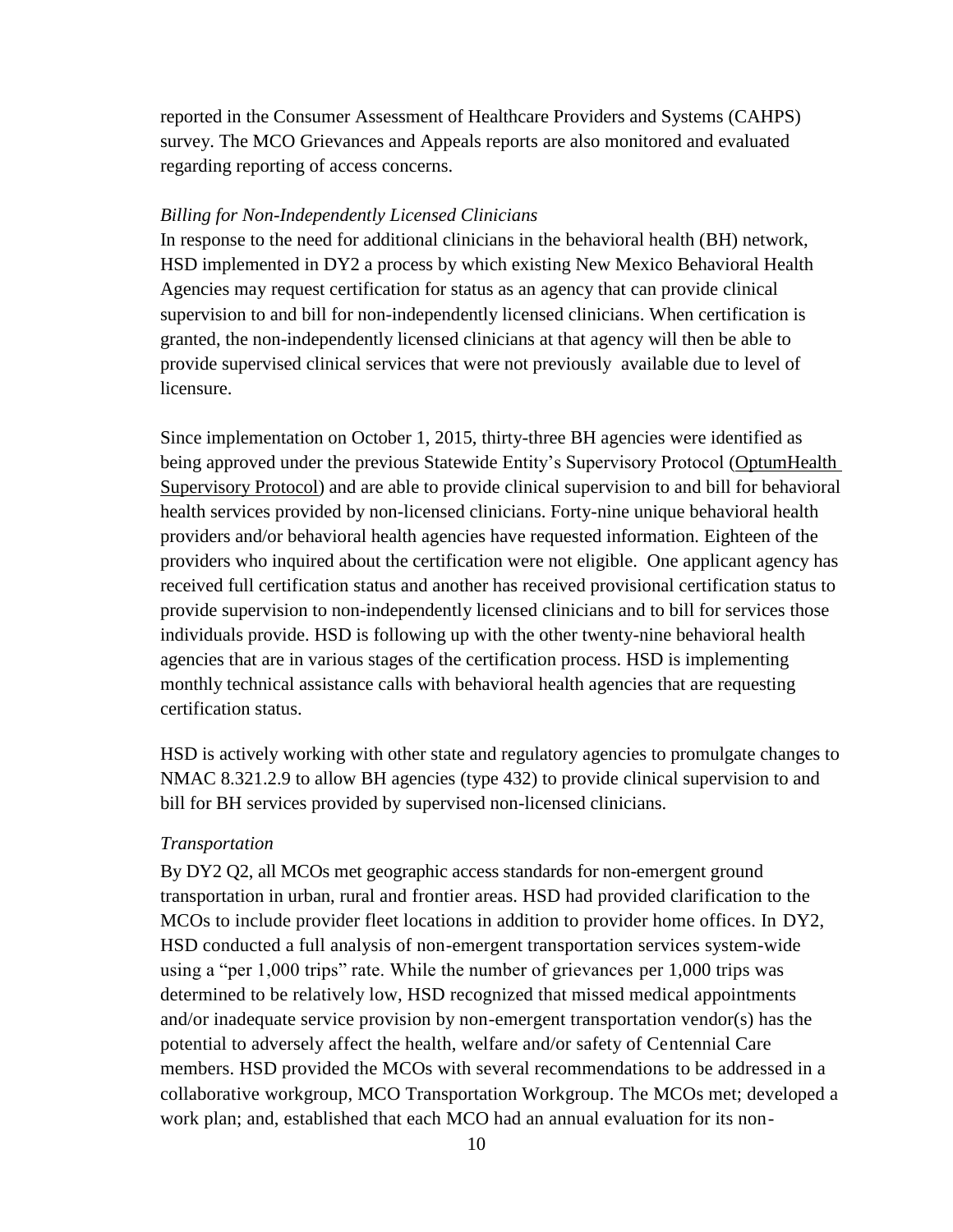emergent transportation vendor. In DY2, the MCOs collectively proposed Severity Tier Levels for non-emergent transportation member complaints and recommended placement of the codes and tiers within the resolution column of the MCO Grievances and Appeals Report. The MCO submissions, as a result of the workgroup, are currently being evaluated by HSD.

#### *7. Other*

#### *Dental*

Analysis of 2015 MCO reports show that the preventive services are in the top ten dental services based on number of paid claims for both children and adults. According to the CDC, preventive dental interventions, including early and routine care, fluoridation, sealants and other preventive care are cost-effective in reducing disease burden and associated expenditures. Preventive care may also reduce the need for costly emergency room visits for exacerbated dental conditions.

#### *Pharmacy*

Each MCO has a Pharmacy and Therapeutics (P & T) committee which evaluates, reviews, and provides guidance and clinical recommendations. These reviews and evaluations are based on product information, supporting clinical and economic information, an impact model, clinical value, overall cost and any additional supporting information. HSD attentively follows the MCOs' P & T reviews and adoption of new pharmaceuticals.

During DY2, the MCOs reported an increase in utilization of high-cost specialty pharmacy products to treat diabetes and the hepatitis C virus (HCV). HSD initiated a quarterly HCV Workgroup with all MCOs participating. As noted in DY2 Q4, a Letter of Direction (LOD) was issued in November that provided new treatment guidelines and a Uniform New Mexico HCV Checklist for Centennial Care. HSD also directs MCOs to contact members (and providers) who now meet the treatment criteria, but were previously denied treatment, for reconsideration of their HCV treatment requests. The increase in the number of cases treated from 2014 to 2015 went from 164 to 491, a 199% increase, which is significant. HSD will be tracking and trending utilization of treatment and prior authorization outcomes with MCO monthly reports. The HCV Workgroup will also review the current data and recent guidance revisions and may propose future evidence-based revisions to the treatment guidelines.

All MCOs provide generic medications when available. There are no identified concerns at this time regarding over-utilization of brand name medications.

The total annual data through November 2015 reflects an overall denial percentage of 21% for the program. UnitedHealthcare (UHC) and Molina Health Care of New Mexico (MHNM) have the highest denial rates of 25.3% and 23.1% respectively. Blue Cross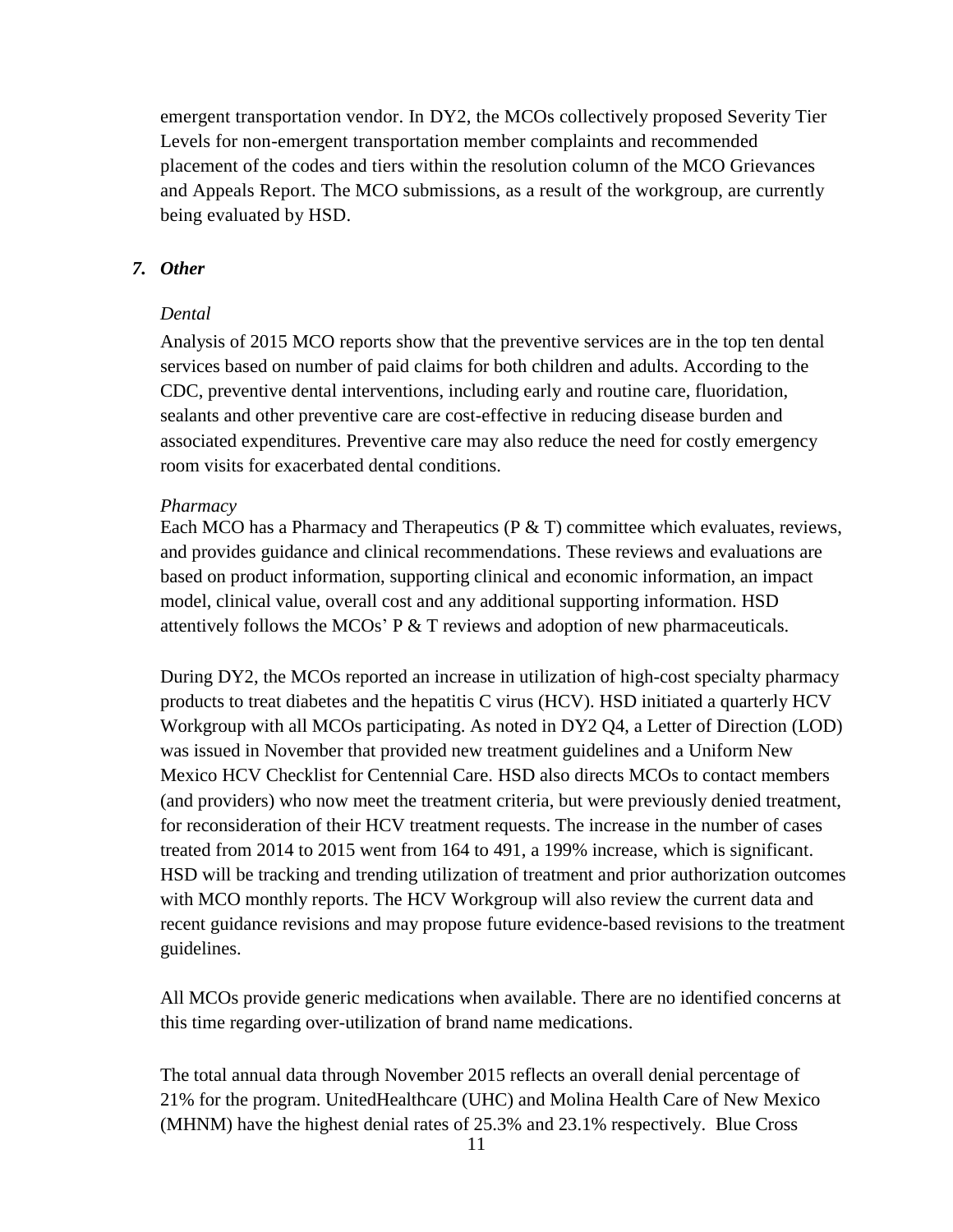Blue Shield of New Mexico (BCBSNM) and Presbyterian Health Plan (PHP) denial rates are both 18.1%. Denial reasons tend to be front-end edits as reported in DY2 quarterly reports and are mainly due to pharmacy adjudication errors and medication utilization or over-utilization edits. Pharmacy claims processed may be denied with front-end edits to determine if the claim(s) meet basic requirements of HIPAA standards, then edits post based on the plan requirements. HSD will continue to monitor denial trends and address any concerns as needed.

#### *Nursing Facilities (NFs)*

Effective July 1, 2015, nursing facilities (NFs) received an appropriation to increase the "low NF" rate. NF level-of care (LOC) decisions are based solely on utilization review requirements and supported by documentation.

*Continuing to Serve the Long-Term Care Population in the Community*

- Centennial Care removed the requirement to need a waiver slot in order to access the community benefit.
- Centennial Care continues to have a positive impact on the proportion of members residing in the community vs in Nursing Facilities.



#### **Table #3 – Long Term Services & Supports**

#### *Contract Amendments*

There was one amendment to the Centennial Care MCO contracts in DY2. Please see Attachment D – Centennial Care Contract Amendment #4.

#### *Community Interveners*

In DY2, seven Centennial Care members received Community Intervenor services. Community Outreach Program for the Deaf (COPD) provided training to BCBS care coordinators to educate them on how to identify members who may be eligible for the Community Intervener service.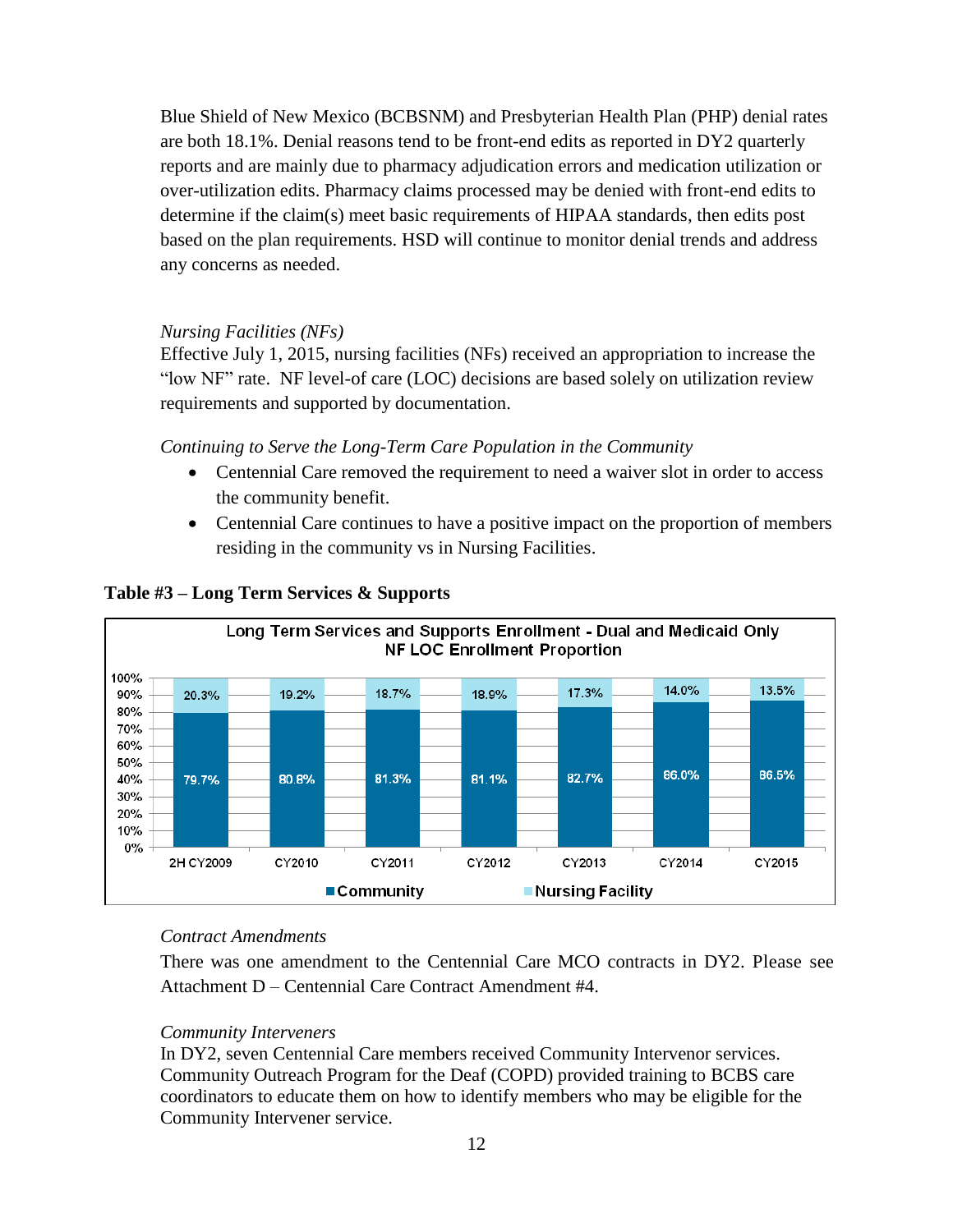| <b>MCOs</b>              | $#$ of<br>Consumers | Total # of<br><b>CI</b> Hours<br>Provided | <b>Claims Billed</b><br>Amount |
|--------------------------|---------------------|-------------------------------------------|--------------------------------|
| BlueCross/Blue<br>Shield |                     | 116.76                                    | \$2,920.75                     |
| Molina                   |                     |                                           | \$0                            |
| United<br>Healthcare     | 3                   | 156.75                                    | \$3,918.75                     |
| Presbyterian             |                     | 362.50                                    | \$362.50                       |
| Totals                   |                     | 636.01                                    | \$7,202.00                     |

**Table #4 – Consumers and Community Intervener Utilization**

#### *Care Coordination*

In July 2014, HSD directed all four MCOs to initiate unique and innovative campaigns in order to connect with their unreachable members in need of completing a health risk assessment (HRA) and/or a comprehensive needs assessment (CNA). A member is defined as unreachable after a minimum of three attempts have been made to contact the member and a follow up letter has been sent to the member's address of record. A baseline of unreachable members was established and updated each month, and the MCOs were required to reduce their unreachable members by a minimum of 10% by October 1, 2014 and 5% per month thereafter. Each MCO met the October 2014 goal, and the MCOs continued their efforts through 2015.

In order to measure the effectiveness of the campaign, a baseline is established each month removing members who have been reached during the month and either completed an assessment, declined an assessment, or who have been dis-enrolled. New members are added to the baseline. When comparing the January 2015 baseline for all MCOs to the ending baseline in December 2015, the MCOs collectively reduced the net percentage of unreachable members by 43% (146,964 unreachable members to 84,381 unreachable members). When considering all of the members who had been reached at the end of each month, rather than the change in the baseline from January to December, over 136,000 unreachable members had eventually been reached by the MCOs during DY2.

As stated in the DY2 Q4 report, HSD identified an additional member group not defined in the contract, or otherwise predicted by the program, as the member who is "difficult to engage" (DTE). The DTE member is a member who has been reached but has not followed through with completing an HRA or has declined the assessment at the time of contact. Based on data observations to date, HSD predicts that while unreachable member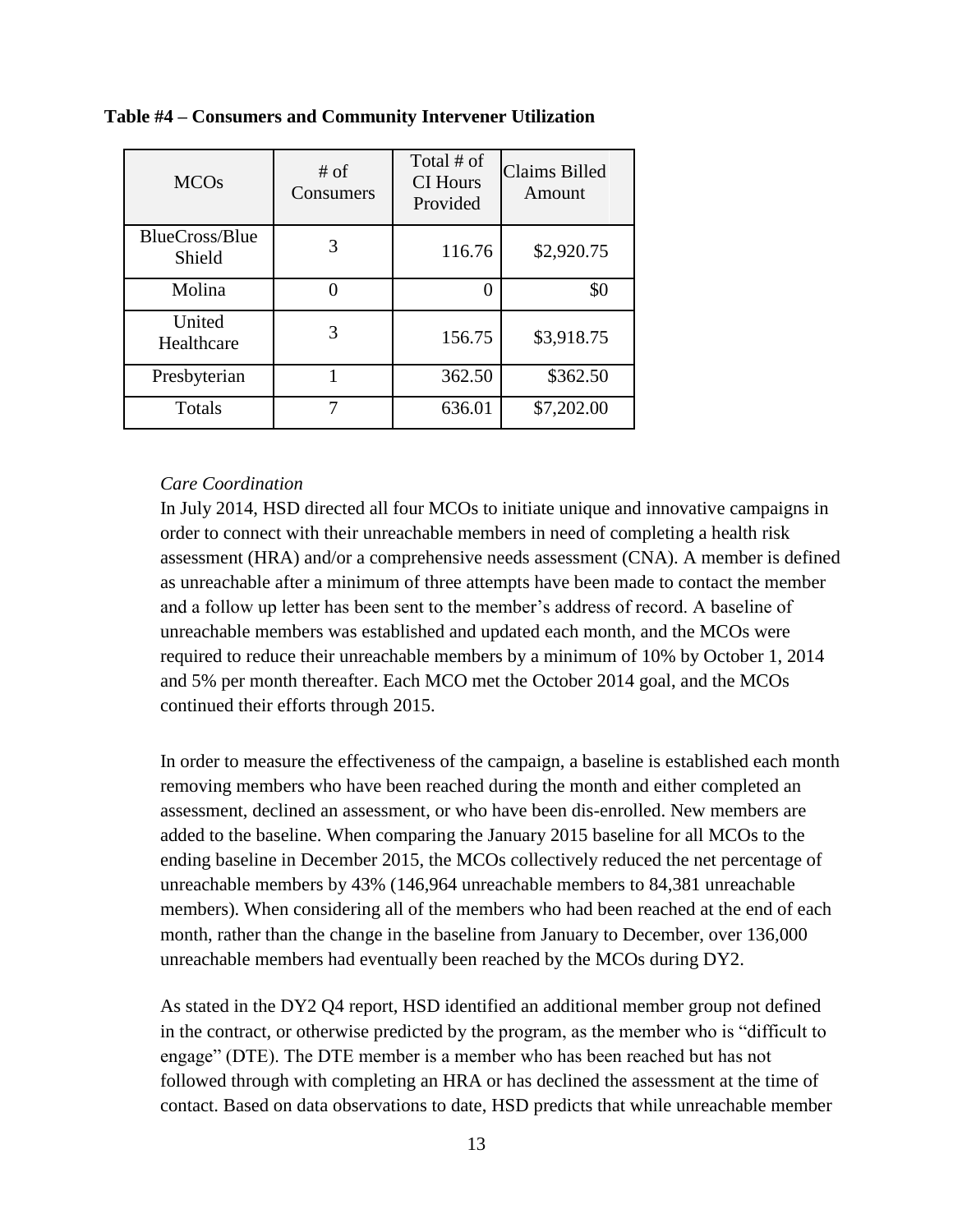rates are likely to remain stable, the number of DTE members, and members who decline an HRA, are likely to increase. This is because healthy members in care coordination level 1 (CCL1) may not want to repeat annual HRAs year after year. It is important to note that members who are determined to be unreachable, who are DTE, or who have declined an HRA, do not lose Medicaid eligibility as a result of not completing an HRA.

#### *Electronic Visit Verification (EVV)*

Statewide implementation of EVV has been slower than anticipated due to a large number of providers in more remote geographic areas that have limited technological capacity. However, approximately 49% of providers are using the system. HSD and the MCOs are continuing to explore additional or alternative technologies for a solution that will improve the percentage of Personal Care Service (PCS) providers who are able to utilize the EVV system.

#### *Health Plan Contract Compliance and Financial Performance Relevant to the Demonstration*

In DY2, HSD implemented sanctions primarily related to untimely and inaccurate report submissions as defined in its agreement with the MCOs. In contract amendment #4, HSD further defined the penalties for non-compliance with the contract. See Attachment D – Centennial Care Contract Amendment #4.

#### *Self-Directed Community Benefit (SDCB)*

In DY2, HSD continued to work on finalizing the HCBS State-Wide Transition Plan which includes community integration requirements for residential and non-residential settings as outlined in the CMS final rule.

#### **C. Adverse Incidents**

HSD continues to work with the Critical Incident (CI) workgroup to deliver Behavioral Health (BH) protocols to providers. The BH protocols will be used by BH providers to improve accuracy of information reported and to establish guidelines for the type of BH providers required to report.

CIs are being reported quarterly by each Managed Care Organization (MCO). This data is trended and analyzed by HSD.

The HSD CI Unit engaged in the following monitoring activities during CY 2015 with respect to the performance oversight of the MCOs and their provider agencies:

- The CI workgroup meetings continued to be held monthly until September. At that time, the MCOs and HSD agreed that CI workgroup meetings had reached a level of confidence with the issues and concerns about the critical incident reporting process that the meetings would be held bi-monthly.
- In an effort to provide technical assistance to MCOs and overcome issues of incorrect reporting, inadequate information or requests for specific follow-up with egregious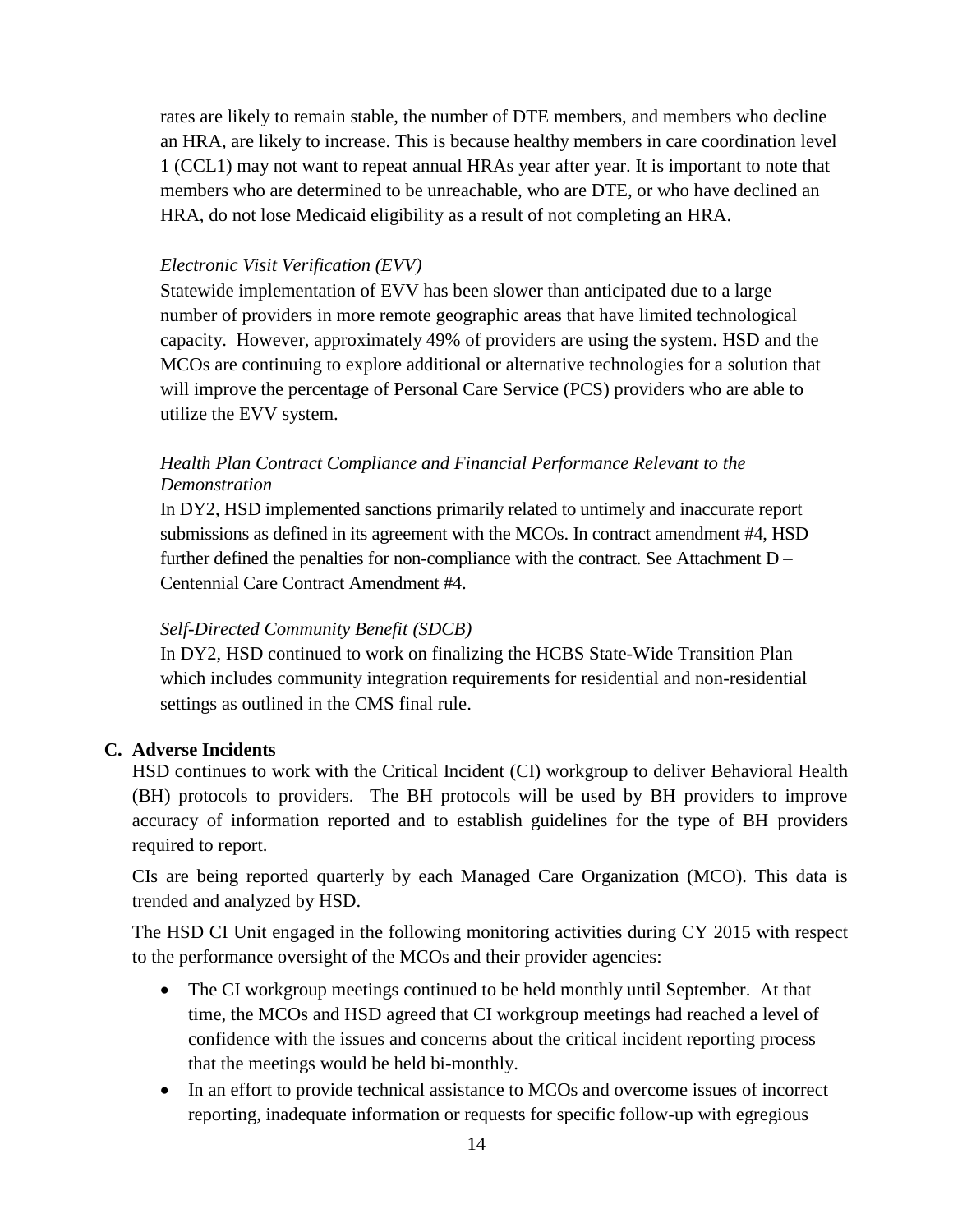situations, CI reporting procedures were developed for the following topics: the definition of natural death vs expected death; MCO eligibility verification; reporting abuse, neglect and exploitation to Adult Protective Services/Child Protective Services; verification of Nursing Facility Level of Care (NFLOC); duplicate reports; and high utilization of Emergency Room (ER).

- A written protocol was delivered by HSD to provide the MCOs with a framework to direct their providers in BH reporting. During this calendar year, the MCOs trained their Personal Care Service (PCS) and BH providers on BH CI reporting and the implementation of the protocols in Albuquerque, Roswell, Las Cruces, Farmington and Santa Fe. Each of the five (5) trainings identified training supports for caregivers of members who live with mental illness in an effort to continue enhanced delivery of HCBS and outcomes for these members.
- Daily review of incident reports is conducted by the MCOs and the HSD CI unit. HSD continues to direct the MCOs to provide technical assistance when providers are noncompliant. The CI unit has continued the initiative for the weekly aggregated reports of concerns by sending the concerns list to the MCO contract manager at HSD. The contract manager then sends the concerns list to the appropriate MCO with an established deadline for follow-up. This includes the quality compliance team and upper management of each MCO, ensuring that the quality of reporting by providers and the documentation of follow-up is met timely. The MCOs respond with sufficient information to assure HSD that the MCOs and agencies are addressing the concerns. The process has continued to improve performance and timeliness.
- Internal collaborations continue to occur between the HSD CI Unit and other internal HSD staff. The HSD CI Unit shares information with HSD Care Coordination staff for follow through when a concern is identified with MCO care coordination.

During CY 2015, a total of 12,180 Critical Incidents reports were filed. A 100% review of all deaths submitted through the HSD CI web portal is conducted. HSD clinical staff reviews and consults on mortality cases, quality of care and complex cases**.**

Throughout 2015, a total of 1,433 deaths were reported. Of those deaths:

- One thousand two hundred forty-six (1,246) deaths were expected/natural deaths.
- One hundred and sixty nine (169) were unexpected deaths; all were investigated and closed. Of the 169 unexpected deaths, one hundred thirty-nine (139) did not occur during authorized services hours and thirty (30) unexpected deaths did occur during authorized services hours. At the time the MCO reports unexpected deaths, an internal review is done and law enforcement is contacted. These critical incidents remain under review until the MCO receive results of their review either from their internal review, law enforcement, or the Office of the Medical Investigator.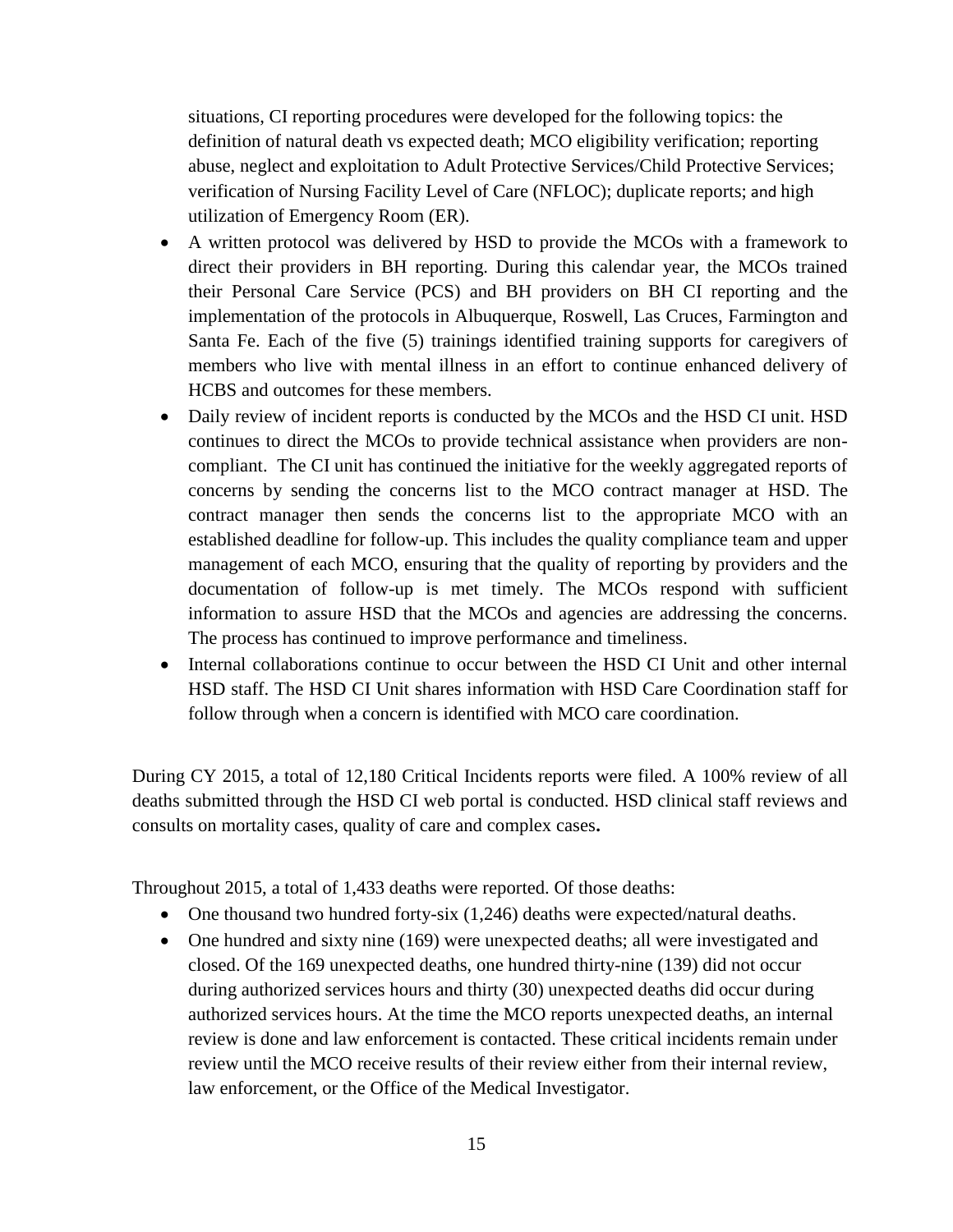- Five (5) were homicides; one occurred during authorized service hours. The five homicides are pending investigation by the MCO, and/or results from the Office of the Medical Investigator at the end of the year.
- Thirteen (13) deaths were suicides and did not occur during authorized services hours or in a facility.

Throughout 2015, a total of one hundred sixty one (161) cases of missing/elopement were reported. Law enforcement was notified in all cases and protocols were followed. Of those missing/elopement:

- One hundred and fifteen (115) cases of missing/elopement were reported by home health agencies providing Home and Community Based Services (HCBS) for member's ages 10-85; four (4) cases of missing/elopement occurred in ages 10-19; one hundred eleven (111) cases occurred in ages 22-85. These HCBS members were reported missing by their families, or were not found at the time of their authorized service hours.
- Forty six (46) cases of missing/elopement were reported by Behavioral Health Provider agencies; ten (10) were reported by Treatment Foster Care through ages 14-19; eleven (11) reported by outpatient behavioral health agencies ages 13-66; twenty (20) cases of missing/elopement were reported by non-accredited residential treatment centers for ages 16-51; five (5) cases reported by accredited residential treatments centers 12-17.

| <b>Critical Incident Types (BH, Self-</b> | <b>Centennial Care</b> |     | <b>Critical Incident</b> |          | <b>Behavioral</b> | <b>Critical Incident</b> | <b>Self-Directed</b> |     |
|-------------------------------------------|------------------------|-----|--------------------------|----------|-------------------|--------------------------|----------------------|-----|
| Directed, and Fee for Service             | #                      | %   | <b>Types</b>             | #        | %                 | <b>Types</b>             | #                    | %   |
| Abuse                                     | 875                    | 7%  | Abuse                    | 223      | 2%                | Abuse                    | 44                   | 8%  |
| Death                                     | ${1433}$               |     | <b>Death</b>             | ${54}$   |                   | Death                    | ${48}$               |     |
| Natural/Expected                          | 1246                   | 10% | Natural/Expected         | 30       | 3%                | Natural/Expected         | 43                   | 8%  |
| Unexpected                                | 169                    | 1%  | Unexpected               | 21       | 2%                | Unexpected               | 4                    | 1%  |
| Homicidel                                 | 5.                     | 0%  | Homicide                 |          | 0%                | Homicide                 | 0                    | 0%  |
| Suicidel                                  | 13                     | 0%  | Suicide                  | 2        | 0%                | Suicide                  |                      | 0%  |
| <b>Emergency Services</b>                 | 7329                   | 60% | Emergency                | 496      | 47%               | Emergency                | 354                  | 66% |
| Environmental Hazard                      | 208                    | 2%  | Environmental            | $\Omega$ | 0%                | Environmental            | 8                    | 1%  |
| Exploitation                              | 441                    | 4%  | Exploitation             | 14       | 1%                | <b>Exploitation</b>      | 34                   | 6%  |
| Law Enforcement                           | 511                    | 4%  | Law Enforcement          | 143      | 14%               | Law Enforcement          | 24                   | 4%  |
| Medication/Treatment Error (BH            | 10                     | 0%  | Medication/Treat         | 8        | 1%                | Medication/Treat         | $\Omega$             | 0%  |
| Missing/Elopment                          | 161                    | 1%  | Missing/Elopmen          | 46       | 4%                | Missing/Elopmen          |                      | 1%  |
| <b>Neglect</b>                            | 1212                   | 10% | Neglect                  | 68       | 6%                | <b>Neglect</b>           | 15                   | 3%  |
| <b>Total</b>                              | 12180                  |     | <b>Total</b>             | 1052     |                   | <b>Total</b>             | 534                  |     |

# **Table #5 – Critical Incidents**

Per CMS's request, HSD has broken out critical incidents by MCO and included the non-Centennial Care (fee-for-service) data in the table below.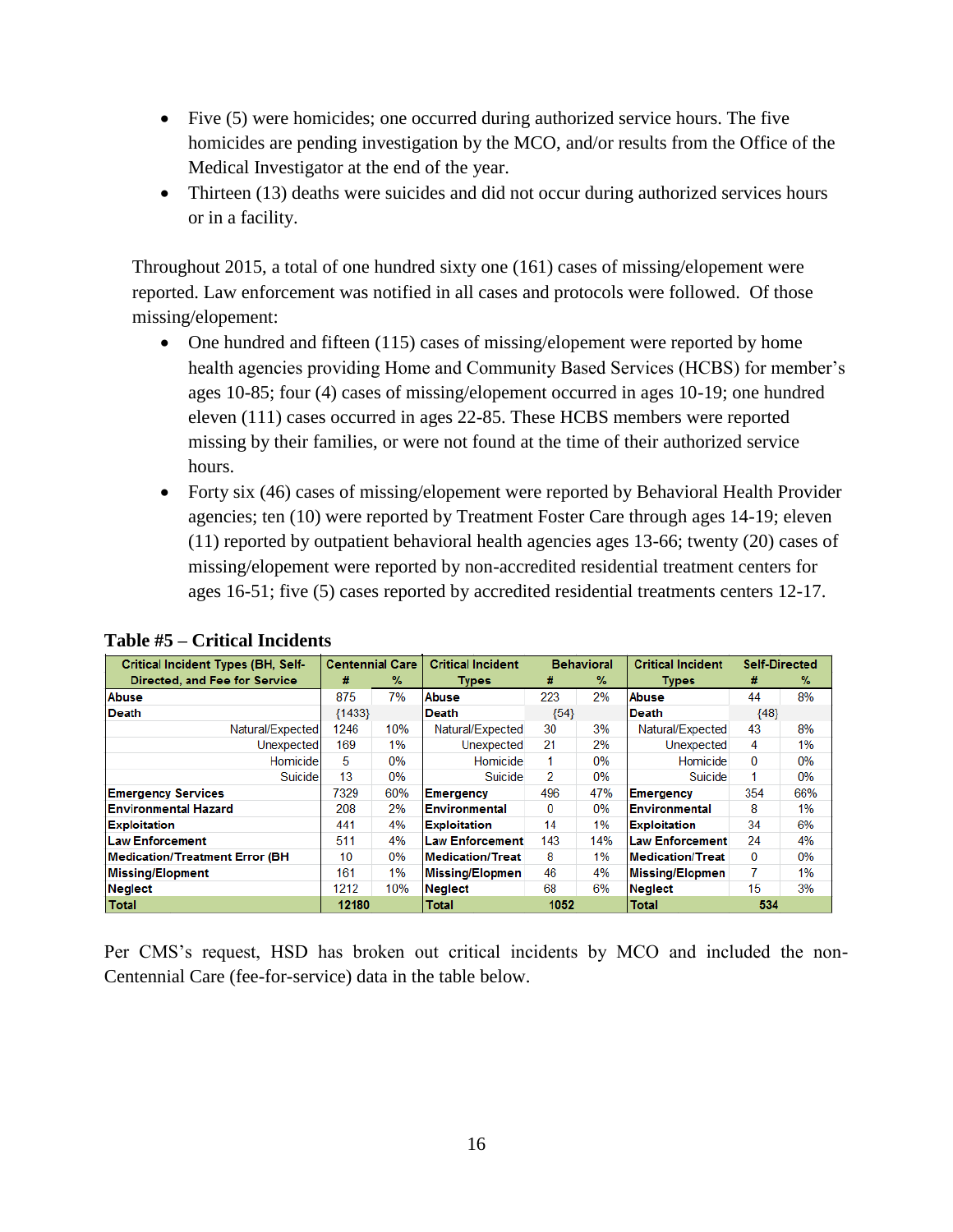| Critical Incident Types by MCO (BH, Self-Directed, and Fee for Service- Centennial Care |             |               |               |               |                     |      |            |               |                |               |
|-----------------------------------------------------------------------------------------|-------------|---------------|---------------|---------------|---------------------|------|------------|---------------|----------------|---------------|
|                                                                                         | <b>BCBS</b> |               | <b>Molina</b> |               | <b>Presbyterian</b> |      | <b>UHC</b> |               | <b>FFS/HSD</b> |               |
| <b>Critical Incident Types</b>                                                          | #           | $\frac{9}{6}$ | #             | $\frac{9}{6}$ | #                   | $\%$ | #          | $\frac{9}{6}$ | #              | $\frac{9}{6}$ |
| Abuse                                                                                   | 105         | 5%            | 261           | 8%            | 209                 | 11%  | 300        | 6%            |                | 17%           |
| Death                                                                                   | 328         | 16%           | 420           | 13%           | 206                 | 11%  | 478        | 10%           |                | 16%           |
| <b>Emergency Services</b>                                                               | 1273        | 62%           | .829          | 56%           | 1.097               | 56%  | 3127       | 67%           | $\overline{2}$ | 33%           |
| Environmental Hazard                                                                    | 24          | 1%            | 55            | 2%            | 40                  | 2%   | 89         | 2%            | $\Omega$       | 0%            |
| <b>Exploitation</b>                                                                     | 75          | 4%            | 121           | 4%            | 60                  | 3%   | 185        | 4%            | $\mathbf{0}$   | 0%            |
| <b>Law Enforcement</b>                                                                  | 73          | 4%            | 194           | 6%            | 120                 | 6%   | 123        | 3%            |                | 16%           |
| <b>Medication/Treatment Error (BH</b>                                                   |             | 0%            | 3             | 0%            | 3                   | 0%   | 3          | 0%            | $\Omega$       | 0%            |
| Missing/Elopement                                                                       | 27          | 1%            | 62            | 2%            | 35                  | 2%   | 37         | 1%            | $\Omega$       | 0%            |
| <b>Neglect</b>                                                                          | 157         | 8%            | 313           | 10%           | 177                 | 9%   | 564        | 11%           |                | 16%           |
| <b>Total</b>                                                                            | 2063        |               | 3,258         |               | 1,947               |      | 4906       |               | 61             |               |

#### **Table #6 – Critical Incidents by MCO**

# **D. Action Plans**

MCOs were effective in reducing the number of actions plans required to ensure contract compliance from 44 in DY1 to 7 plans in DY2. A total of six action plans were active at DY2 year end. Two of the plans remained open for monitoring purposes. MCOs are actively making progress on the remaining four plans and have established baselines, goals and timelines. The four action plans include: non-emergent transportation grievances, regulatory reports, behavioral health, and environmental modifications. Please refer to DY2 Q4 Attachment D – MCO Action Plans, for descriptions and current status of each plan. In the case of nonemergent transportation, MCOs collaborated in a Transportation Workgroup to identify and establish severity indicators for missed appointments due to late arrivals and no shows. By having these severity indicators in place, HSD will be able to better monitor the impact on members, and the MCOs will be able to respond appropriately to ensure quality and continuity of care.

#### **E. Evaluation Activities**

During waiver year two, progress under the work plan continued. The Deloitte Team worked with HSD to identify the various data elements needed to conduct the evaluation. In addition, Deloitte continued to develop the Evaluation Model incorporating both the pre-Centennial Care Baseline (without-waiver) and the Centennial Care (with-waiver) measures.

- Deloitte and HSD staff participated in weekly progress checkpoint calls to discuss data issues and resolve outstanding issues.
- Deloitte received the data needed to complete the first year evaluation for 111 of the 125 measures under review. Deloitte has developed Baseline calculations for 98% of the measures.
- Deloitte met with HSD staff in October 2015 to discuss the structure of the Annual Report, including the format of the tables and exhibits to be included.
- During January 2015, Deloitte worked on compiling the reports and evaluation model into the Annual Report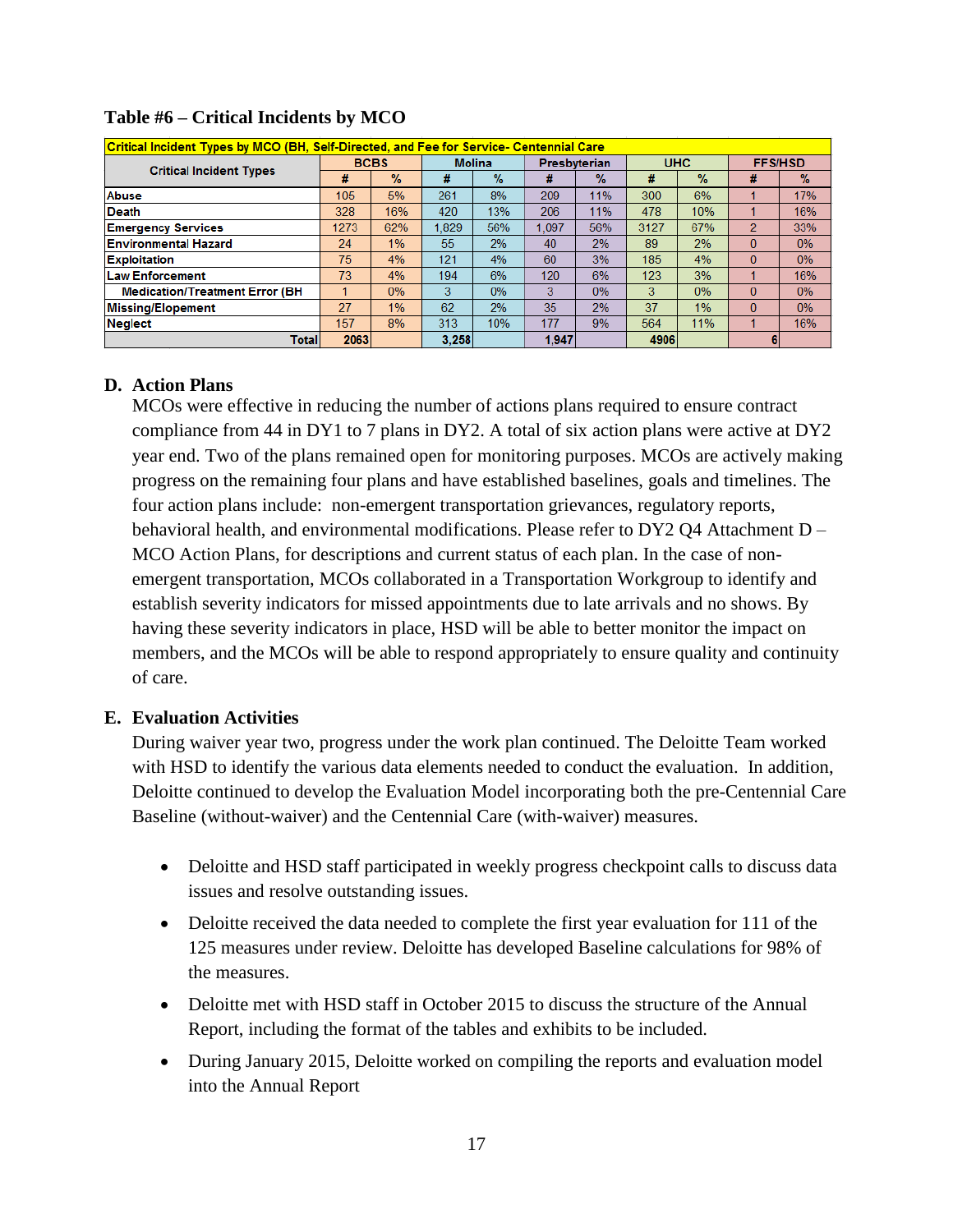• Deloitte met with HSD staff in February 2015 to share and discuss the draft Annual report. The final draft Annual report is due to HSD on April 8, 2016.

#### **F. Quality Assurance Monitoring Activities**

#### *1. Care Coordination*

HSD conducted a desk audit in November 2015 of the MCOs' care coordination activities by a combined team of staff from MAD and BHSD. The audit evaluated the MCOs' adherence to contractual obligations related to care coordination delivery and the efficiency of additional training that was provided to their care coordination teams.

Based on previous audits conducted in 2014, the MCOs showed improvements in fundamental contract compliances such as timely completion of Comprehensive Needs Assessment (CNA) and documentation of falls. There was also improvement in note templates, supplemental CNA notes and efforts to contact and engage members.

While improvements were identified, the MCOs will need to continue to implement procedures in the areas of; addressing potential BH needs, back-up and disaster plan development; and ensure that updates to assessment records are clearly documented as updates; as these were findings noted in previous audits. HSD will continue to work with the MCOs to facilitate continued improvements to care coordination processes and procedures as well as continue to monitor the MCOs' progress, conduct audits, and provide feedback.

#### *2. Service Plans*

HSD continues to randomly review service plans to ensure that the MCOs are using the correct tools and processes to create service plans. The review of service plans also ensures that the MCOs are appropriately allocating time and implementing the services identified in the member's comprehensive needs assessment, and that the member's goals are identified in the care plan. Calendar Year 2015 did not identify any concerns.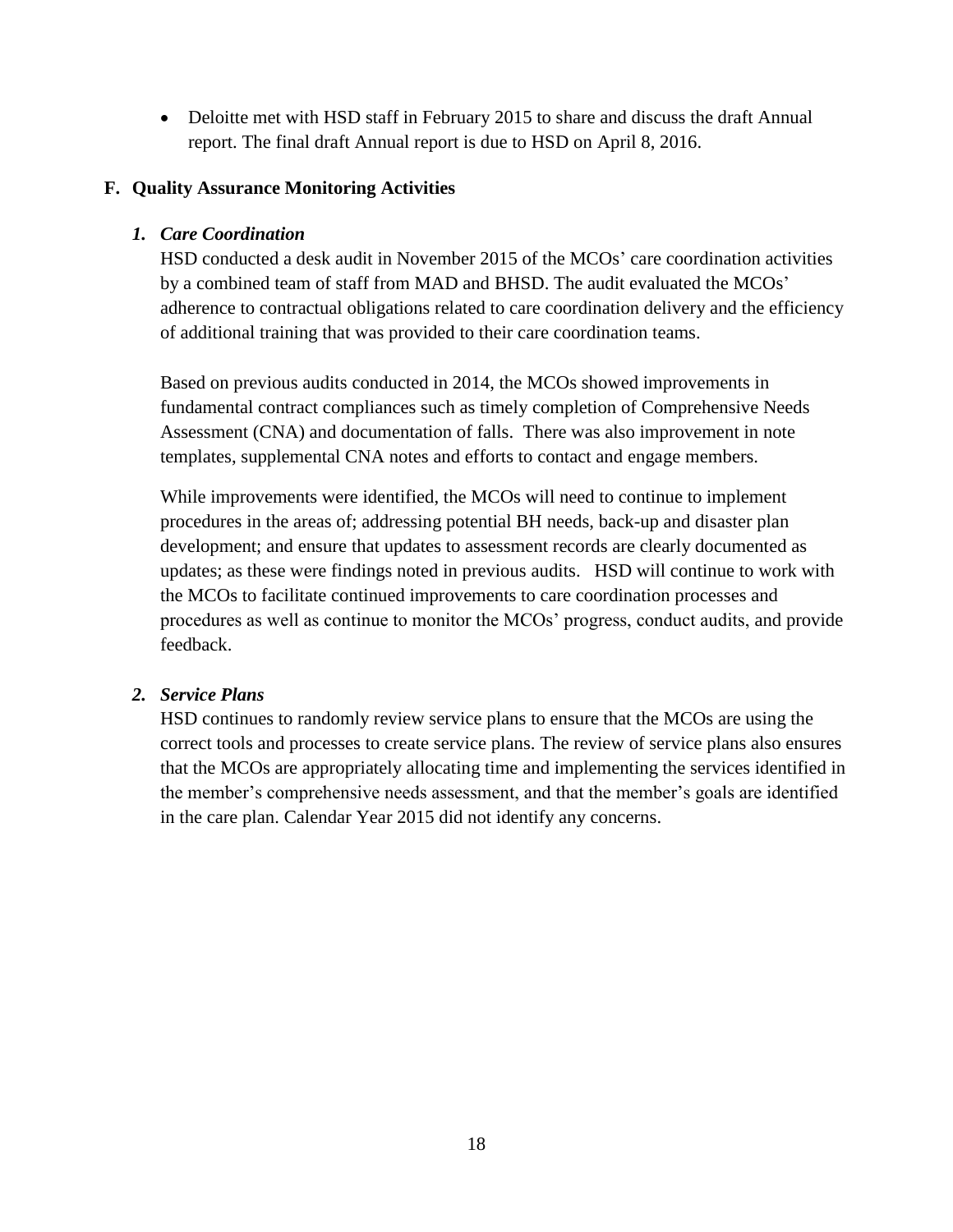# **Table #7 – 2015 Service Plan Audit**

| <b>Service Plans</b>                                                             | <b>Quarter 1</b><br>2015 | <b>Quarter 2</b><br>2015 | <b>Quarter 3</b><br>2015 | <b>Quarter 4</b><br>2015 | <b>CY 15</b><br><b>Totals</b> |
|----------------------------------------------------------------------------------|--------------------------|--------------------------|--------------------------|--------------------------|-------------------------------|
| Member files audited                                                             | 120                      | 120                      | 120                      | 120                      | 480                           |
| Percent of service plans with<br>personalized goals matching<br>identified needs | 100%                     | 100%                     | 100%                     | 100%                     | 100%                          |
| Percent of service plans that<br>hours allocated matched need                    | 100%                     | 100 %                    | 100%                     | 100%                     | 100%                          |

# *3. Nursing Facility Level of Care (NF LOC)*

HSD continues to review high NF LOC and community benefit NF LOC denials on a quarterly basis to ensure the denials were appropriate and based on NF LOC criteria.

# **Table #8 – 2015 NF LOC Audit**

|                                                                         | <b>Quarter 1</b><br>2015 | <b>Quarter 2</b><br>2015 | <b>Quarter 3</b><br>2015 | <b>Quarter 4</b><br>2015 | <b>CY 15</b><br><b>Totals</b> |
|-------------------------------------------------------------------------|--------------------------|--------------------------|--------------------------|--------------------------|-------------------------------|
| High NF denied requests (and<br>downgraded to Low NF)                   |                          |                          |                          |                          |                               |
| # of member files audited                                               | 14                       | 15                       | 14                       | 16                       | 59                            |
| # of member files that met the<br>appropriate level of care<br>criteria | 14                       | 15                       | 14                       | 16                       | 59                            |
| % of MCO level of care<br>determination accuracy                        | 100%                     | 100%                     | 100%                     | 100%                     | 100%                          |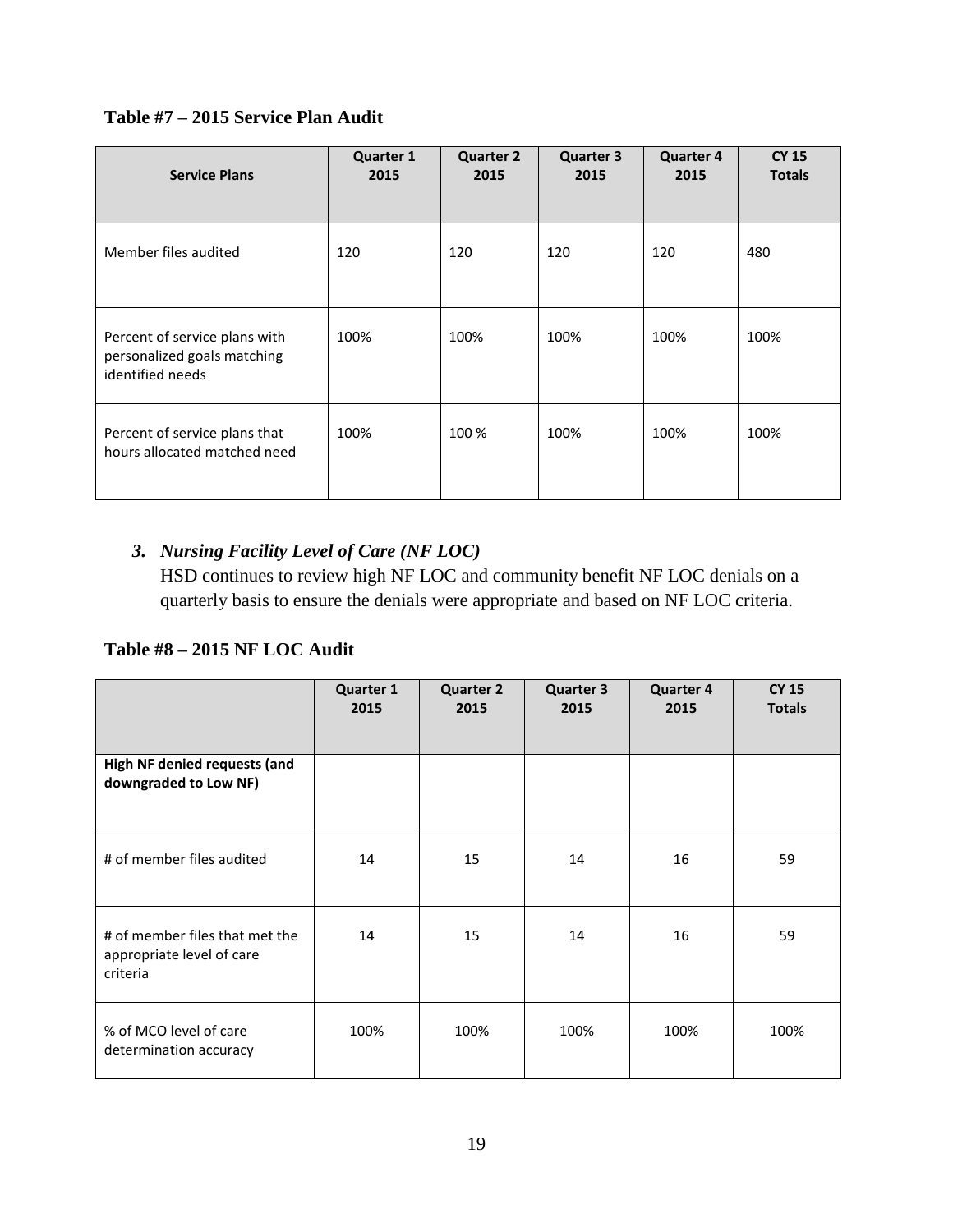|                                                                              | Quarter 1<br>2015 | <b>Quarter 2</b><br>2015 | <b>Quarter 3</b><br>2015 | <b>Quarter 4</b><br>2015 | <b>CY 15</b><br><b>Totals</b> |
|------------------------------------------------------------------------------|-------------------|--------------------------|--------------------------|--------------------------|-------------------------------|
| <b>Community Benefit denied</b><br>requests                                  |                   |                          |                          |                          |                               |
| Number of member files<br>audited                                            | 16                | 15                       | 16                       | 14                       | 61                            |
| Number of member files that<br>met the appropriate level of<br>care criteria | 16                | 15                       | 15                       | 14                       | 60                            |
| Percent of MCO level of care<br>determination accuracy                       | 100%              | 100%                     | 94%                      | 100%                     | 98%                           |

#### **G. Post Award Forum**

The Centennial Care post award forum was held on Monday, November 23, 2015 as part of a regular Medicaid Advisory Committee (MAC) meeting where meaningful comments about the progress of Medicaid's Centennial Care program since implementation. HSD will utilize the valuable information gained during the public forum from MAC members, Centennial Care members, advocates and providers, to assist in its continued efforts to improve services, healthcare outcomes and member satisfaction.

The public forum offered a broad range of comments, for example, from parents with autistic children navigating the eligibility process, Centennial Care member experiences using care coordination, concerns with behavioral health services in nursing homes, to requests for increasing provider reimbursement rates. However, some of the strongest comments offered came from advocates, providers and Centennial Care members regarding the assessment process and its impact on members using long-term services and supports (LTSS) in Agency Based Community Benefits (ABCB) and Self-Directed Community Benefits (SDCB).

HSD took steps prior to the MAC Public Forum to work with advocates, Centennial Care MCOs and members receiving LTSS to improve outcomes and member satisfaction. HSD participated in legislative hearings with public comments, coordinated with staff from MCOs, the Aging and Disability Resource Center (ADRC) and community organizations to add and improve provider trainings and provider engagement, and partnered with the New Mexico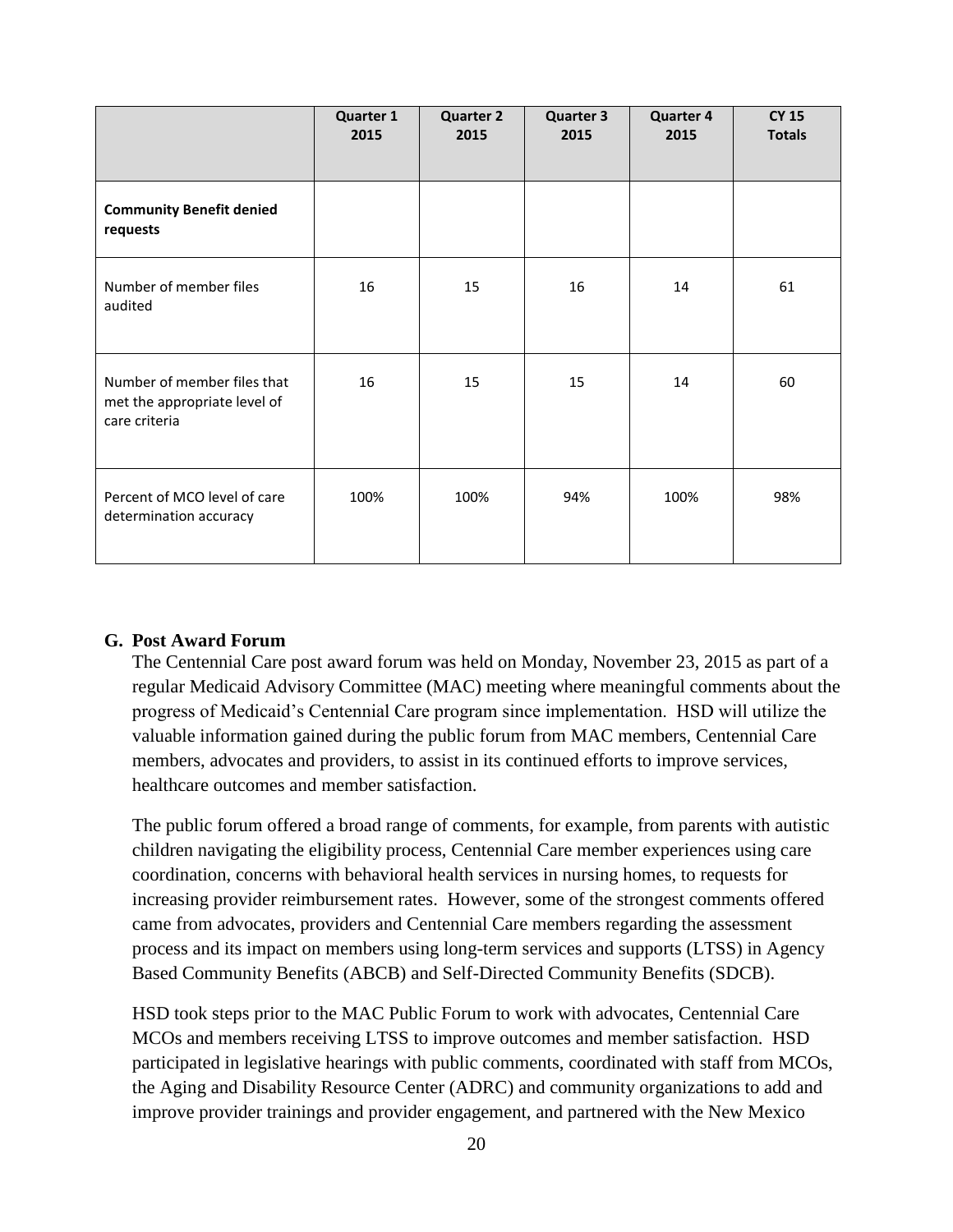Independent Consumer Support System (NMICSS) to conduct roundtable discussions with MCOs and members. But as a result of additional feedback provided at the MAC Public Forum, HSD took immediate steps to implement an internal Centennial Care Long-Term Care (LTC) workgroup with HSD and MCO staff to tackle the specific issues and concerns raised. A LTC Assessment and Allocation sub-committee was also formed to refine policy where applicable. HSD is working directly with the advocacy organization Disability Rights New Mexico (DRNM) and is seeking their input as the LTC workgroups provides recommendations.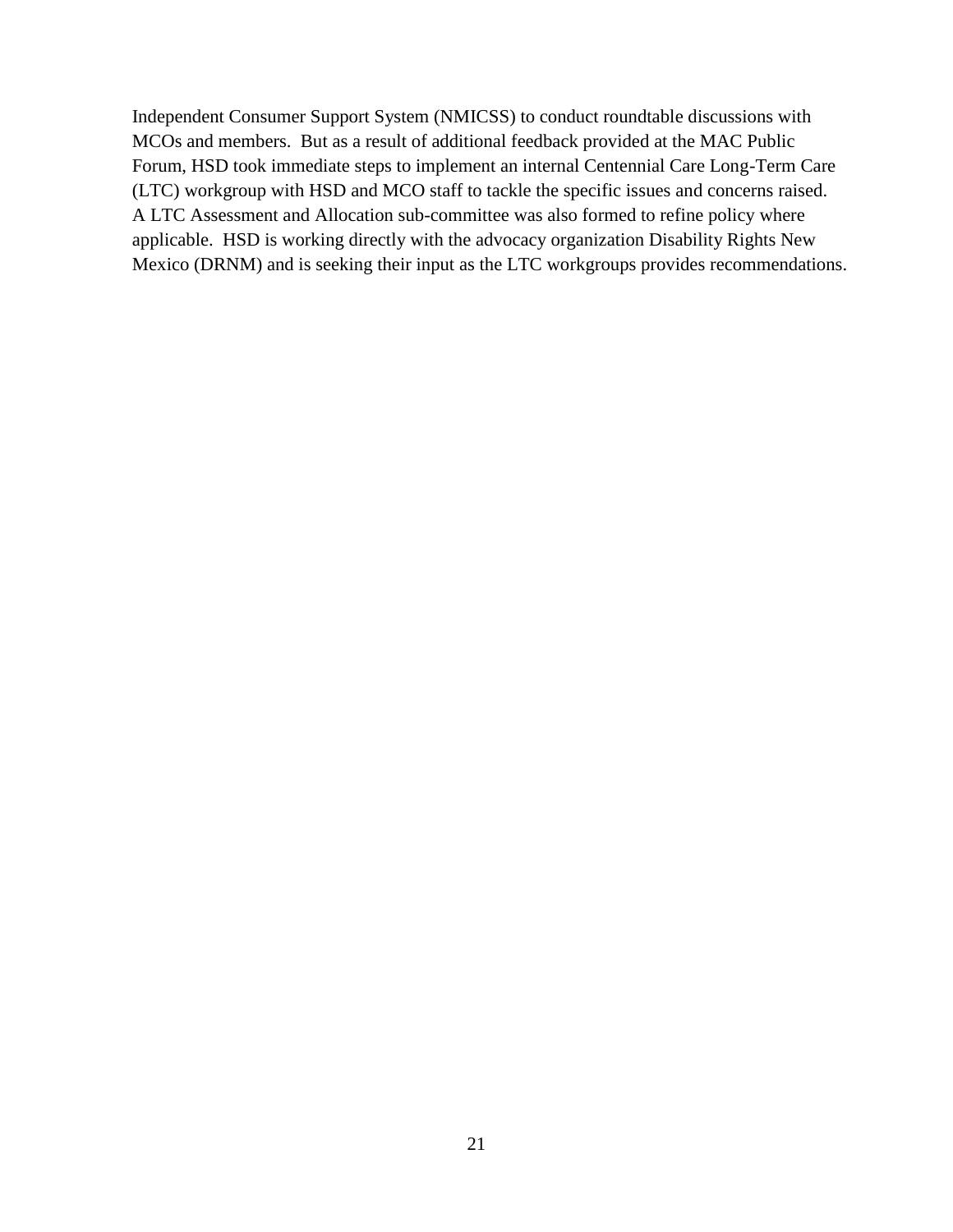# **Section III: Total Annual Expenditures**

| $\cdots$ and $\cdots$ is to the second contribution to the second contribution of $\cdots$<br><b>Medicaid Eligibility Group (MEG)</b> | Program             | <b>Administrative</b> |
|---------------------------------------------------------------------------------------------------------------------------------------|---------------------|-----------------------|
|                                                                                                                                       | <b>Expenditures</b> | <b>Expenditures</b>   |
| $MEG01 - TANF & Related$                                                                                                              | \$1,588,211,731     | \$62,876,804          |
| MEG02 - SSI & Related - Medicaid Only                                                                                                 | \$872,687,614       | \$7,189,906           |
| MEG03 - SSI & Related - Dual Eligible                                                                                                 | \$578,398,116       | \$6,269,386           |
| MEG04 - "217 Like" Medicaid Only                                                                                                      | \$5,804,002         | \$36,934              |
| MEG06 - "217 Like" Dual Eligible                                                                                                      | \$84,706,744        | \$391,394             |
| MEG06 - VIII Group - Medicaid Expansion                                                                                               | \$1,497,131,414     | \$40,750,848          |
| $MEG07 - CHIP$                                                                                                                        | \$119,312,247       | \$9,326,999           |
| MEG08 - Uncompensated Care Pool                                                                                                       | \$0                 | N/A                   |
| MEG09 – Hospital Quality Improvement Incentive Pool                                                                                   | \$2,824,462         | N/A                   |
| <b>Grand Total</b>                                                                                                                    | \$4,749,076,330     | \$126,841,271         |

# **Table #9 – Waiver Year 2 Expenditures**

Source: New Mexico CMS 64 Submissions, FFY15 Quarter 2 through FFY16 Quarter 1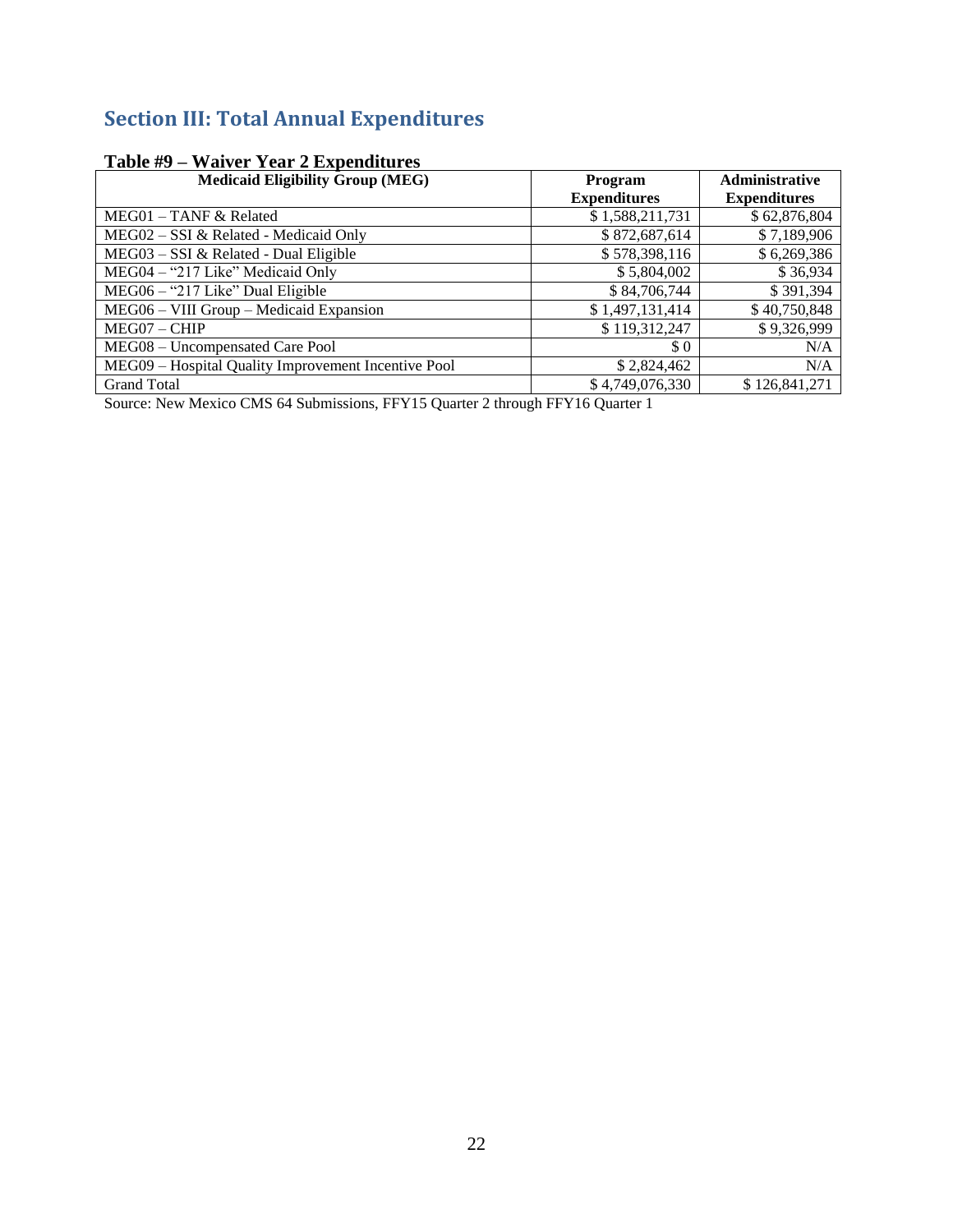# **Section IV: Yearly Enrollment Report**

| <b>Demonstration Population</b>                  |                 |                 |
|--------------------------------------------------|-----------------|-----------------|
|                                                  | WY2 Member      | WY <sub>2</sub> |
|                                                  | <b>Months</b>   | Enrollment      |
|                                                  | (as of 1/20/16) | (as of 1/20/16) |
| Population 1 – TANF and Related                  | 1,109,669       | 355,192         |
| Population $2 - SSI$ and Related – Medicaid Only | 124,213         | 42,672          |
|                                                  |                 |                 |
| Population 3 – SSI and Related – Dual            | 107,499         | 39,481          |
| Population $4 - 217$ -like Group – Medicaid Only | 533             | 276             |
| Population $5 - 217$ -like Group – Dual          | 6,799           | 2,613           |
| Population $6 - VIII$ Group (expansion)          | 713,358         | 306,183         |
| <b>Totals</b>                                    | 2,062,013       | 746,417         |

# **Table #10 – Waiver Year 2 Enrollment**

**Note:** This data was extracted on January 20, 2016. Due to retro-active eligibility, member months continue to increase slightly after the end of the waiver year.

Additional detail on enrollment and disenrollment in demonstration year two is included in the fourth quarter report that was submitted to CMS on March 1, 2016.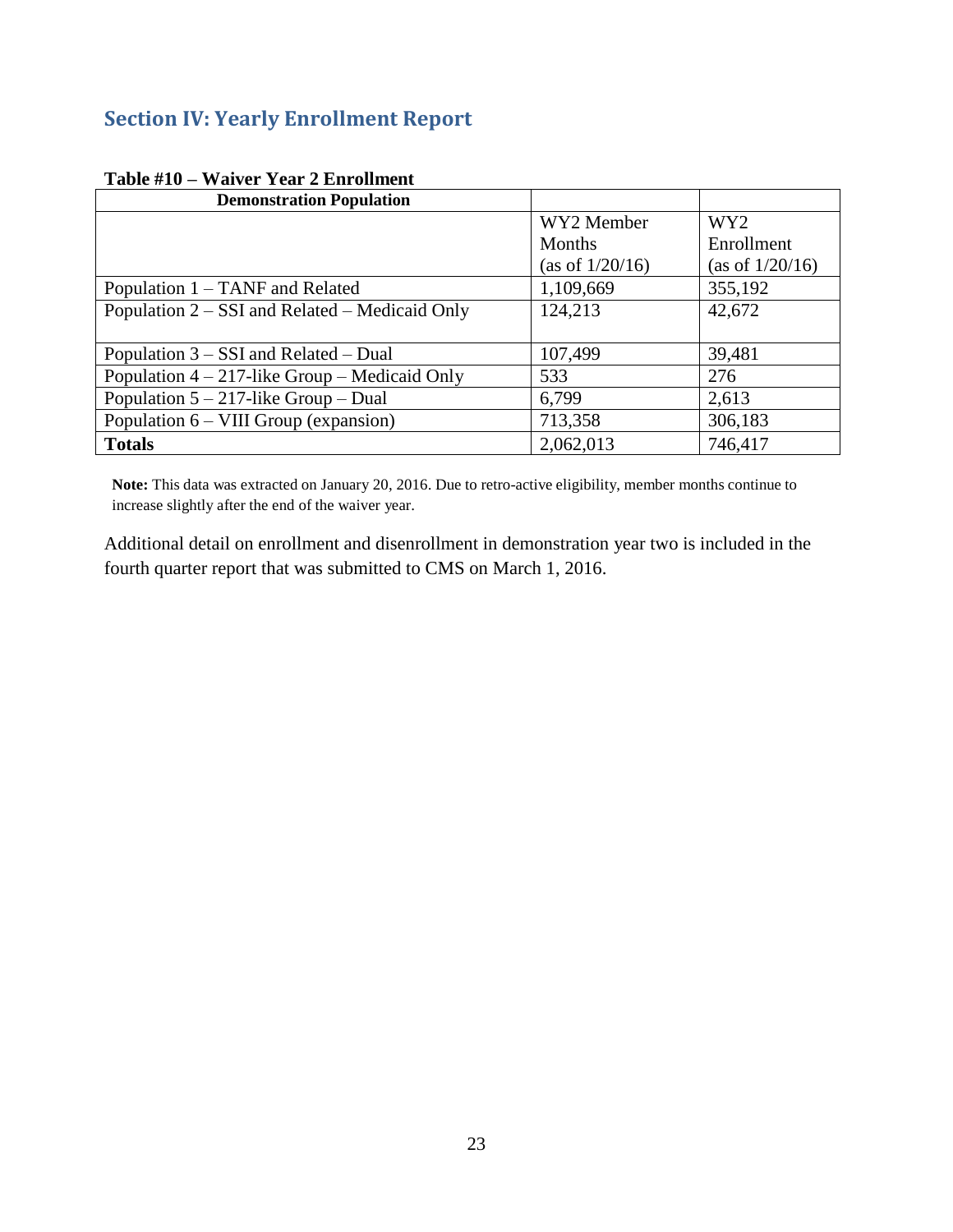# **Section V: Managed Care Delivery System**

# **A. Accomplishments**

# *1. Centennial Care Improvements*

- HSD worked collaboratively with MCOs in 2015 to ensure uniformity in care coordination metrics within the Centennial Care Statistics Report.
- HSD initiated several workgroups to ensure effective service delivery and collaboration among stakeholders: Standardized Health Risk Assessment Workgroup, HCV Workgroup, Administrative Burden Reduction Workgroup, Long-Term Care Assessment Workgroup, Health Home Workgroups and Steering Committee, Transportation Workgroup (MCOs only), and ED Reduction Workgroup.
- Through HSD's initiated Unreachable Member Campaign, MCOs successfully reduced the number of unreachable members by a net 43% reduction in DY2. The total number of unreachable members decreased from 146,961 to 84,381.

# *2. Standardized Health Risk Assessment (HRA)*

In DY2, HSD worked collaboratively with clinical representatives from the MCOs to develop a standardized HRA that incorporated contractually required elements. The standardized HRA will ensure that members are equally assessed across all four MCOs. The new HRA will be implemented in DY3.

# *3. HCV Workgroup*

New treatment guidelines for chronic Hepatitis C virus (HCV) infection and a revised Uniform New Mexico HCV Checklist were implemented by each MCO to ensure that members are receiving treatment.

# **4.** *Administrative Burden Reduction*

HSD is committed to reducing administrative burden for providers so that they may better focus their efforts on delivering high-quality healthcare. While not a specific component of the waiver, HSD continues to build requirements in its contract with the MCOs for administrative burden reduction. The Administrative Burden Reduction Workgroup (ABRW) meets monthly; the Credentialing Subcommittee and BH Subcommittee, offshoots of the ABRW, meet every two months.

HSD works with the New Mexico Hospital Association, New Mexico Association of Home and Hospice Care, the Nursing Facility Association, the Behavioral Health Provider Association and other provider associations and groups to identify areas of concern for providers. The ABRW identifies and responds to issues by streamlining processes, where possible, and facilitating provider trainings that will make the most impact in reducing administrative burden. Two significant accomplishments in DY2 were finalizing the behavioral health level of care criteria, and the credentialing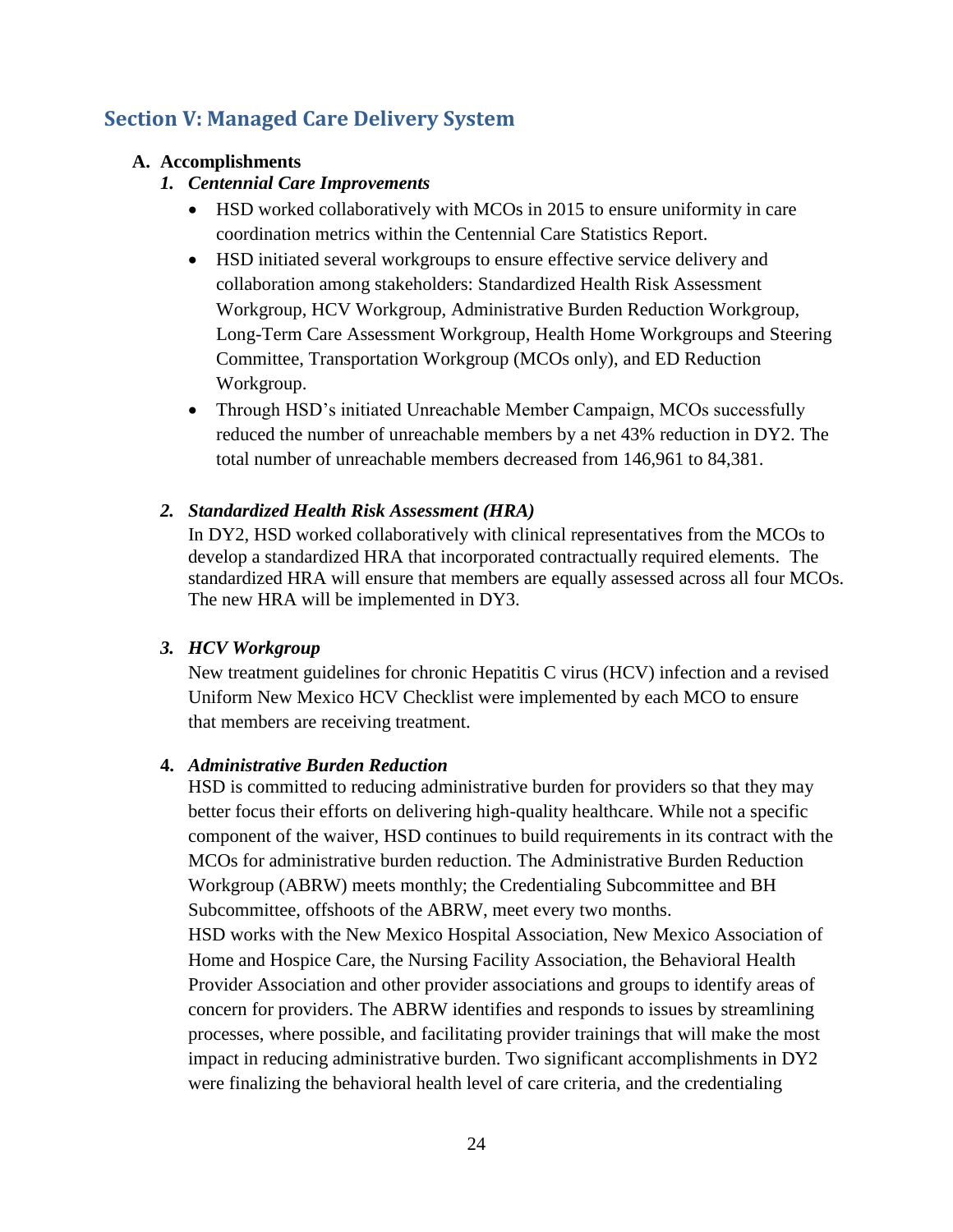application. The standardized, credentialing application will be implemented in DY3 Q1.

Also in DY2, the ABR Workgroup requested a list of providers' top five concerns from the various associations and groups. A significant component of the ABRW's work is identifying those issues to address that will have the greatest improvements for providers while also attending to the unique needs of the various provider groups. Areas of focus in DY3 will include: working with MCOs to improve claims payment turnaround times for hospital claims; establishing a timeframe in which MCOs must load providers into their systems following credentialing; and, streamlining clinical documentation for submission to, and working to eliminate duplicative requests from, the MCOs. MCOs will also provide a joint billing training to Nursing Facilities. The ABRW will discuss establishing sub-committees in order to further focus workgroup activities in addressing the specific needs of provider groups and specialties. A provider training on crossover claims, provided by HSD, is scheduled in DY3 Q1.

#### *5. Long-Term Care (LTC) Workgroup*

HSD created a LTC workgroup at the end of Calendar Year 2015, to refine its long-term services and supports (LTSS) initiatives. The workgroup consists of representatives from each MCO, HSD management, and other stakeholders. Some initiatives include reviewing existing assessment tools to determine appropriateness, ensuring members are educated about the community benefit (CB) when first enrolling into Centennial Care and ensuring newly enrolled members are informed about the option to self-direct their CB services.

#### *6. Health Homes*

HSD continued the development of the Health Home project named "CareLink NM" in 2015 with outreach and presentations in Curry and San Juan Counties. HSD held public town hall meetings and met with provider sites in San Juan County and Curry County, collaborated with the MCOs and the two interested Health Home provider sites to develop a standardized Health Home Comprehensive Needs Assessment and Comprehensive Care Plan. The CareLink NM policy manual was developed to assist in the administration of the Health Homes for all entities affiliated with CareLink NM. HSD initiated the CareLink NM steering committee, comprised of HSD and MCO staff to: provide oversight of the Health Home provider; approve provider applications; perform readiness reviews; and perform the evaluation of the CareLink NM program. In 2015, HSD began the development of BHSDStar, a web-based data collection tool, to capture CareLink NM participant electronic health records. HSD plans to launch health homes in the Spring of 2016.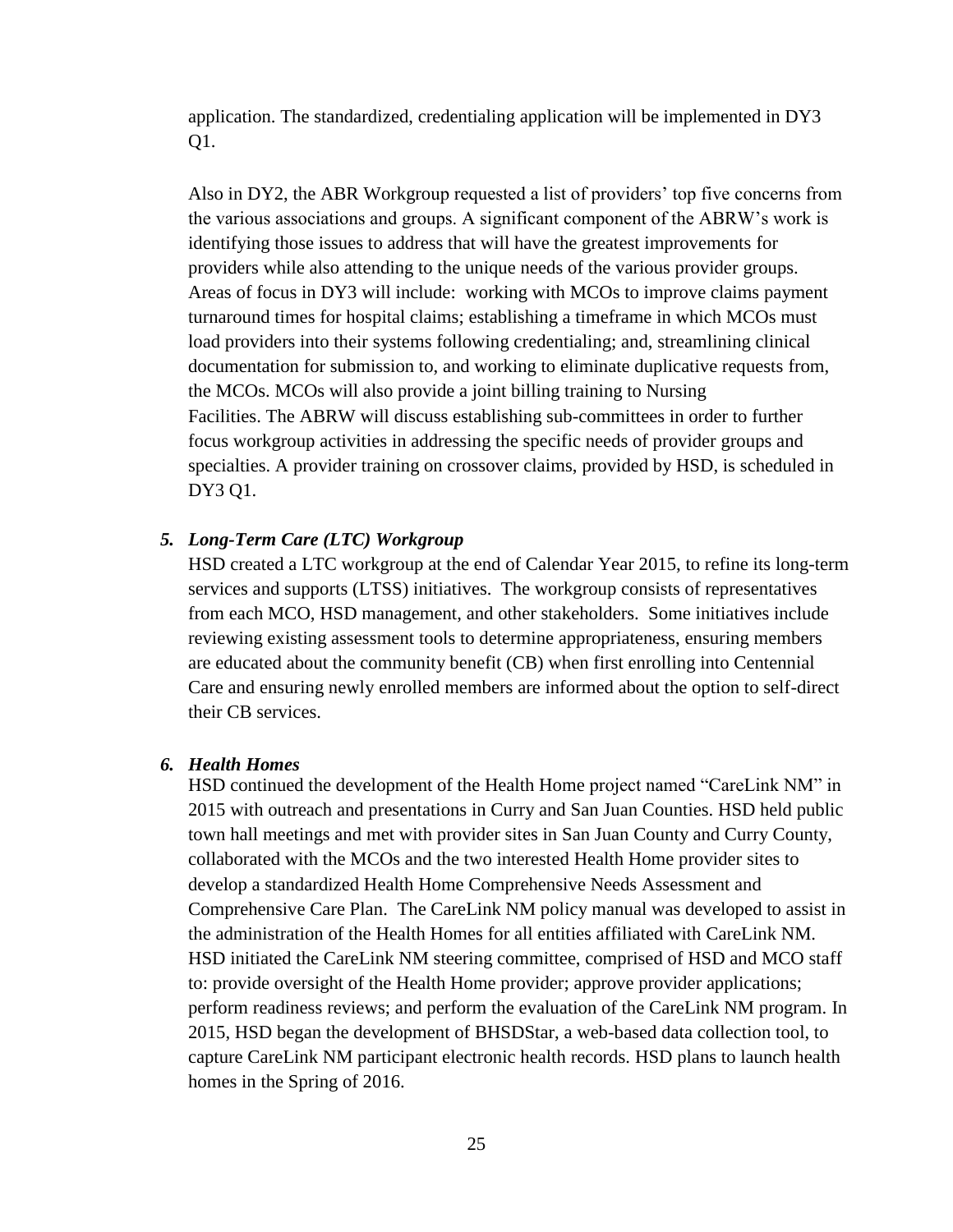#### **7.** *Delivery System Improvement Fund (DISF)*

The DSIF targets allow recognition of improvements with an emphasis on specific areas. HSD evaluated the MCO results for the 2015 DSIF targets. The four target areas were:

- 1. Increase the use of Community Health Workers (CHWs) for care coordination activities, health education, health literacy, translation and community support linkages in Rural, Frontier, and underserved communities in urban regions of the State.
- 2. A 15 percent increase in telemedicine "office" visits with specialist, including BH providers, for members in Rural and Frontier areas. At least 5% of the increase must be visits with BH providers.
- 3. A 5 percent increase in the number of members being served by Patient-Centered Medical Homes (PCMHs) or maintain a minimum of 40%.
- 4. A 10 percent reduction in per capita use of non-emergent emergency room use.

CHW results indicate that MCOs met the target. The MCOs provided clearly-stated goals and activities to substantiate an increased use of CHW for 2016. Telemedicine results indicate MCOs met the target. Blue Cross Blue Shield (BCBSNM) reported a 72.45 percent increase for physical health and 12.52 percent increase for behavioral health. Molina Heath Care (MHNM) reported a 48.7 percent increase for physical health and a 11.7 percent increase for behavioral health. Presbyterian Health Plan (PHP) reported a 25.21 percent increase for physical health and a 26.71 percent increase for behavioral health. UnitedHealthcare (UHC) reported an overall 81 percent increase.

PCMH results suggest BCBSNM increased members by 35.4 percent, MHNM by 28.9 percent, PHP by 52.7 percent, and UHC by 36.5 percent. PHP is the only MCO to meet a 40 percent minimum, and is expected to maintain a 40 percent minimum.

ED Diversion results indicate two MCOs met the target and two did not. PHP and UHC did not meet the required 10% reduction of non-emergent emergency room use. PHP had an overall reduction of 5.2% and UHC had an overall reduction of 7.7%. BCBS exceeded the 10% reduction with a 14.6% overall reduction and MHNM had a 14.3% reduction in overall non-emergent emergency room use.

Once analysis is complete, the Delivery System Improvement Fund shall be released to MCOs for each successfully met target.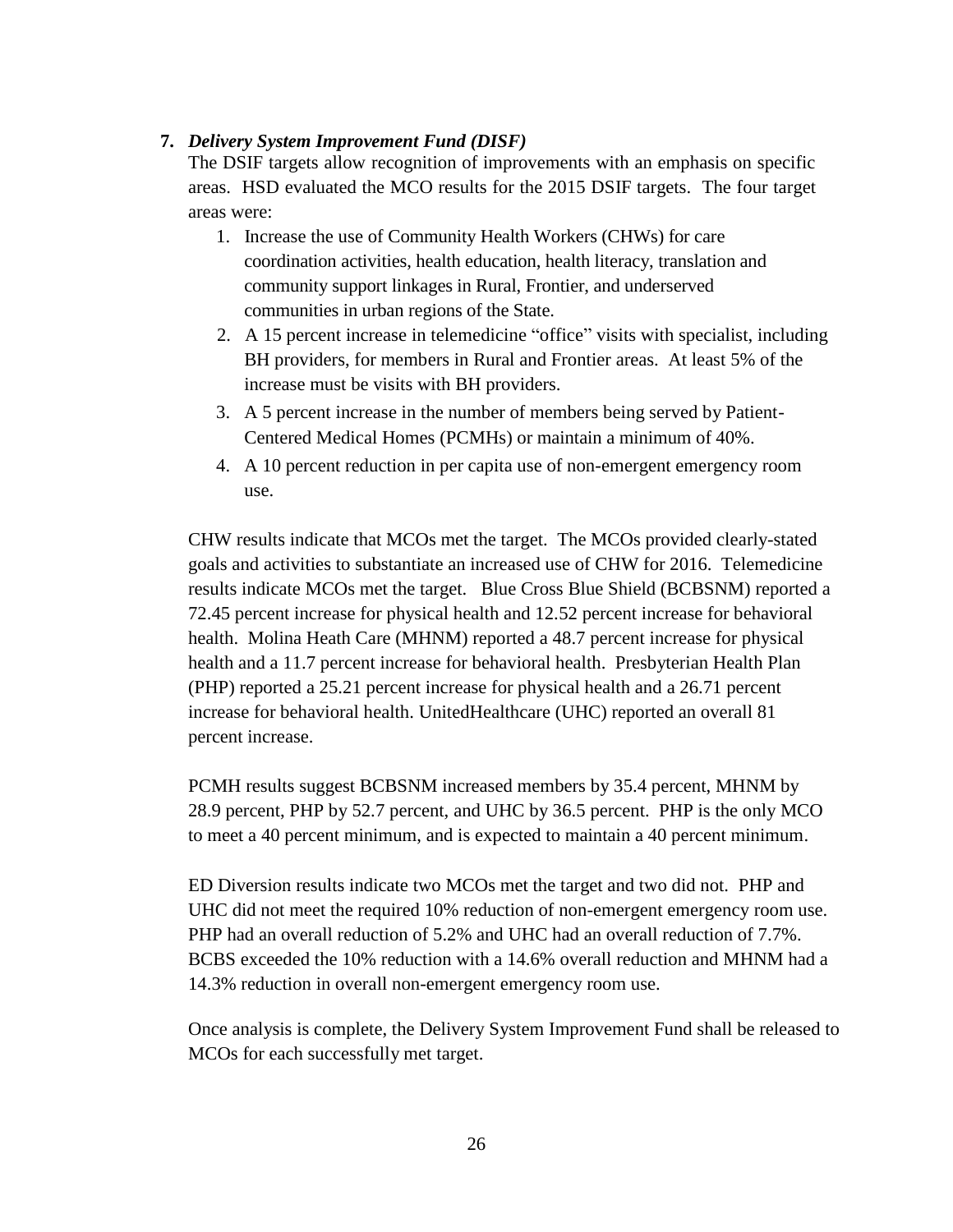#### *8. Community Health Workers*

New Mexico has a long tradition of relying on trusted community members to support and educate their neighbors on health-related issues. In New Mexico, where 32 of the state's 33 counties are designated by the Health Resources and Services Administration as health professional shortage areas for primary care, community health workers (CHWs) are frontline public health workers who are trusted members of the communities they serve. This trusting relationship enables the CHW to serve as a liaison, link or intermediary between health/social services and the community to facilitate access to services and improve the quality and cultural competence of service delivery. A CHW also builds individual and community capacity by increasing health knowledge and self-sufficiency through a range of activities such as outreach, community education, informal counseling, social support and advocacy.

CHWs are being utilized in Centennial Care to address population health issues and supplement primary care, specifically by improving health and health care literacy, establishing member linkages to community supports, and supporting care coordination. The Centennial Care MCOs are required to make CHWs available to their members, and specifically report using CHWs to:

- Educate referred members about alternatives to emergency room use;
- Locate members to obtain HRAs;
- Ensure that members have the required basic life necessities to remain healthy and safe;
- Assist members with making and keeping health care appointments and arranging transportation, if needed;
- Refer members to local resources found within communities (i.e., food pantries, utility assistance and housing);
- Provide wellness support;
- Locate unreachable members for care coordination; and
- Provide translation services.

In addition, the state has partnered with the University of New Mexico (UNM) and a rural FQHC to develop a pilot program, called CHISPAS (Community Health Improvement through Strengthened Partnership, Access and Support), in collaboration with the Centennial Care MCOs. This pilot leverages the Centennial Care, care coordination program by implementing three levels of Medicaid patient support through the deployment of CHWs. The three levels of Medicaid patient support include:

- Community Health Improvement (Level 1) addressing local policy, system and environmental change to improve underlying causes of ill health.
- Patient Support (Level 2) stopping the further progression of disease and ensuring access to preventive services.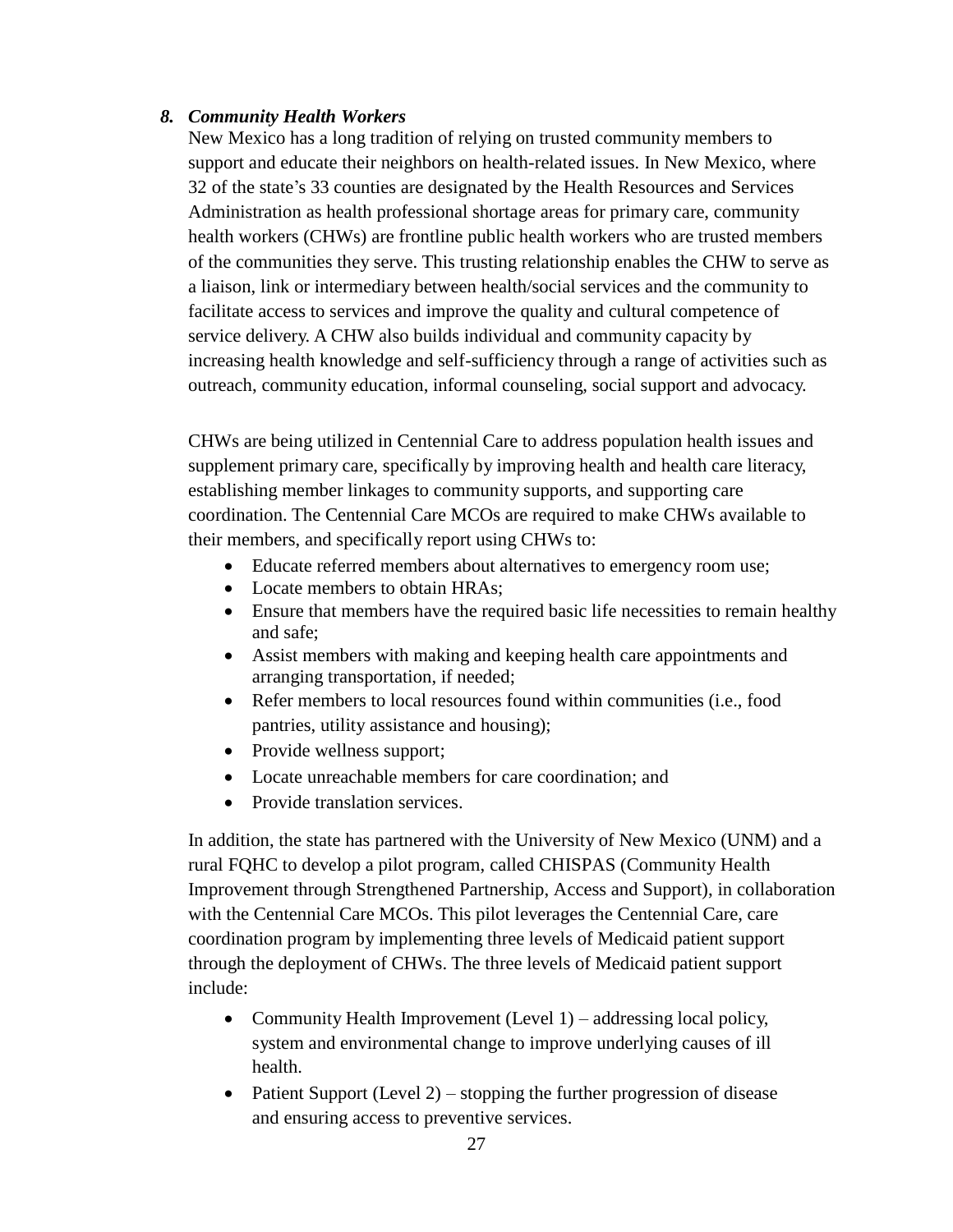• Intensive Care Coordination (Level 3) – concentrated support for high-risk and high-cost members, in terms of specific intervention strategies that are urgent and designed to improve health and reduce costs through the development of individualized plans and 100% case review.

New Mexico rolled out the CHISPAS pilot in State Fiscal Year (SFY) 2015, with the goal of further evaluation and dissemination/replication to other counties in the state in SFY15. The pilot model includes a robust evaluation design that includes Return on Investment (ROI) parameters. The results of the evaluation will be available for reporting and dissemination in July 2016.

#### **B. Project Status**

The demonstration project has moved from its implementation phase in DY1 to steady state in DY2 where the focus has been on performance. In DY3, HSD's goal is to focus on slowing the growth rate of healthcare costs while improving health outcomes. In order to progress in achieving these goals, HSD and MCOs tasks will be to: implement valuebased purchasing that promotes integration of services, reduces costs, and increases quality of care; reduce service gaps through innovative delivery models that build provider capacity, collaborate with partners to support prevention models and reduce health disparities; implement person-centric service models, including streamlining and enhancing access and engagement of members; and, improving administrative effectiveness and simplicity.

# *1. Care Coordination*

In Centennial Care, all members receive a health risk assessment (HRA) to determine care coordination level 1 or the need for a comprehensive needs assessment (CNA) to assess physical, behavioral and long-term care (LTC) needs and receive a person-centered care plan.

Care coordination level 2 members receive semi-annual in-person visits, quarterly telephone contact, and an annual CNA to determine if the level of coordination and care plan are appropriate. Care coordination level 3 members receive monthly telephone contact, quarterly in-person visits and a semi-annual CNA to determine if the level of coordination and care plan are appropriate.

Other care coordination highlights in 2015 included:

- 40 percent of the Centennial Care members are being served in a Patient Centered Medical Homes;
- 10% of enrollees are in higher levels of care coordination;
- MCOs are partnering with community agencies, such as Albuquerque Ambulance and Kitchen Angels, to conduct home visits for super utilizers;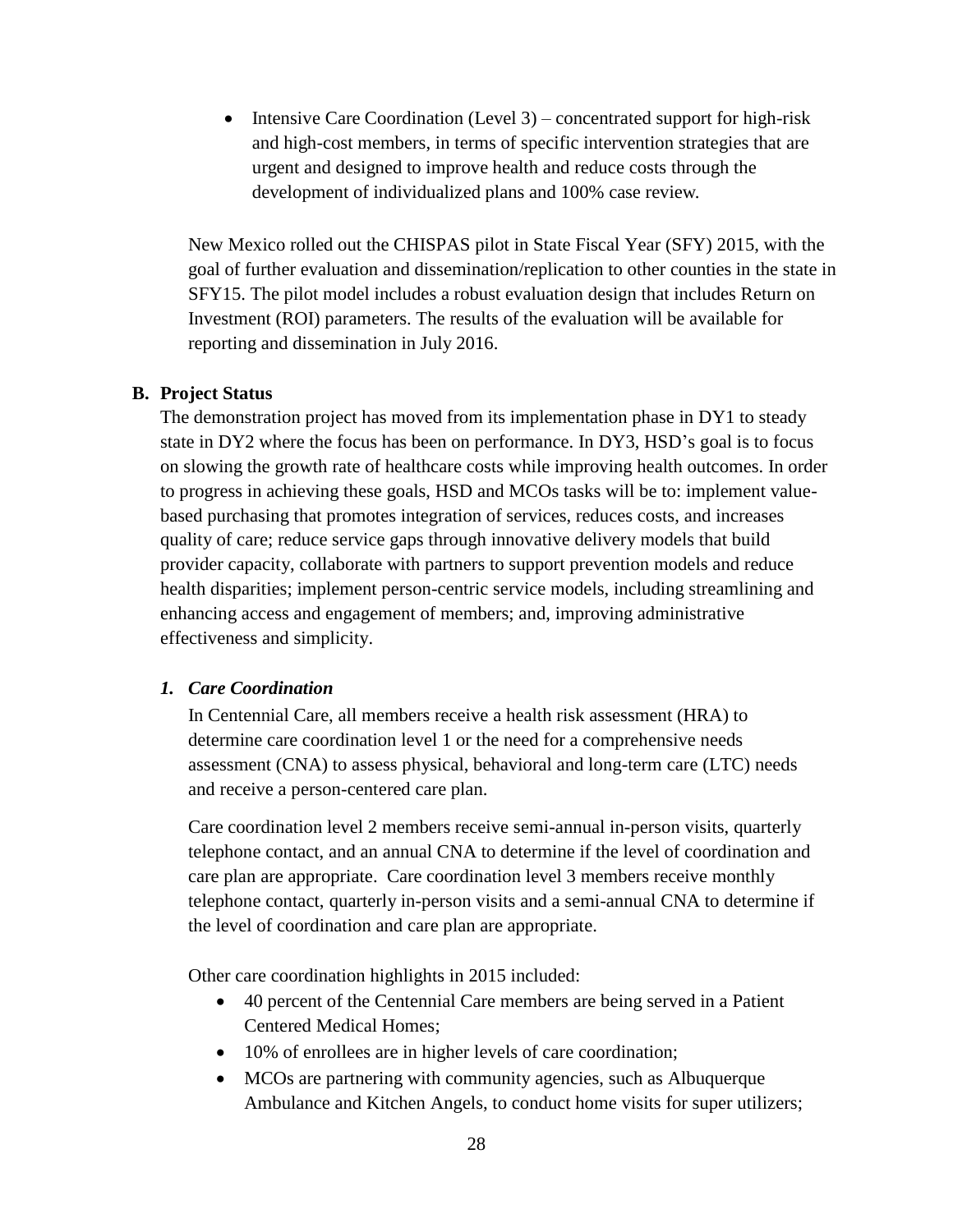- HSD staff recently conducted a series of new trainings for care coordinators to improve identification of behavioral health needs and assessment for members with a brain injury. Staff also held trainings to better educate coordinators about available community benefit services; and
- The MCOs collaborated to design a standard health risk assessment that will be used across the system by all MCOs.

#### C. **Utilization Data**

Attached is Centennial Care key utilization and cost per unit data by overall program as well as by specific program for CY 2014 and January through June of 2015. Due to claims lag, full CY 2015 is not yet available but will be submitted with next CMS quarterly report. Please see Attachment F – Key Utilization/Cost per Unit Statistics by Major Population Group.

#### **D. Progress on Implementing Payment Reform Initiatives**

HSD implemented several initiatives under the Centennial Care program during 2015 that are designed to contain costs while also improving health outcomes. While it is too early to see the results of some of these initiatives, HSD remains confident that they will ultimately be successful on both of these measures. New Mexico's vision is that the most successful and viable Centennial Care payment reforms – based on an evaluation of quality, cost and efficiency – will be leveraged across the Medicaid delivery system in the fourth and fifth years of the Centennial Care waiver.

#### *1. MCO Projects*

HSD evaluated payment reform project proposals from each of the MCOs and approved at least one project for each MCO to begin by July 1, 2015. Several MCOs have implemented an accountable care organization (ACO) or ACO-like project with large provider groups. The projects build on existing efforts to move away from volume-based payments and, if they prove successful in improving quality and lowering costs, will be scaled up and implemented statewide. HSD will continue to work with the MCOs to broaden these projects over time to progress from pay-forperformance initiatives to more fully developed shared-risk arrangements. A summary of the payment reform projects is below: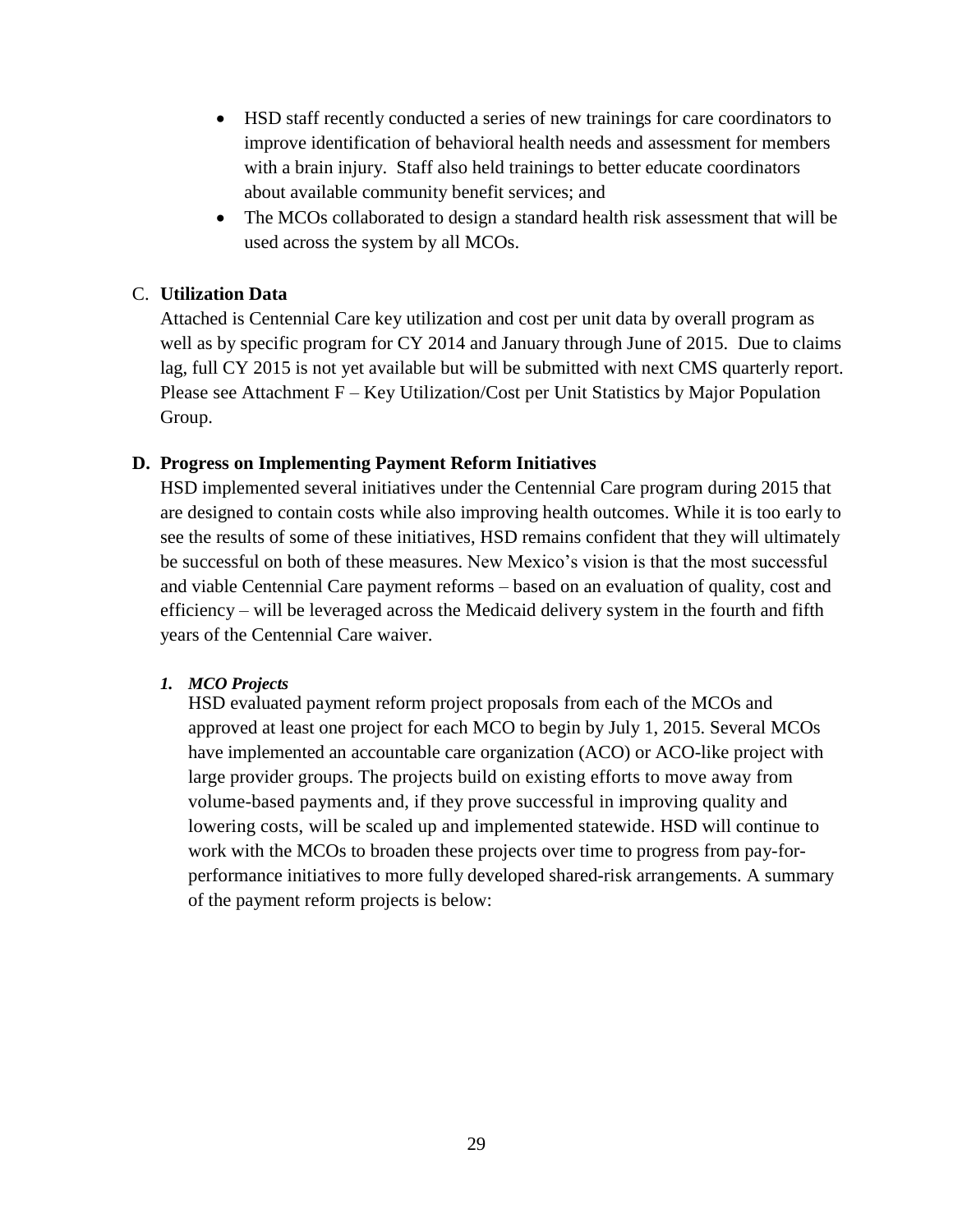| 1.4<br><b>Project</b>                                                                              | P4P/<br><b>ACO</b> | <b>Bundled</b><br>Pay | <b>Description</b>                                                                                                                                                                                                                                       |
|----------------------------------------------------------------------------------------------------|--------------------|-----------------------|----------------------------------------------------------------------------------------------------------------------------------------------------------------------------------------------------------------------------------------------------------|
| <b>Accountable Care-Like</b><br><b>Models</b>                                                      | $\mathbf X$        |                       | Accountable Care Organization (ACO) model<br>with shared savings for improving quality and<br>reducing total cost of care.                                                                                                                               |
| <b>Bundled Payments for</b><br>Episodes                                                            |                    | X                     | Pursuing bundles for diabetes, bariatric, and<br>maternity.                                                                                                                                                                                              |
| <b>Emergency Room and</b><br><b>Inpatient Reduction Incentives</b><br>with Behavioral Health Focus | X                  |                       | Piloting with CSA to reduce ER and inpatient<br>through intensive follow-up, use of peer<br>specialists, crisis visits, and PCP coordination.                                                                                                            |
| <b>Three-tiered Reimbursement</b><br>for Patient Centered Medical<br>Homes (PCMHs)                 | X                  |                       | PMPM increases for base care coordination;<br>data transfer to HIE; telehealth; use of EHRs;<br>and performing HRAs. A total performance<br>incentive per member payment is possible if the<br>targets for every measure are met.                        |
| <b>Bundled Payments for</b><br><b>Targeted Inpatient Admission</b><br>Episodes                     |                    | X                     | Bundle payments for pneumonia and<br>colonoscopies.                                                                                                                                                                                                      |
| <b>Obstetrics Gain Sharing</b>                                                                     | X                  |                       | Reducing unnecessary primary C-sections by<br>developing savings targets that reward<br>appropriate use of C-sections. Under this<br>program, obstetricians can earn enhanced fees<br>for meeting metrics related to reducing<br>unwarranted C-sections. |

#### **Table #11 – Payment Reform Projects**

#### *2. Centennial Member Rewards Program*

Centennial Rewards, the waiver's beneficiary engagement program, was also successfully launched during 2014. As in payment reform, time is still needed to see if the costs for this program are more than offset by changes in beneficiary behavior that leads to lower costs and healthier members.

- The member rewards program was developed to encourage members to become more active participants in their healthcare.
- In demonstration year two (DY2), \$14.7 million in rewards were earned.
- In DY2, \$4.7 million in rewards were redeemed.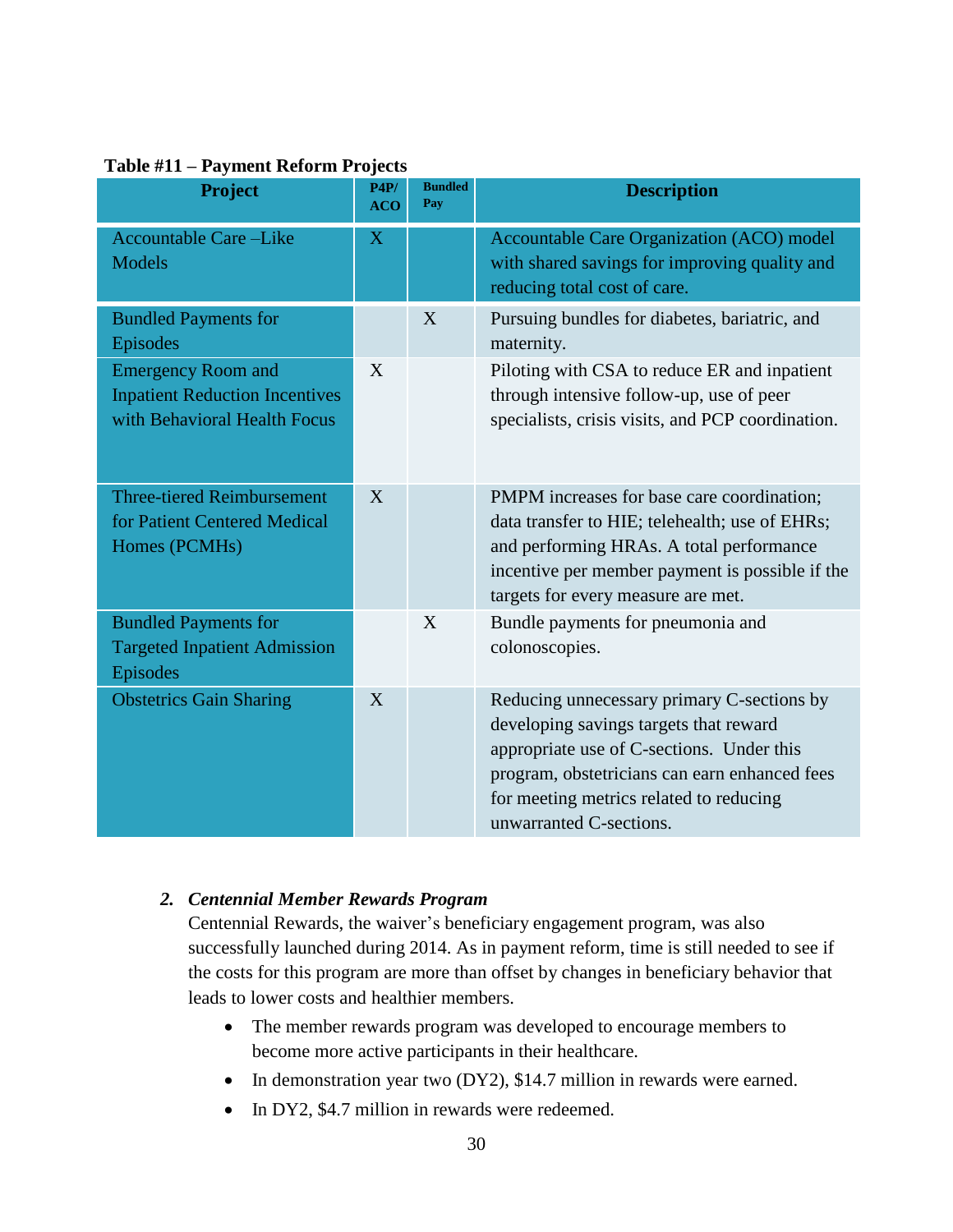- Members earn rewards by making healthy choices, such as:
	- o Annual dentist visit;
	- o Joining their MCO's prenatal program;
	- o Managing asthma through controller refills;
	- o Managing diabetes through getting the appropriate tests and examinations; and
	- o Managing certain BH conditions through medication refills.

#### **E. Policy and Administrative Difficulties in Operating the Demonstration**

The State identified accuracy issues with the setting of care information that was submitted by MCOs. The setting of care is important because it drives the MMIS assignment of the members' enrollment and the MCOs' capitation payments. Only those members receiving long term care services and supports (LTSS) must have a setting of care. The State has been working to identify the root causes with the MCOs as well as conducting analysis of historical data submissions. In addition, the EQRO contractor audited level of care assessments performed by the MCOs before proceeding with any type of data reconciliation activities. The State's actuary will perform enhanced analysis of the data to ensure that any anomalies are addressed before developing the LTSS rates. This has resulted in a delay in the development of the new LTSS rates. The State is addressing this issue with the MCOs by adding new contract language regarding the entry of setting of care spans. Additional training has been provided to the MCOs and the State will continue to monitor setting of care changes.

# **F. Outcomes of Focused Studies**

#### *1. Super Utilizer Project*

HSD is utilizing PRISM software to track members who are high utilizers of the Emergency Department (ED) and work with the MCOs on implementing interventions to reduce ED utilization.

- PRISM is an integrated software tool used to support care management interventions for high risk Medicaid patients.
- HSD utilized PRISM data to identify the MCOs' highest utilizers of the Emergency Department (ED) over a 15 month period.
- HSD reviewed the top 10 members for each MCO.
- The MCOs developed recommendations for better management of super utilizers.
- The following graph illustrates progress in ED reduction for the top 10 super utilizers with each MCO: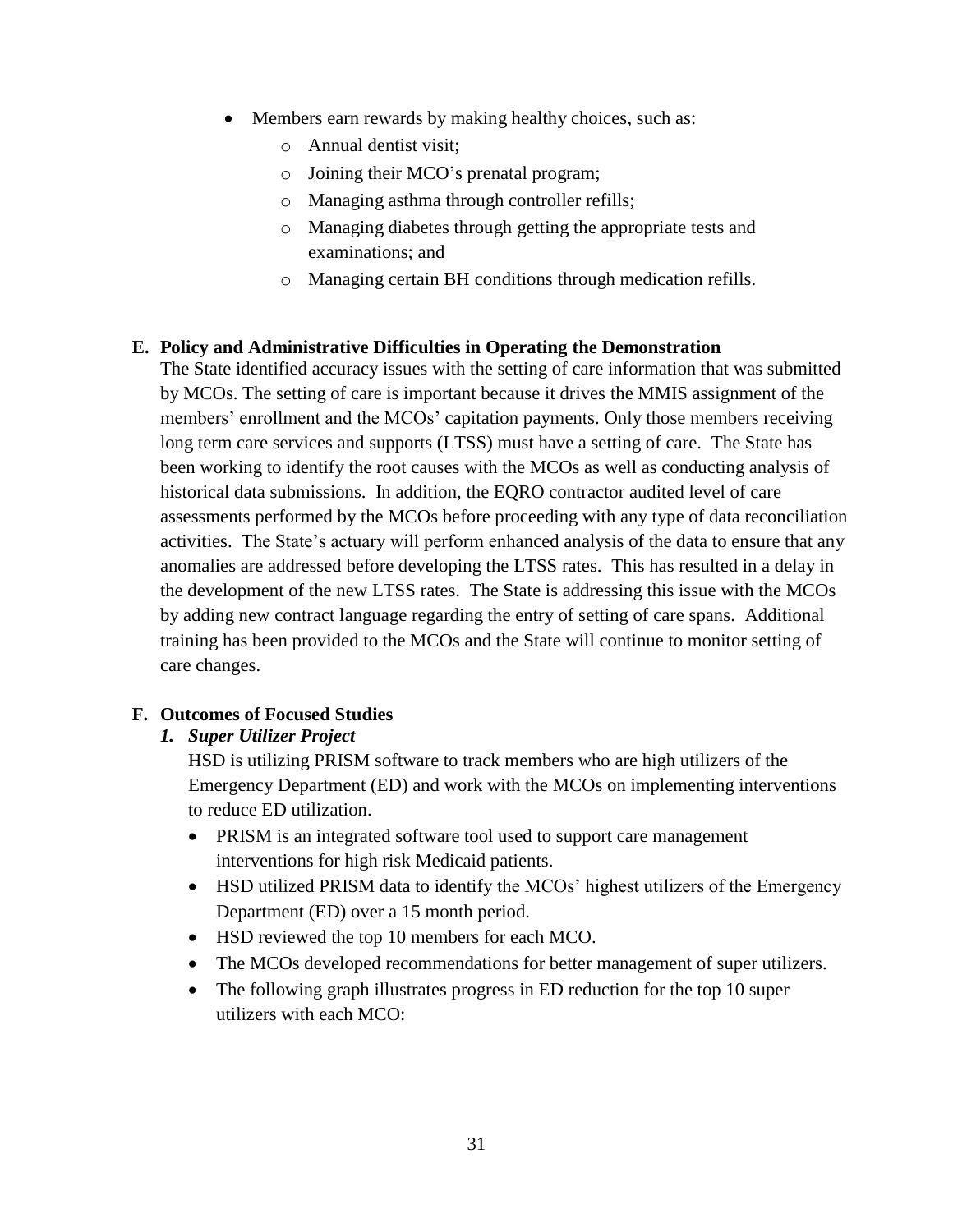

#### **Table #12 – Reduction in Number of ED Visits for Super Utilizers**

# *2. Other MCO Efforts to Reduce Non-emergent Emergency Room Use*

The MCOs formed a workgroup to develop initiatives to reduce non-emergent ER use:

- Assigning Community Health Workers to high utilizers;
- Piloting programs with Emergency Medical Technicians to visit members;
- Purchasing EDIE software for instant notification when a member is in the ER;
- Patient Navigator program contacted by hospital to triage members and direct them to more appropriate setting such as Urgent Care;
- Video physician visits have been implemented by all MCOs with ability to assess through an app on smart phones.

#### **G. CAHPS Survey**

Centennial Care MCOs are required to submit the Consumer Assessment of Healthcare Providers and Systems (CAHPS) results report on an annual basis with data collected from the prior year. HSD worked with the MCOs to ensure the quality of the data collected through the survey and inclusion of questions that would capture data for all Centennial Care members.

In November 2013 HSD required the MCOs to include 10 additional supplemental questions on the CAHPS survey for 2015. The supplemental questions were approved by the National Committee for Quality Assurance (NCQA). With HSD direction, the MCOs focused on how to manage the CAHPS survey project, provide a valid sample of applicable members, collect adequate data, review and analyze data as available and work to compile the required CAHPS report.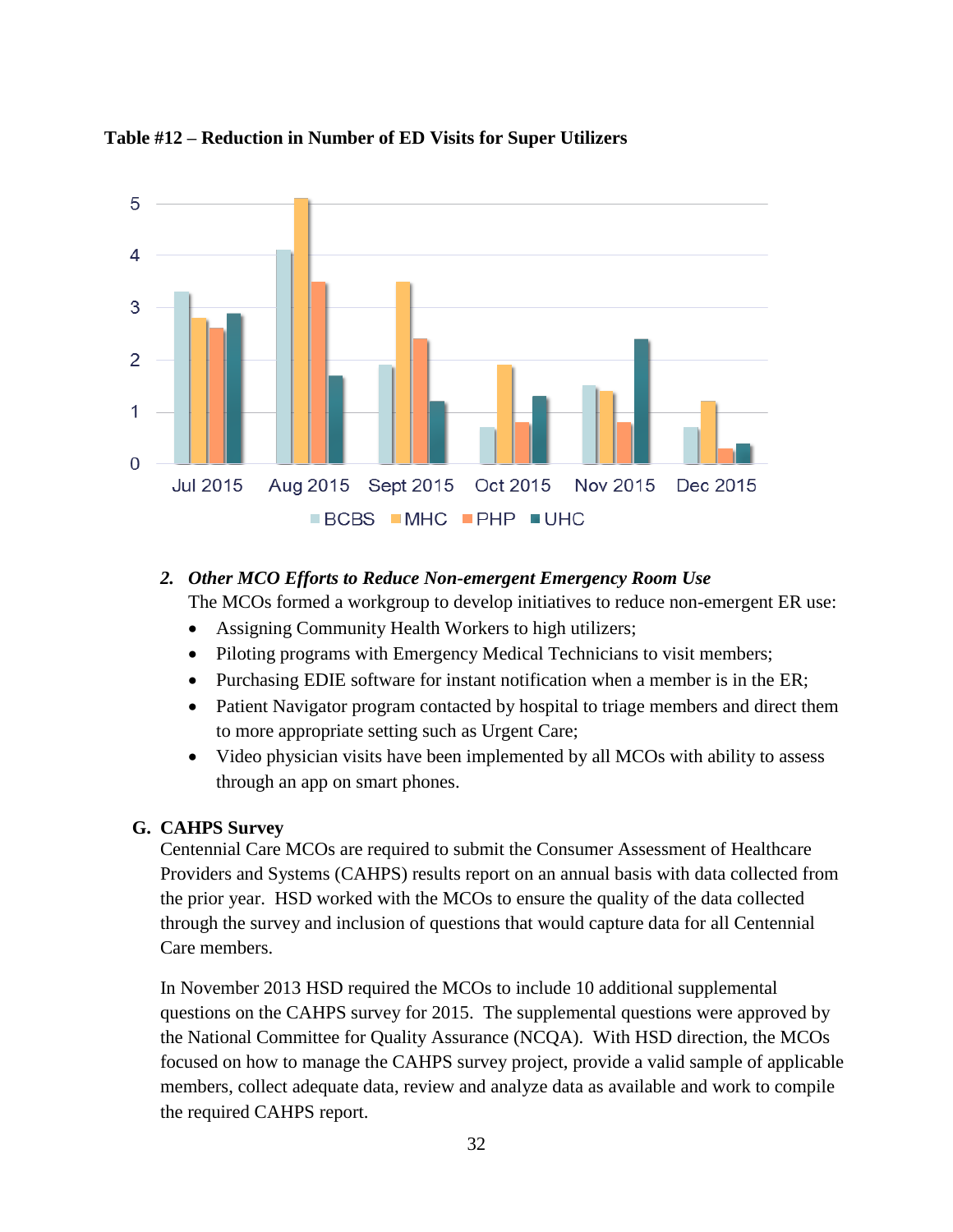In April 2014 HSD added 4 additional questions to the survey for a total of 14 supplemental questions for 2015. NCQA approval for the 4 supplemental questions was not received until December 2015 resulting in some MCOs excluding them in the survey for 2015.

United Healthcare (UHC) did not add any of the supplemental questions into the CAHPS survey for 2015. The reason given by UHC was an internal miscommunication that prevented the inclusion of the additional questions. In addition, some of the CAHPS questions were not answered in the child care coordination section due to miscommunication between UHC and HSD.

HSD received the MCOs' CAHPS results for 2015. HSD reached out to the MCOs and provided the technical assistance and the additional guidance needed to ensure reporting of supplemental questions in future CAHPS surveys.

HSD worked with NCQA on the approval of all State required questions for 2016. NCQA approved four supplemental questions surveying fall risk which will be added to the CAHPS survey for 2016. HSD will continue to work closely with the MCOs on implementing the State required supplemental questions into the survey and to collaboratively collect, review and analyze adequate data. The 2016 CAHPS survey is due to HSD in October 2016.

Below is a table with the supplemental questions and results submitted for 2015.

| <b>CAHPS Supplemental Questions</b>                                                                                                                                                               |         | <b>BCBS</b>       | <b>PHP</b> |                | <b>MHC</b> |                       | <b>UHC</b> |
|---------------------------------------------------------------------------------------------------------------------------------------------------------------------------------------------------|---------|-------------------|------------|----------------|------------|-----------------------|------------|
| <b>Child Care Coordination</b><br>*CCC-Children with Chronic Conditions<br>*N/A- Not Reported                                                                                                     |         |                   |            |                |            |                       |            |
| In the last 6 months did anyone from<br>your child's health plan, doctor's office,<br>or clinic help coordinate your child's care<br>among these doctors or other health<br>providers? (% of Yes) | 27<br>% | 39<br>%<br>CCC    | 24<br>%    | 44<br>%C<br>CC | 24<br>%    | 44<br>%C<br>CC        | N/A        |
| In the last 6 months, who helped to<br>coordinate your child's care? (% of Yes)                                                                                                                   |         |                   |            |                |            |                       |            |
| Someone from your child's health plan                                                                                                                                                             | 4%      | 8%<br>CCC         | 4%         | 9%<br>CCC      | 14<br>%    | 13<br>%C<br><b>CC</b> | N/A        |
| Someone from your child's doctor's<br>office or clinic                                                                                                                                            | 19<br>% | 22<br>$\%C$<br>CC | 48<br>%    | 50<br>%C<br>CC | 48<br>%    | 55<br>%C<br><b>CC</b> | N/A        |
| Someone from another organization                                                                                                                                                                 | 1%      | 4%<br>CCC         | 6%         | 7%<br>CCC      | 10<br>%    | 6%<br>CCC             | N/A        |
| A friend or family member                                                                                                                                                                         | 5%      | 6%                | 3%         | 3%             | 1%         | 1%                    | N/A        |

# **Table #13 – CAHPS Scores by MCO**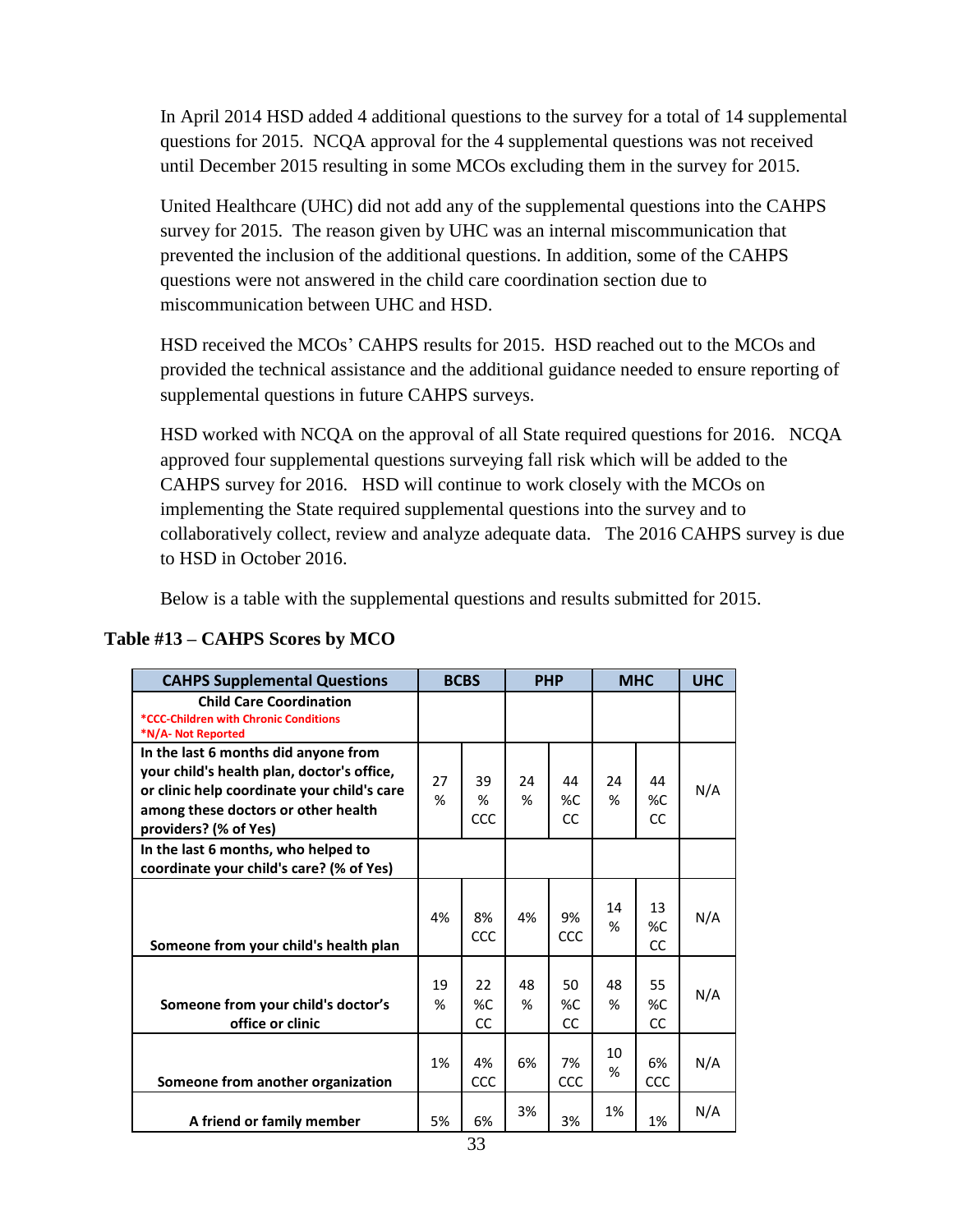|                                                     |     | CCC       |     | CCC |     | CCC |     |
|-----------------------------------------------------|-----|-----------|-----|-----|-----|-----|-----|
|                                                     |     |           |     |     |     |     |     |
|                                                     | 71  | 60        | 39  | 31  | 27  | 25  |     |
|                                                     | %   | %C        | %   | %C  | %   | %C  | N/A |
| You                                                 |     | CC        |     | CC  |     | CC  |     |
| How satisfied are you with the help you             |     |           |     |     |     |     |     |
| got to coordinate your child's care in the          |     |           |     |     |     |     |     |
| last 6 months?                                      |     |           |     |     |     |     |     |
|                                                     |     |           |     |     |     |     |     |
|                                                     | 19  | 19        | 45  | 46  | 43  | 40  |     |
|                                                     | %   | %C        | %   | %C  | %   | %C  | N/A |
| <b>Satisfied</b>                                    |     | <b>CC</b> |     | CС  |     | CC  |     |
|                                                     |     |           |     |     |     |     |     |
|                                                     | 61  | 55        | 48  | 40  | 43  | 48  |     |
|                                                     | %   | %C        | ℅   | %C  | ℅   | %C  | N/A |
| <b>Very Satisfied</b>                               |     | CC        |     | CС  |     | CC  |     |
| <b>Member Education</b>                             |     |           |     |     |     |     |     |
| In the last 6 months, have you received             |     |           |     |     |     |     |     |
| any material from your health plan about            | 69  | 68        | 71  | 73  |     |     |     |
| good health and how to stay healthy? (%             | ℅   | %C        | %   | %C  |     | N/A | N/A |
| of Yes)                                             |     | CC        |     | СC  |     |     |     |
| In the last 6 months, have you received             |     |           |     |     |     |     |     |
| any material from your health plan about            | 61  | 61        |     |     |     |     |     |
| care coordination and how to contact the            | ℅   | %C        |     | N/A | N/A |     | N/A |
| care coordination unit? (% of Yes)                  |     | CC        |     |     |     |     |     |
| <b>Care Plan</b>                                    |     |           |     |     |     |     |     |
|                                                     |     |           |     |     |     |     |     |
|                                                     | 14  | 21        | 50  | 60  |     |     | N/A |
| Did your care coordinator sit down with             | %   | %C        | %   | %C  | N/A |     |     |
| you and create a plan of care? (% of Yes)           |     | CC        |     | CC  |     |     |     |
| Are you satisfied that your care plan talks         |     |           |     |     |     |     |     |
| about the help you need to stay healthy             |     |           |     |     |     |     |     |
| and remain at you home? (% of Yes)                  |     |           |     |     |     |     |     |
|                                                     |     |           |     |     |     |     |     |
|                                                     | 25  | 29        | 45  | 48  |     | N/A | N/A |
|                                                     | %   | %C        | %   | %C  |     |     |     |
| <b>Satisfied</b>                                    |     | CC        |     | CC  |     |     |     |
|                                                     |     |           |     |     |     |     |     |
|                                                     | 44  | 43        | 46  | 40  |     | N/A | N/A |
|                                                     | %   | %C        | %   | %C  |     |     |     |
| <b>Very Satisfied</b>                               |     | CC        |     | CC  |     |     |     |
| <b>Adult Care Coordination</b><br>*N/A-Not Reported |     |           |     |     |     |     |     |
| In the last 6 months did anyone from                |     |           |     |     |     |     |     |
| your health plan, doctor's office, or clinic        |     |           |     |     |     |     |     |
| help coordinate your care among these               |     | 33%       |     | 27% | 24% |     | N/A |
| doctors or other health providers? (%of             |     |           |     |     |     |     |     |
| Yes)                                                |     |           |     |     |     |     |     |
| In the last 6 months, who helped to                 |     |           |     |     |     |     |     |
| coordinate your care? (% of Yes)                    |     |           |     |     |     |     |     |
| Someone from your child's health plan               |     | 9%        |     | 17% |     | 19% | N/A |
| Someone from your doctor's office or                |     |           |     |     |     |     | N/A |
|                                                     | 25% |           | 47% |     | 48% |     |     |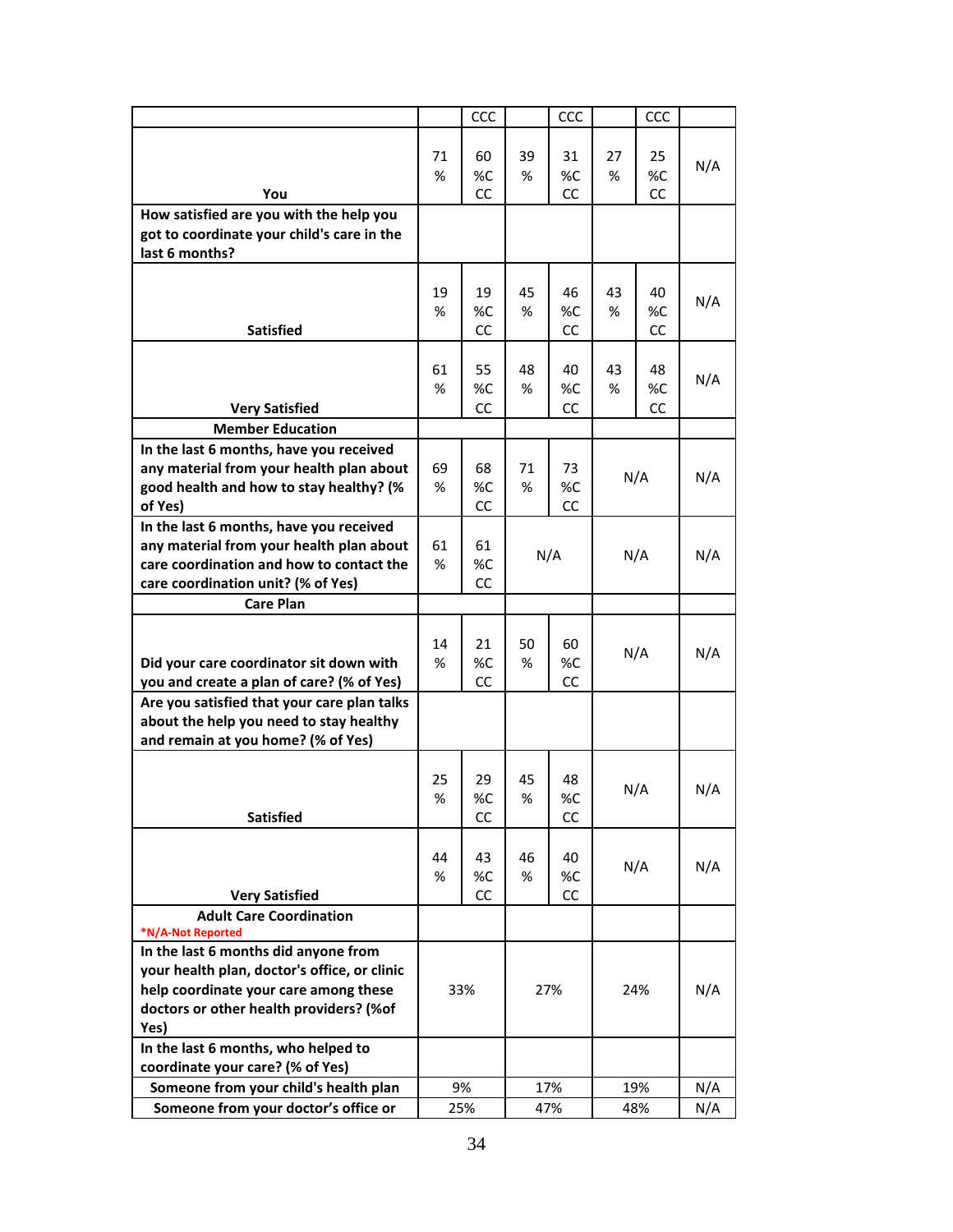| clinic                                                                               |     |     |     |     |
|--------------------------------------------------------------------------------------|-----|-----|-----|-----|
| Someone from another organization                                                    | 2%  | 4%  | 3%  | N/A |
| A friend or family member                                                            | 14% | 13% | 16% | N/A |
| You                                                                                  | 50% | 19% | 0%  | N/A |
| How satisfied are you with the help you                                              |     |     |     |     |
| got to coordinate your care in the last 6                                            |     |     |     |     |
| months? (% of Yes)                                                                   |     |     |     |     |
| <b>Satisfied</b>                                                                     | 23% | 43% | 40% | N/A |
| <b>Very Satisfied</b>                                                                | 57% | 47% | 47% | N/A |
| <b>Member Education</b>                                                              |     |     |     |     |
| In the last 6 months, have you received                                              |     |     |     |     |
| any material from your health plan about                                             | 58% | 62% | 59% | N/A |
| good health and how to stay healthy? (%                                              |     |     |     |     |
| of Yes)                                                                              |     |     |     |     |
| In the last 6 months, have you received                                              |     |     |     |     |
| any material from your health plan about                                             | 50% | 50% | 48% | N/A |
| care coordination and how to contact the                                             |     |     |     |     |
| care coordination unit? (% of Yes)                                                   |     |     |     |     |
| <b>Care Plan</b>                                                                     |     |     |     |     |
| Did your care coordinator sit down with                                              | 24% | 50% | 24% | N/A |
| you and create a plan of care? (% of Yes)                                            |     |     |     |     |
| Are you satisfied that your care plan talks                                          |     |     |     |     |
| about the help you need to stay healthy                                              |     |     |     |     |
| and remain at you home? (% of Yes)                                                   |     |     |     |     |
| <b>Satisfied</b>                                                                     | 25% | N/A | 41% | N/A |
| <b>Very Satisfied</b>                                                                | 44% | N/A | 30% | N/A |
| <b>Fall Risk</b>                                                                     |     |     |     |     |
| A fall is when your body goes to the                                                 |     |     |     |     |
| ground without being pushed. In the last                                             |     |     |     |     |
| 12 months, did you talk with your doctor                                             | 22% | 22% | 18% | N/A |
| or other health provider about falling or<br>problems with balance or walking? (% of |     |     |     |     |
| Yes)                                                                                 |     |     |     |     |
| Did you Fall in the past 12 months? (% of                                            |     |     |     |     |
| Yes)                                                                                 | 19% | 17% | 18% | N/A |
| In the past 12 months, have you had a                                                |     |     |     |     |
| problem with balance or walking? (% of                                               | 27% | 25% | 24% | N/A |
| Yes)                                                                                 |     |     |     |     |
| Has your doctor or other health provider                                             |     |     |     |     |
| done anything to help prevent falls or                                               | 23% | 26% | 23% | N/A |
| treat problems with balance or walking?                                              |     |     |     |     |
| (% of Yes)                                                                           |     |     |     |     |

# H. **Annual Summary of Network Adequacy by Plan**

Each MCO has policies and processes in place to closely monitor and evaluate network adequacy and make adjustments as necessary. Each MCO provides an annual Provider Network Development and Management Plan and evaluation to look retrospectively at the prior year and forward into the coming year. The MCOs' plans address provider adequacy to ensure accessibility and availability for medically necessary, covered services for its existing members and as well as projected utilization that includes potential membership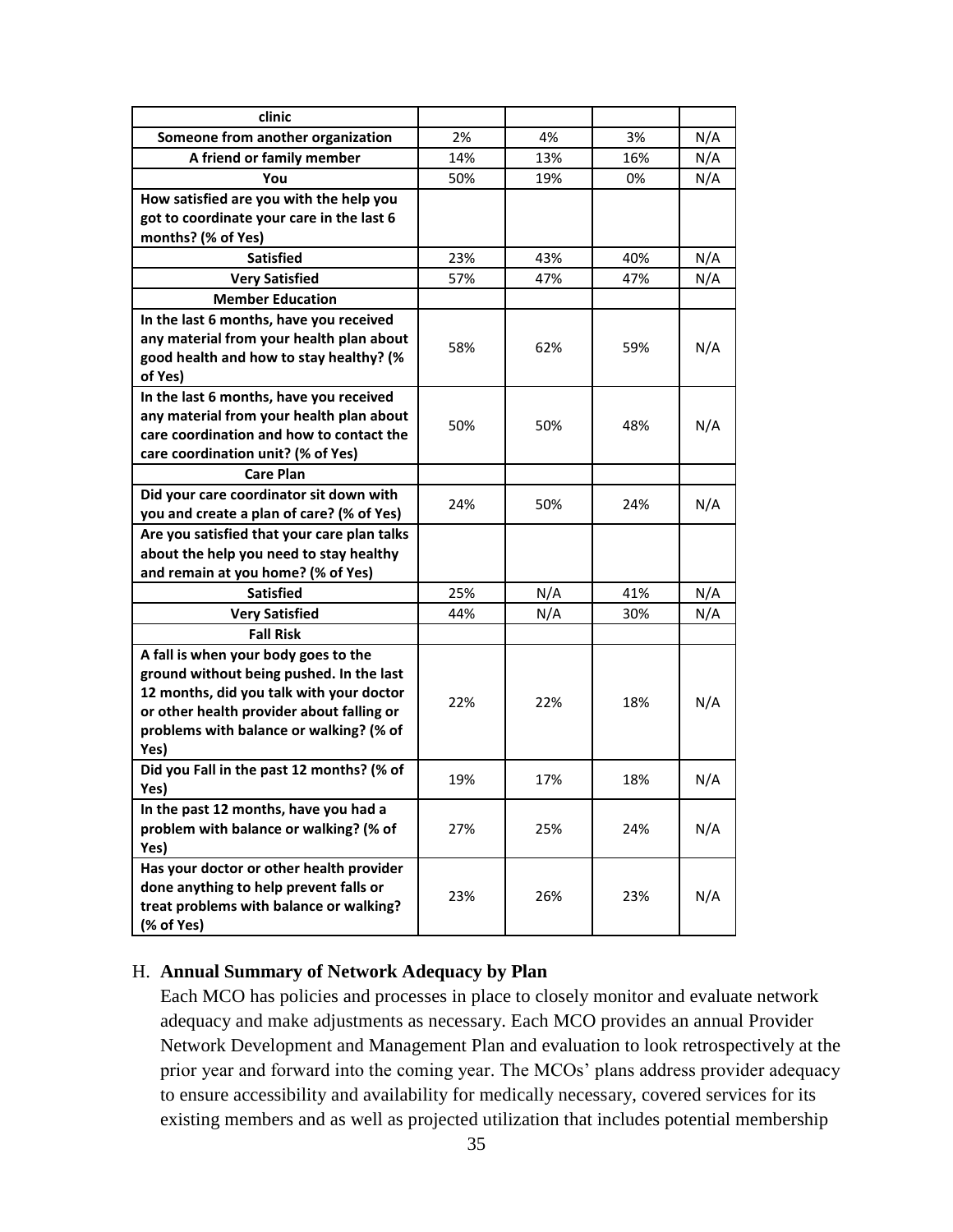growth. HSD evaluates and provides feedback to the MCOs on these evaluations and plans.

As primary components to inform their decisions, MCOs utilize Report #3, the Provider Adequacy Report, to evaluate provider ratios and Report #55, the GeoAccess Report, to evaluate distance requirements to providers and how well they are meeting the standard. HSD tracks the progress of each MCO in meeting GeoAccess standards quarter-overquarter and focuses on improvements to distance requirements where standards are not being met. Please also see Attachment E – 2014-15 GeoAccess PH.

- In most instances, BCBSNM maintained the 90% standard of members meeting distance requirements to providers, and in some cases, percentages have improved significantly. For dermatology, endocrinology and rheumatology, BCBSNM made some progress in improving access. In DY2 Q3, BCBSNM improved sufficiently to meet the 90% standard of members meeting distance requirements in hematology/oncology and neurology in rural areas.
- UHC meets distance requirements for all provider types in urban areas, including dermatology.
- In rural areas, there are five specialties for which UHC does not meet distance requirements, however, these are all specialties with provider shortages, and neurosurgery is close to the standard at 89.4%. In frontier areas, UHC meets distance requirements for endocrinology and the same provider types with shortages in rural areas are seen in frontier areas as well. The percentage of members meeting distance requirements to providers types with shortages in rural and frontier areas have been slightly improved over time.
- In general, MHNM has improved its access percentages for several provider types in DY2 as compared to DY1. While MHNM improved access to neurology, it fell below the standard in rheumatology. MHNM recently self-identified some reporting errors and resubmitted GeoAccess reports for each quarter in DY2.
- PHP has been consistent quarter-over-quarter with its member-to-provider percentages meeting distance standards. There was a slight drop in endocrinology from 76.7% to 69.4% in rural areas and an improvement from 81.3% to 86.7% in frontier areas. PHP meet the distance standard for neurology in Q2 DY2 for rural areas and in Q3 DY2 for frontier areas.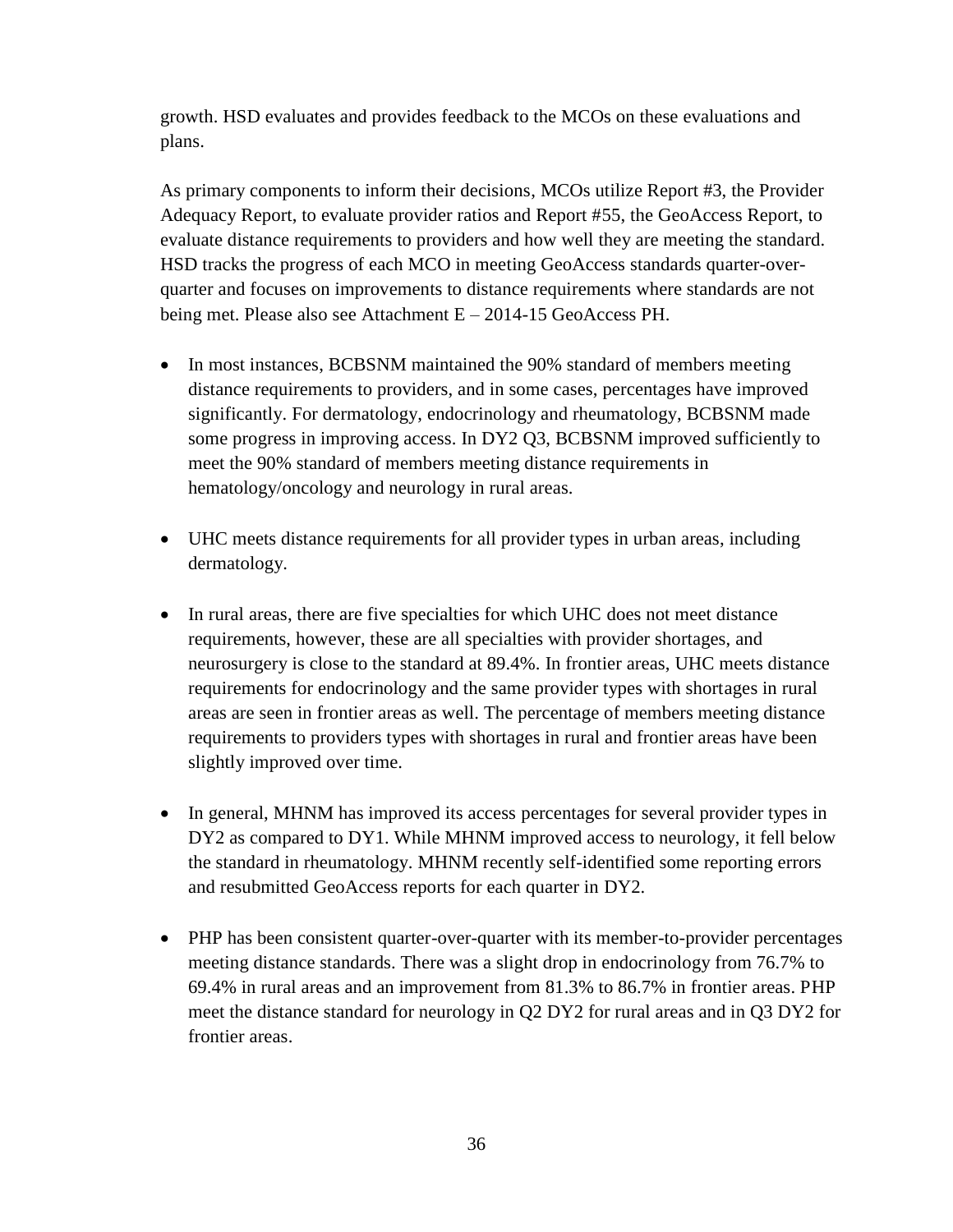The measure for access to FQHCs in frontier areas fell below 90% in Q2; however, the percentage of members who meet the distance requirements remains high at 86.4 %.

See also Section II. B. for additional information on provider access.

# **I. Summary of Outcomes of Onsite Reviews**

# *1. Myers & Stauffer Evaluation*

As noted in the DY2 Q4 report, Myers and Stauffer was engaged to assist HSD with monitoring and reporting of the MCOs' performance under Centennial Care. Myers and Stauffer staff reviewed each MCO's systems and processes as they related to: paid and denied inpatient hospital claims for areas of claims adjudication, prior authorization, and provider credentialing. A summary of findings and resulting actions and activities will be reported in the DY3 Q1 report.

# *2. Compliance Audit*

HSD contracted with HealthInsight as the EQRO to conduct the Compliance Audit of Centennial Care Contracted MCOs. Pursuant to CMS EQR protocol 1 guidelines, each MCO was assessed for compliance with state and federal regulations.

The review measured each MCO's level of compliance with contractual and regulatory requirements of Centennial Care. HealthInsight's evaluation included two sections:

- Evaluation of each MCO's policies, procedures and other documentation
- Examination of medical records and case files

EQRO evaluation activities consisted of a review of all documentation submitted by each MCO, and a four day site visit consisting of a medical record review and interviews with key MCO staff. The table below presents category specific and overall scores for each MCO.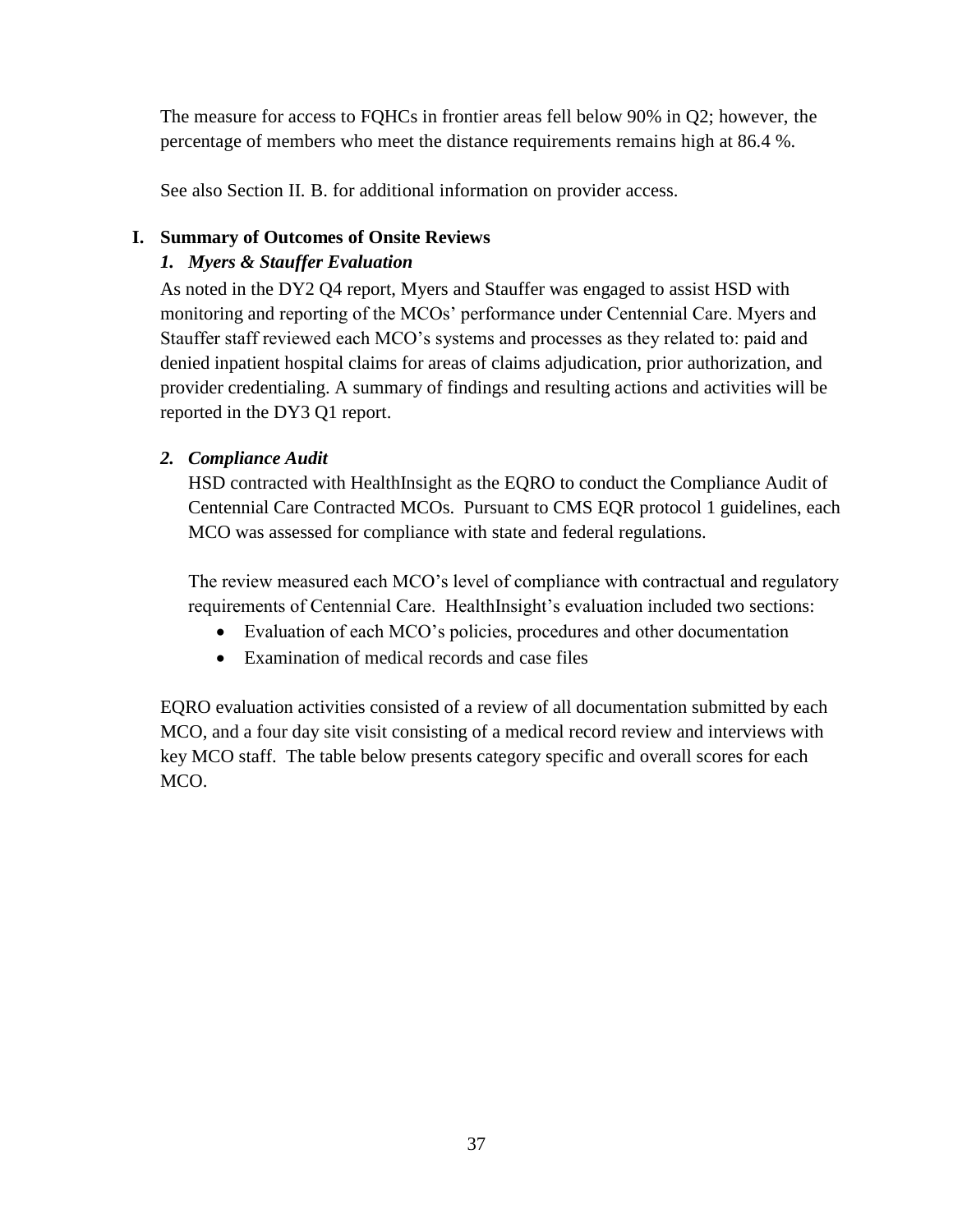| <b>Each Scored Subject, by MCO</b>      |             |            |            |            |  |
|-----------------------------------------|-------------|------------|------------|------------|--|
| <b>Subject</b>                          | <b>BCBS</b> | <b>MHP</b> | <b>PHP</b> | <b>UHC</b> |  |
| Enrollment/Disenrollment                | 100.00%     | 100.00%    | 100.00%    | 100.00%    |  |
| Member Handbook                         | 100.00%     | 100.00%    | 100.00%    | 100.00%    |  |
| <b>Member Materials</b>                 | 100.00%     | 100.00%    | 100.00%    | 100.00%    |  |
| <b>Member Services</b>                  | 100.00%     | 100.00%    | 100.00%    | 100.00%    |  |
| Program Integrity                       | 95.80%      | 94.40%     | 100.00%    | 98.60%     |  |
| Provider Network                        | 100.00%     | 100.00%    | 100.00%    | 100.00%    |  |
| <b>Provider Services</b>                | 100.00%     | 100.00%    | 100.00%    | 100.00%    |  |
| <b>Reporting Requirements</b>           | 100.00%     | 100.00%    | 100.00%    | 100.00%    |  |
| <b>Self-Directed Community Benefits</b> | 100.00%     | 100.00%    | 100.00%    | 100.00%    |  |
| <b>Utilization Management Approvals</b> | 91.00%      | 100.00%    | 78.72%     | 100.00%    |  |
| <b>Utilization Management Denials</b>   | 99.67%      | 97.67%     | 96.00%     | 100.00%    |  |
| <b>Care Coordination</b>                | 87.40%      | 96.70%     | 99.00%     | 96.00%     |  |
| <b>Transition of Care</b>               | 100.00%     | 100.00%    | 100.00%    | 100.00%    |  |
| Grievances and Appeals                  | 99.30%      | 99.60%     | 99.30%     | 99.46%     |  |
| Maintenance of Medical Records          | 96.78%      | 95.78%     | 96.22%     | 92.00%     |  |
| PCP and Pharmacy Lock-Ins               | 100.00%     | 100.00%    | 78.75%     | 62.50%     |  |
| <b>Overall Score</b>                    | 97.80%      | 98.89%     | 96.91%     | 95.55%     |  |

#### **Table #14 – Compliance Audit Scores**

#### **J. Summary of Performance Improvement Projects**

Pursuant to the Centennial Care Contract, MCO Performance Improvement Projects (PIPs) in waiver year two focused on the following areas:

- Long Term Care (LTC) services
- Services to children
- PIPs as required by the CMS Adult Medicaid Quality Grant (AMQG)

#### **Table #15 – Non-AMQG PIPs by MCO for 2015**

| <b>BCBS</b>                                                                             | <b>MHC</b>                                                                                       | <b>PHP</b>                                                          | <b>UHC</b>                                                                                                                                               |
|-----------------------------------------------------------------------------------------|--------------------------------------------------------------------------------------------------|---------------------------------------------------------------------|----------------------------------------------------------------------------------------------------------------------------------------------------------|
| Attention to dental health<br>for children                                              | Identification of obese<br>members among School<br><b>Based Health Clinics ages</b><br>$12 - 17$ | Use of appropriate<br>medication for children<br>with Asthma        | Targeted interventions for<br>eligible children receiving<br>dental exams                                                                                |
| Recommended yearly<br>diabetic eye exams for long-<br>term facility resident<br>members | Interventions for long term<br>services members with at<br>least one fall event                  | Inter-Rater reliability for<br>personal care services<br>allocation | Target members 21 years<br>and older referred for an<br>assessment to transition<br>from a nursing facility to a<br>home and community based<br>setting. |

HSD has contracted with HealthInsight as the External Quality Review Organization (EQRO) to assess measure and validate non-AMQG PIPs listed in the above table. The EQRO reviewed the PIPs projects for each of the MCOs and determined the projects listed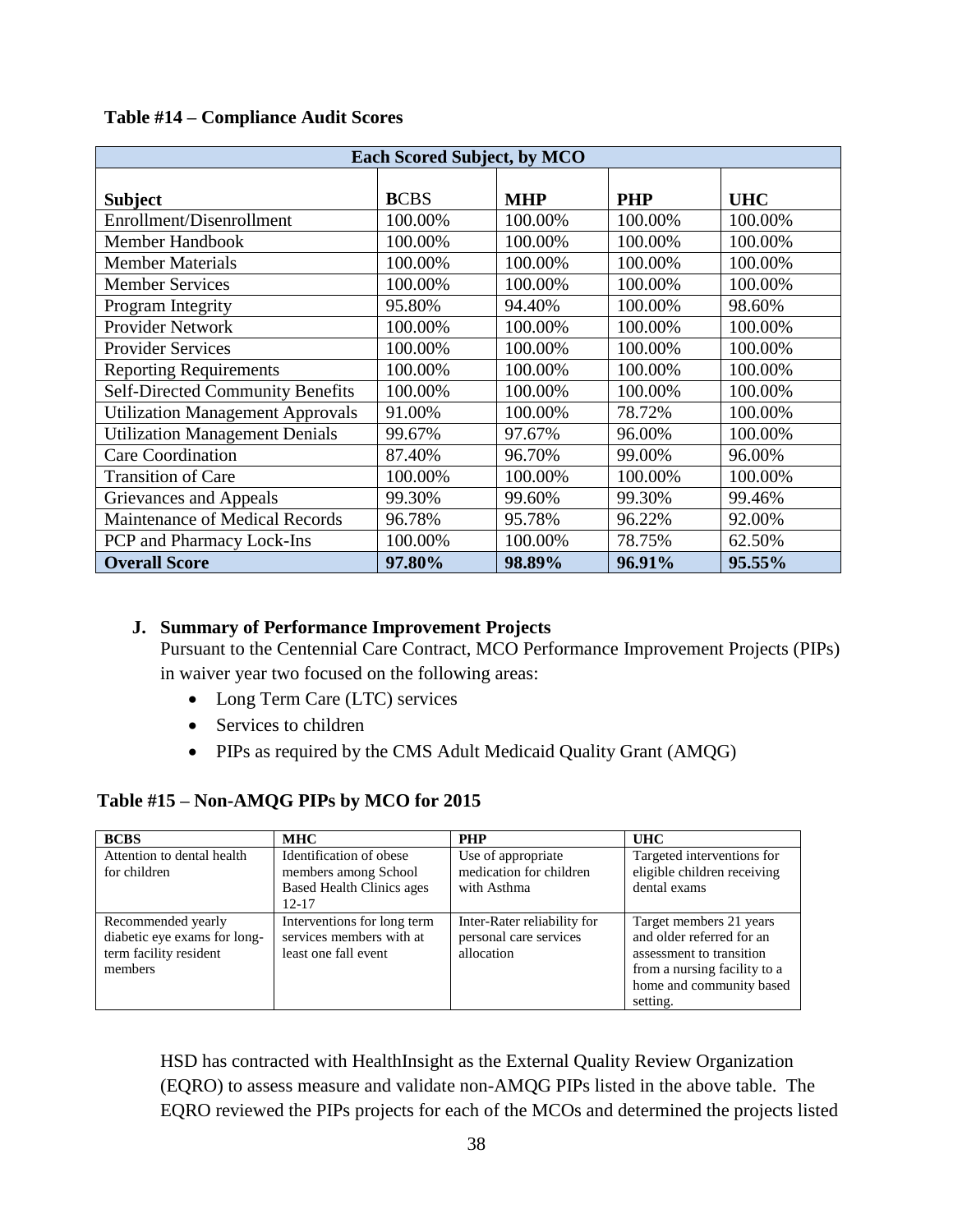were in full compliance with Centennial Care contractual requirements.

The two PIPs managed through the CMS AMQG were:

- 1. Prevention and enhanced disease management for diabetes
	- Diabetes, short-term complications admission rate.
	- Comprehensive diabetes care: low density lipoprotein-cholesterol (LDL-C).
	- Comprehensive diabetes care: hemoglobin A1c testing.
- 2. Screening/management for clinical depression
	- Antidepressant medication management.
	- Screening for clinical depression and follow-up plan.

HSD observed the following results for each of the focused areas:

- 1. Prevention and enhanced disease management for diabetes
	- Diabetes, short-term complications admissions rate: Fluctuation among the MCOs noted with two improving in the 18-64 age groups and two improving in the 65 and older group.
	- Comprehensive diabetes care LDL-C testing: MCO expected performance was not met for this measure. This decline in performance can be attributed to Healthcare Effectiveness Data Information Set (HEDIS) retiring LDL testing for diabetics in 2015.
	- Comprehensive diabetes care hemoglobin A1c testing: Improvements were noted with three MCOs improving in the 18-64 age groups and two improving in the 65 and older group.
- 2. Screening/Management for clinical depression and follow up plan
	- Antidepressant medication management: Overall improvements were noted in the 18-69 age groups and 65 and older group.
	- Screening for clinical depression and follow-up plan: Fluctuations among the MCOs noted with two improving in the 18-64 age groups and three improving in the 65 and older group.

The AMQG ended in December 2015. To keep the goals of the grant sustainable beyond the end of the grant, HSD has incorporated these PIPs into the Centennial Care contract effective January 1, 2016.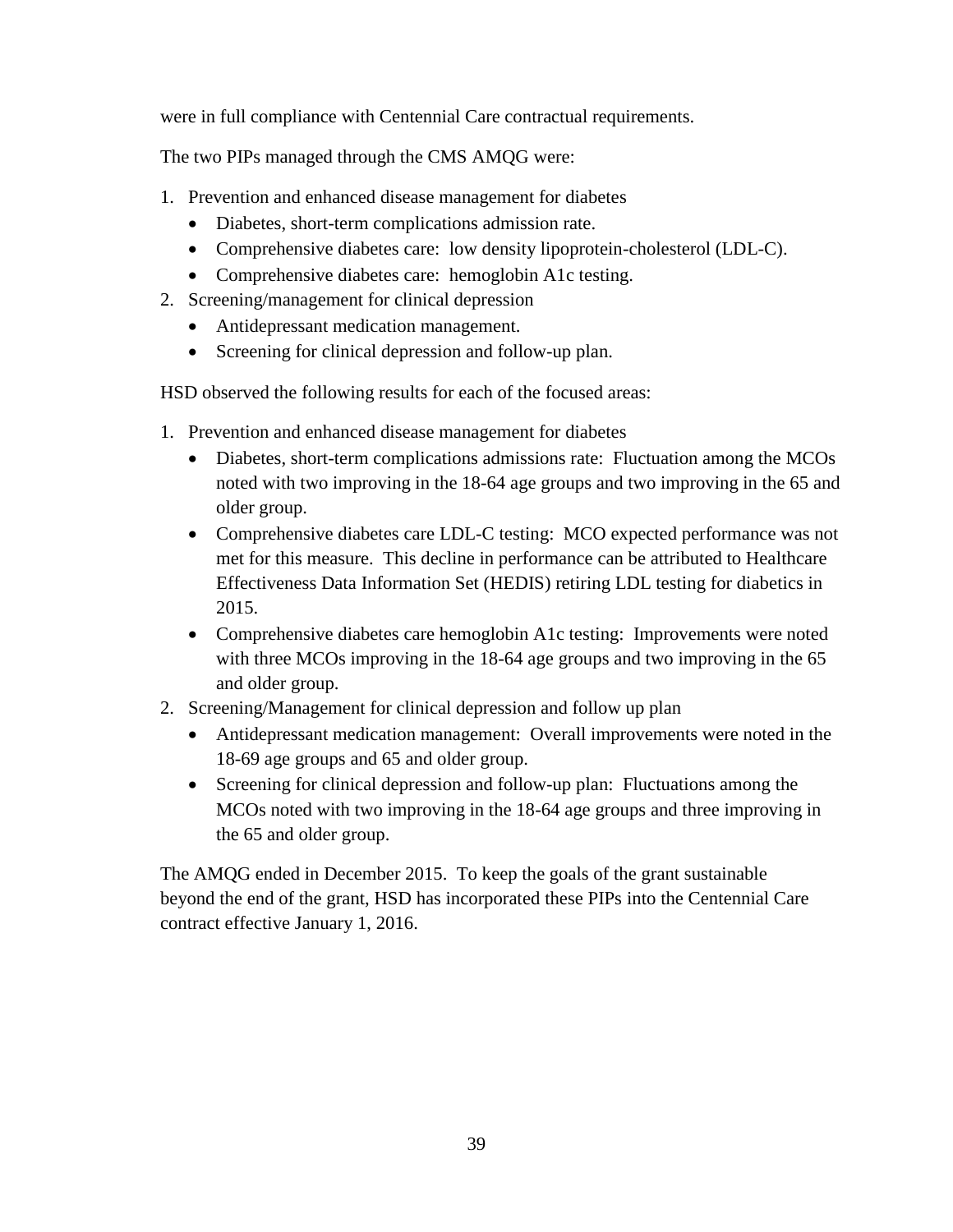# **K. Outcomes of Performance Measure Monitoring**

The baseline years for setting future targets and thresholds for all Centennial Care performance and tracking measures are 2014 and 2015. HSD has included eight HEDISbased performance measures (PMs) into the Centennial Care contract that will be tracked by the EQRO. The eight PMs are as follows:

- PM#1-Annual dental Visit
- PM#2-Use of appropriate medications for people with asthma
- PM#3-Controlling high blood pressure
- PM#4-Comprehensive diabetes care HbA1c testing
- PM#5-Timeliness of prenatal and postpartum care
- PM#6-Frequency of on-going prenatal care
- PM#7-Antidepressant medication management
- PM#8-Follow-up after hospitalization for mental illness

The PMs have a continuous enrollment requirement of greater than or equal to 365 days. HSD has contracted with HealthInsight as the External Quality Review Organization (EQRO) to assess performance measures. EQRO review rated each MCO's performance management programs in full compliance with Centennial Care contractual requirements.

The EQRO reviewed and rated each MCO according to External Quality Review (EQR) CMS protocol 2. Performance rates reported represent members during calendar year 2014. MCO performance rates are compared with average rates reported from the Department of Health and Human Services Region V1.

| <b>MCO Performance Measures</b>                       | <b>BCBS</b> | <b>MHP</b> | <b>PHP</b> | <b>UHC</b> | <b>Regional</b><br>Average |
|-------------------------------------------------------|-------------|------------|------------|------------|----------------------------|
| <b>Annual dental visit</b>                            |             |            |            |            |                            |
| <b>Ages 2-21</b>                                      | 57.46       | 62.75      | 68.14      | 41.52      | 44.52                      |
| Use of appropriate medications for people with asthma |             |            |            |            |                            |
| <b>Ages 6-11</b>                                      | 91.59       | 89.84      | 91.06      | <b>NR</b>  | 91.55                      |
| Ages 12-18                                            | 84.85       | 84.40      | 79.41      | <b>NR</b>  | 88.36                      |
| <b>Controlling high blood pressure</b>                |             |            |            |            |                            |
| Ages 18-86                                            | 51.66       | 49.88      | 55.95      | 53.04      | 46.59                      |
| <b>Comprehensive diabetes care</b>                    |             |            |            |            |                            |
| Eye Exam                                              | 54.23       | 56.51      | 47.75      | 65.21      | 46.64                      |
| <b>HbA1c Testing</b>                                  | 83.42       | 85.65      | 86.52      | 84.43      | 82.55                      |
| <b>Medical Attention for Nephropathy</b>              | 78.61       | 74.83      | 79.53      | 83.70      | 77.04                      |
| Poor HbA1c Control (Inverse rate/lower is better)     | 47.26       | 49.89      | 43.93      | 49.15      | 56.70                      |
| <b>Prenatal and postpartum care</b>                   |             |            |            |            |                            |

# **Table #16 – MCO Performance Measures**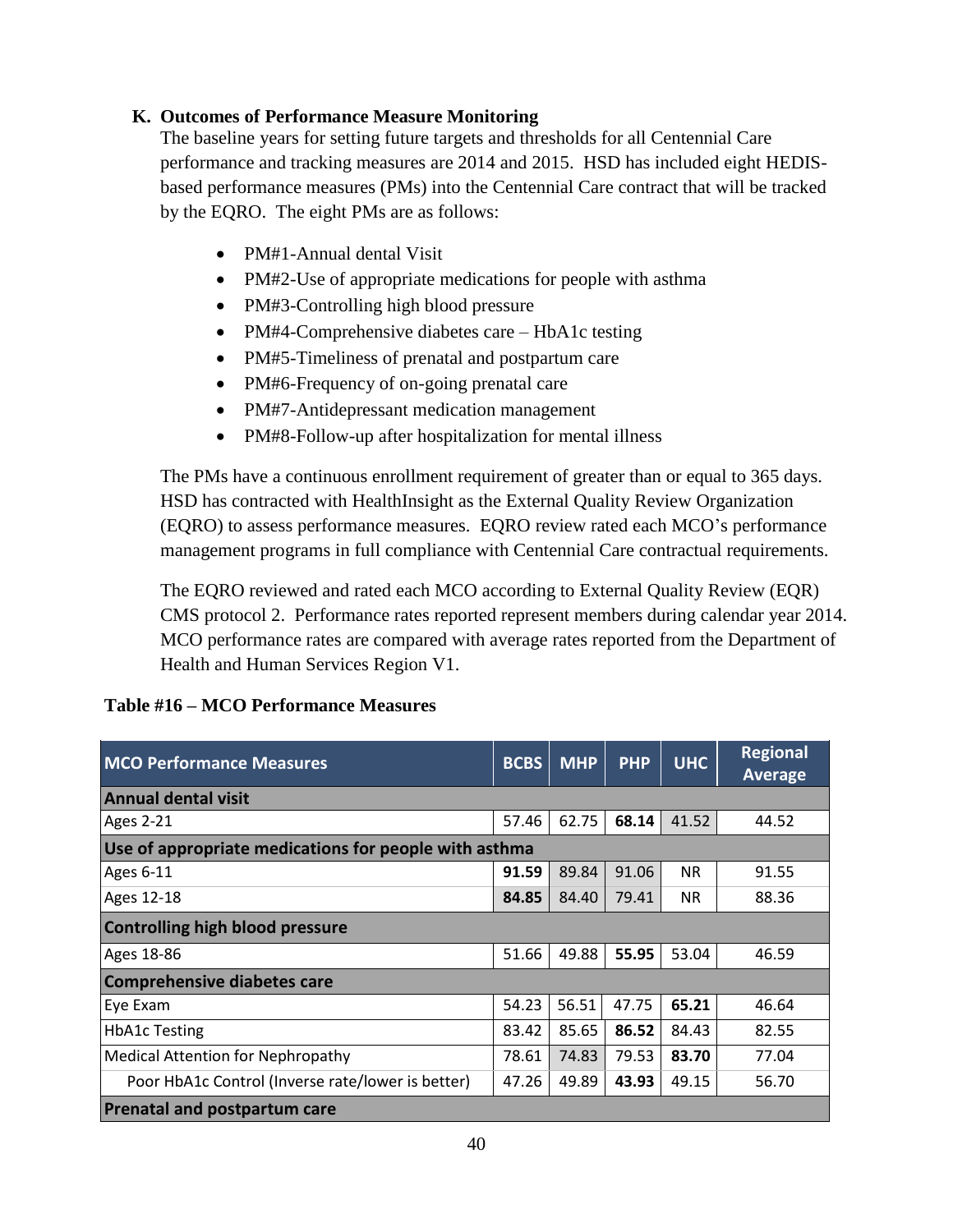| Timeliness of (initiating) prenatal care                                          | 73.08 | 76.80 | 77.88 | 63.75 | 84.64 |  |
|-----------------------------------------------------------------------------------|-------|-------|-------|-------|-------|--|
| Completion of postpartum visit                                                    | 54.52 | 54.50 | 61.88 | 48.18 | 58.01 |  |
| <b>Frequency of ongoing prenatal care</b>                                         |       |       |       |       |       |  |
| Completed more than 80% of anticipated visits                                     | 55.20 | 61.04 | 48.71 | 42.58 | 60.47 |  |
| <b>Antidepressant medication management</b>                                       |       |       |       |       |       |  |
| Effective acute phase treatment                                                   | 59.97 | 53.50 | 53.94 | 62.50 | 49.28 |  |
| Effective continuation phase treatment                                            | 47.77 | 38.63 | 38.97 | 48.34 | 33.97 |  |
| Follow-up after hospitalization for mental illness                                |       |       |       |       |       |  |
| 7-days after discharge                                                            | 39.00 | 41.80 | 43.14 | 55.16 | 42.70 |  |
| 30-days after discharge<br>67.88<br>58.49<br>71.00<br>64.80<br>64.03              |       |       |       |       |       |  |
| Bolded text: Bolded text indicates the highest performance rates reported in N.M. |       |       |       |       |       |  |

**Greyed areas**: Greyed areas indicate performance rates below Regional Averages.

#### **L. Annual Consumer and Family/Caregiver Satisfaction Survey**

HSD conducts an annual consumer, family/caregiver, and youth satisfaction survey for Centennial Care members identified with BH needs. This is a joint effort between CYFD, HSD, and the four MCOs. The results are used to identify areas for service improvement.

The Survey reports on seven domains that are then able to be compared with national data. The seven domains are:

- Access
- Participation in Treatment
- Improved Functioning
- Social Connectedness
- Quality and Appropriateness
- Cultural Sensitivity Outcomes
- Overall Satisfaction

Please see Attachment G – Satisfaction Survey, for more information and findings from DY2.

#### M. **Summary of Plan Financial Performance**

HSD's analysis of quarterly financial reports raised questions and issues around Nursing Facility Level of Care (NFLOC) and Setting of Care (SOC) determinations and timely NFLOC and SOC span submissions. With NFLOC and SOC spans updated in the MMIS system, HSD reconciled all SOC submissions for retrospective spans of time in 2016 and 2014 for the long term care programs. HSD processed all related retrospective capitation payments/recoupments which affected all programs. With the completion of the system and payment reconciliations, MCOs were asked to resubmit the CY2014 annual supplement financial reports for all programs (PH, BH, LTSS, OAG-PH, OAG-BH). HSD's analysis of the resubmitted CY14 financial reports will focus on the reclassification of LTSS and OAG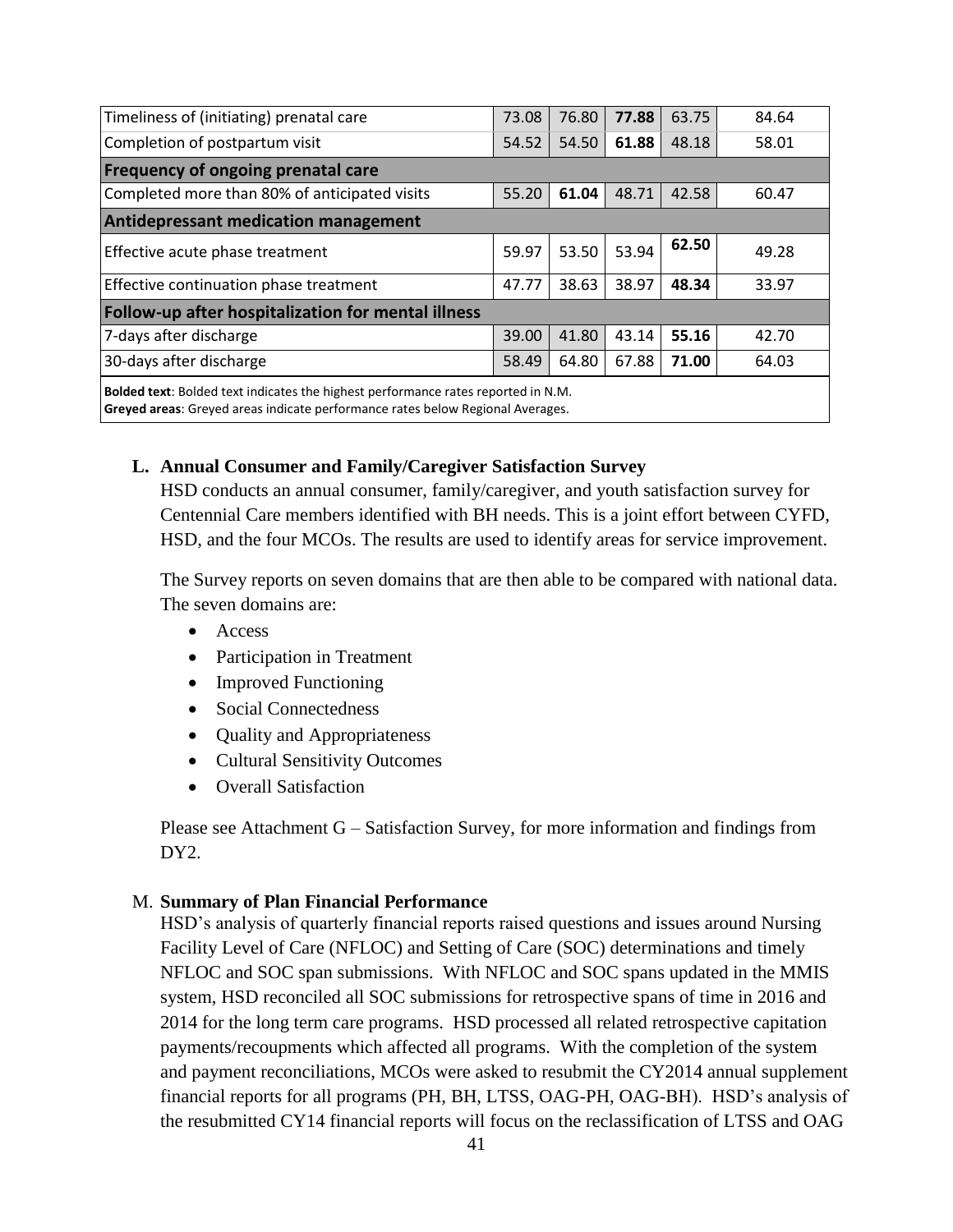members and their corresponding claims/expenses to the appropriate program/cohort/SOC as well as consistent and uniform reporting by all MCOs.

All MCOs submitted their CY2015 fourth quarter financial reports on the due date of February 15, 2016. HSD's attention will continue to be focused on the categorization of members and their corresponding claims/expenses to the appropriate program/cohort/SOC within the financial reports. Also, HSD is working to reconcile the data in the financial reports to MCO encounter data. MCOs have been asked to submit a standing Ad Hoc report that will aid in the analysis of financial and encounter data.

Currently, HSD is in the process of performing the various reconciliations that are required under the Centennial Care contract for CY2014 and CY2015. The CY2015 annual supplement financial reporting is due in mid-May 2016. The annual reporting will include a reconciliation and explanation of the calendar year estimates used as part of its accrual method of accounting. In an effort to increase efficiency, HSD will utilize the information provided within the financial reports, applicable programmatic reports as well as MCO encounter data to evaluate financial and operational performance at both individual MCO level and an aggregate level.

#### **N. Analysis of Service Reductions through the Service Planning Process**

Any reduction, suspension, denial or termination of previously authorized HCBS services for a member under a section 1915(c) waiver who transitioned to Centennial Care and continued to meet Nursing Facility Level of Care had to be reviewed by HSD for the first 6 months of 2014. HSD approved two of seven requests for that first six month period. The annual review for Calendar Year 2014 Service Plan Reductions included 16 member chart reviews. All reductions were justified with the documentation found in the review indicating an increase in member abilities or refusal by member due to preference for use of natural supports.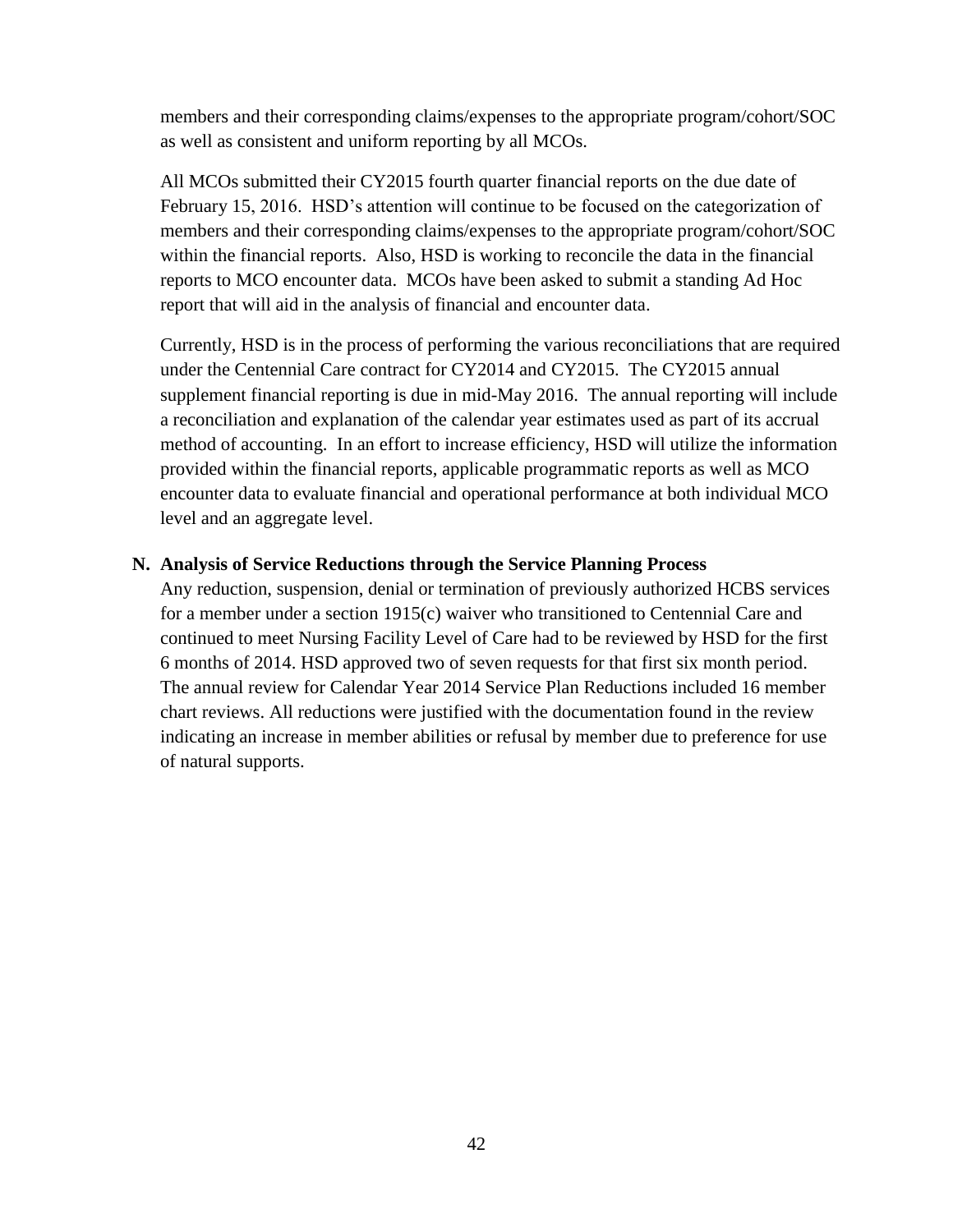# **Section VI: Summary of Quality of Care/Health Outcomes for AI/AN Beneficiaries**

During the second year of the waiver, data indicated that all MCOs had increases for Native Americans to specialty care visits for cardiology, orthopedic visits, and Licensed Professional Clinical Counselors. All Centennial Care MCOs are striving to increase the numbers of HRAs completed in 2015 for Native Americans, some by partnering with tribal organizations to find "unable to locate" members. The MCOs are also working to increase attendance at their NAAB meetings. All MCOs have extended invitations to tribal leadership for their NAAB meetings.

In the second waiver year, three of the four MCOs saw decreased medical admissions rates for Native Americans. The average length of stay also decreased by 60 percent during 2015. The following chart outlines the top 10 Community Benefits utilized during the first half of 2015 (January  $1^{st}$  through June  $30^{th}$ ).

| <b>Rank</b> | <b>Procedure Code Description</b>                 |
|-------------|---------------------------------------------------|
| 1           | Personal Care (per hour)                          |
| 2           | Personal Care-Directed Admin Fee (unit + month)   |
| 3           | Environmental Modification (per project)          |
| 4           | Assist Living (per month)                         |
| 5           | Related Goods including sales taxes               |
| 6           | Personal Care-Directed training (15 min)          |
| 7           | Non-Medical Transportation (trips, passes, miles) |
| 8           | Emergency Response (month)                        |
| 9           | Adult Day Health (15 min)                         |
| 10          | Private Duty Nursing for Adults-LPN (15 min)      |

# **Table #17 – Highest Utilized Community Benefit Services by Native Americans**

For BH services in frontier areas, all four MCOs met the access to services targets by 80 percent or more. For PH services, three of the four MCOs met access to care by 80 percent or more in frontier areas.

In WY2, frequently accessed value added services by Native American members included traditional healing, educational/incentive programs for pregnant women, dental varnish, and additional vision services. One MCO offered a value added service of sleep studies that had high utilization. Another MCO offered an upgraded transportation benefit that was frequently utilized by its Native American members.

HSD will continue to monitor health outcomes for Native American Centennial Care members through enhanced reporting from the MCOs in the third waiver year.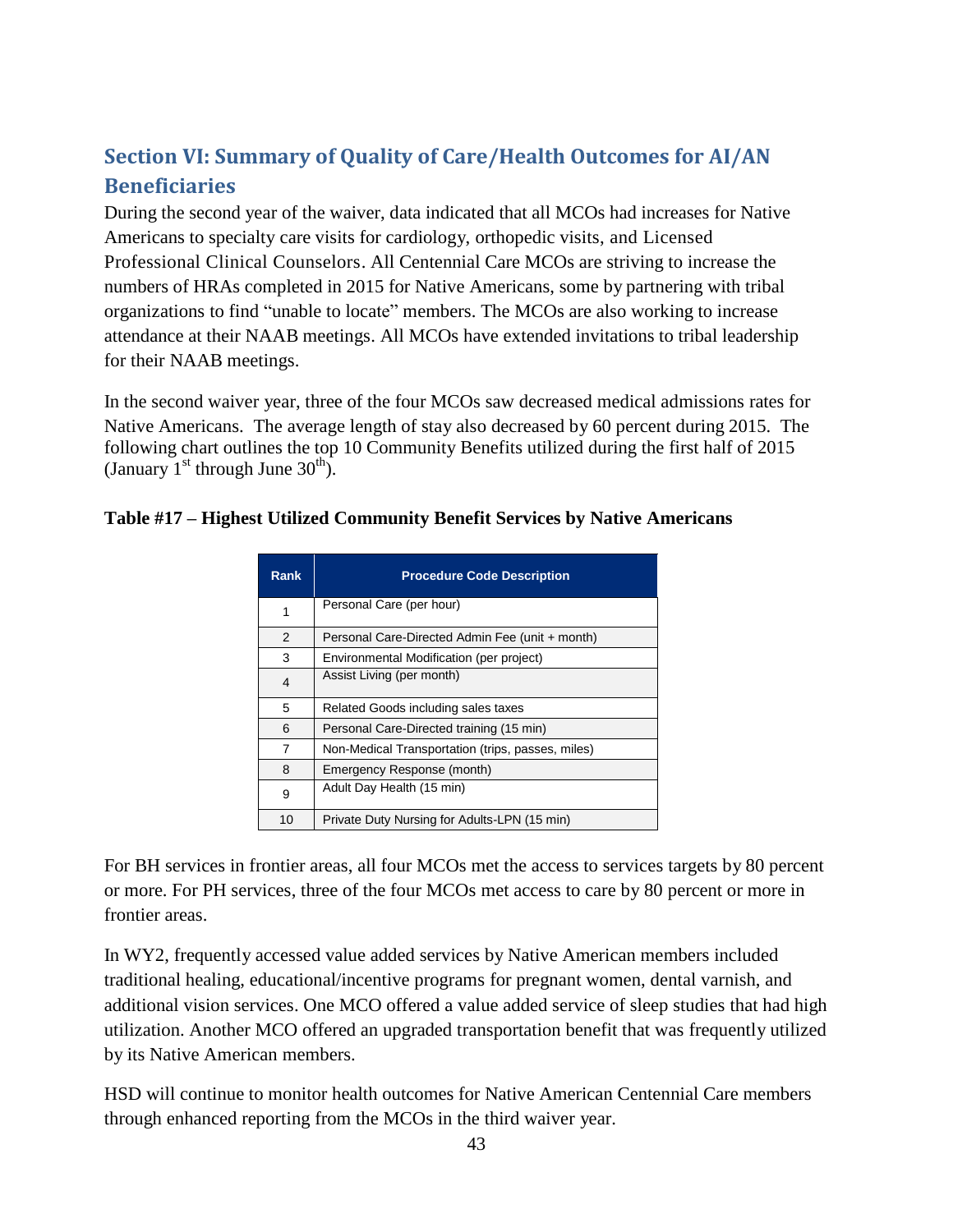#### **A. Native American Advisory Meetings**

Centennial Care established the Native American Technical Advisory Committee (NATAC), a subcommittee of the Medicaid Advisory Committee comprised of tribal leaders, and/or appointed tribal representatives, IHS, tribal 638 clinics, and state leadership, to:

- Advise the Medicaid program about how to best serve the tribal communities and Native American Centennial Care members on resolution of issues with MCOs and to facilitate successful reimbursement and reduce administrative burden; and
- Address issues related to enrollment, access to care and payment for services and review of program data.

The MCOs are also required to conduct individual MCO quarterly Native American Advisory Board (NAAB) meetings to address issues related to benefits, access and delivery of services, and other concerns specifically related to Native American enrollees.

| <b>MCO</b>  | <b>Location/Date of Board Meeting</b> | <b>Issues/Recommendations</b>                                                                                                                                                                                                                                                                                                                               |
|-------------|---------------------------------------|-------------------------------------------------------------------------------------------------------------------------------------------------------------------------------------------------------------------------------------------------------------------------------------------------------------------------------------------------------------|
| <b>UHC</b>  | Bernalillo, NM                        | UHC has proposed to partner with the NM Indian Affairs<br>Department (IAD) for their next NAAB meeting. They will                                                                                                                                                                                                                                           |
|             | 3/5/15                                | work with I/T/Us, Tribal administrators, and health directors<br>to increase membership at the NAAB meetings. One concern<br>is the lack of Native American members at their NAAB<br>meetings.                                                                                                                                                              |
| <b>MHNM</b> | Albuquerque, NM<br>3/18/15            | Molina offers Native American Advisory Board meetings<br>quarterly to providers as well as members. They have a high<br>turnout of members at their meetings. At their last Native<br>American provider board meeting they focused on care<br>coordination, self-directed and agency based community<br>benefits.                                           |
| PHP         | Albuquerque, NM<br>3/20/15            | Members suggested that the HRAs be standard for all MCOs<br>and that PE determiners give the HRA to members when<br>they are approved for Medicaid. Tohajiilee wants to pursue a<br>partnership agreement with PHP for BH services. I/T/U<br>providers requested more training on Centennial Care billing<br>(which PHP scheduled for the following month). |

# **Table #18 – Schedule of DY2 NAAB Meetings**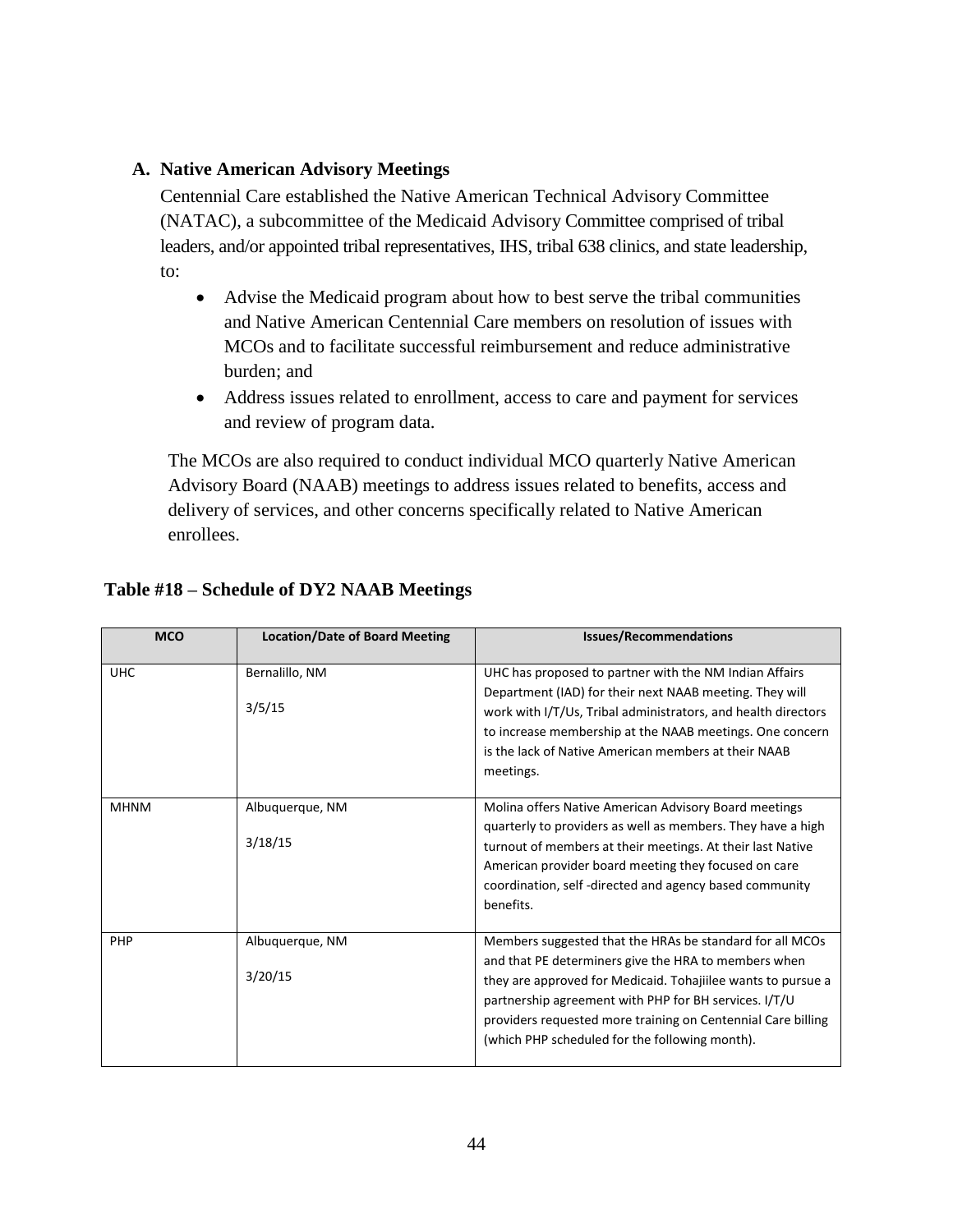| <b>MCO</b>    | <b>Location/Date of Board Meeting</b>                               | <b>Issues/Recommendations</b>                                                                                                                                                                                                                |
|---------------|---------------------------------------------------------------------|----------------------------------------------------------------------------------------------------------------------------------------------------------------------------------------------------------------------------------------------|
| <b>BCBSNM</b> | Zuni Pueblo, NM<br>3/26/15                                          | BCBSNM held their first quarter meeting at the Tribal<br>Administration at Zuni Pueblo which resulted in many more<br>attendees, including Tribal leadership. They plan to schedule<br>future advisory board meetings in Tribal communities. |
| <b>MHNM</b>   | Gallup, NM<br>5/08/15                                               | MHNM had a very large turnout at this event (well over 60<br>people). MHNM answered questions on care coordination,<br>MHNM providers in the Gallup area, prescriptions, and<br>Centennial Rewards.                                          |
| <b>UHC</b>    | Farmington, NM<br>6/04/15                                           | There were around 14 providers present for this NAAB<br>meeting. There were guest speakers from the American<br>Cancer Society, Logisticare (transportation vendor), and a<br>Traditionalist from First Nations Community Healthsource.      |
| <b>BCBSNM</b> | Crownpoint, NM<br>6/10/15                                           | BCBSNM held their second quarter NAAB meeting at the<br>Crownpoint Chapter House. About 35 people were in<br>attendance. Good audience participation and interaction. No<br>concerns.                                                        |
| <b>PHP</b>    | Gallup, NM<br>6/19/15                                               | PHP presented on their traditional healing benefit and<br>explained how care coordination works. About 15 people<br>attended the meeting.                                                                                                    |
| <b>BCBSNM</b> | Acoma/Laguna/Canoncito Hospital<br>San Fidel, New Mexico<br>8/12/15 | About 17 participants attended. BCBSNM presented on the<br>Centennial Rewards program, (alternative benefits plan<br>(ABP) benefits, and answered questions.                                                                                 |
| <b>UHC</b>    | Mescalero Apache Tribal Offices<br>Mescalero, New Mexico<br>9/3/15  | There were about 14 providers at the UHC NAAB meeting.<br>UHC had guest speakers from the American Cancer Society<br>and Logisticare (transportation vendor). There was also good<br>turnout by Tribal members and Tribal leadership.        |
| <b>MHNM</b>   | Santa Fe Indian Hospital<br>Santa Fe, New Mexico<br>9/22/15         | Twelve members attend this meeting. MHNM answered<br>questions about care coordination, the traditional healing<br>benefit, and how to access services.                                                                                      |
| <b>PHP</b>    | Jemez Pueblo, New Mexico<br>9/25/15                                 | PHP presented on their services and focused on care<br>coordination. About 6 people attended the meeting.                                                                                                                                    |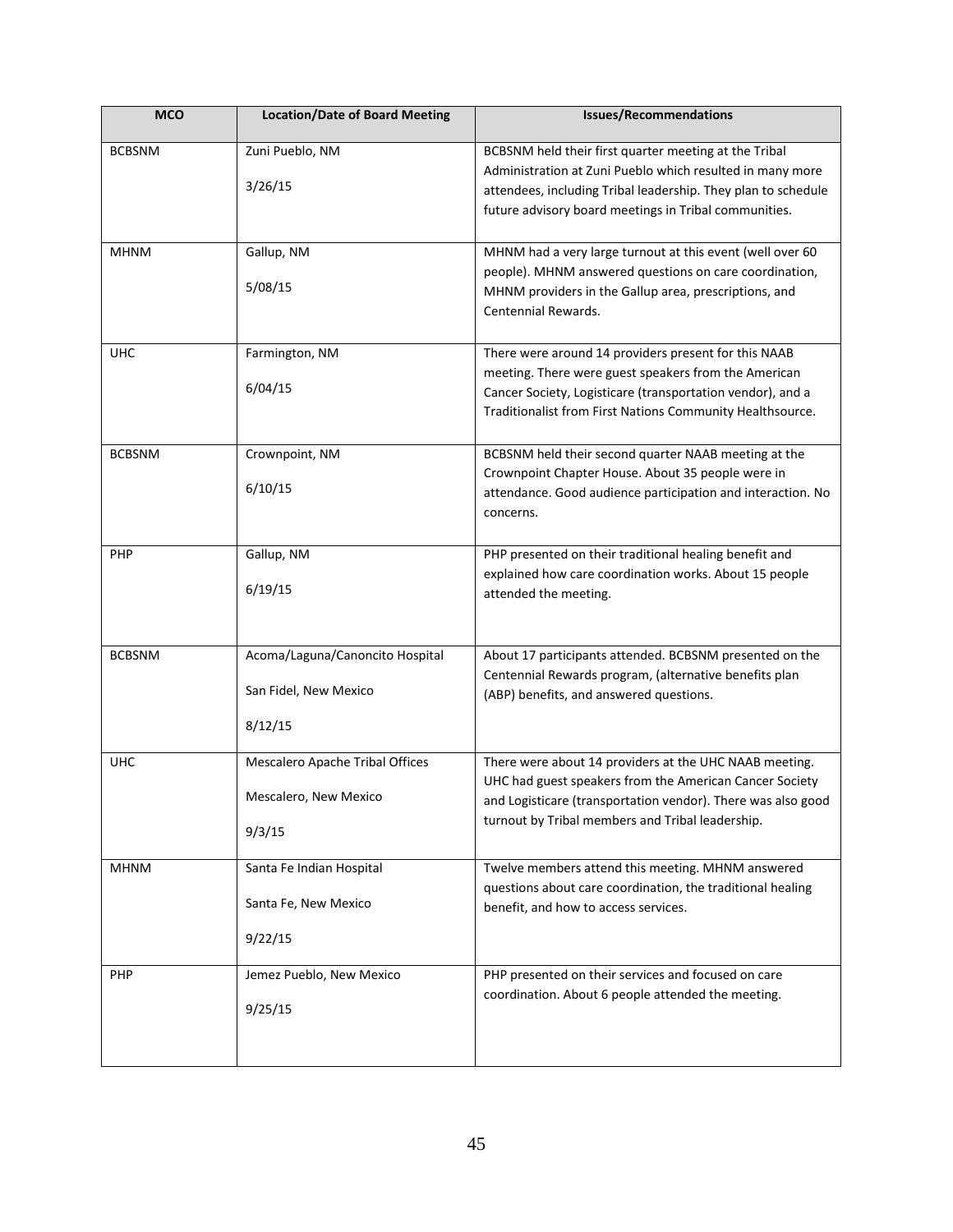| <b>MCO</b>    | <b>Location/Date of Board Meeting</b>                                   | <b>Issues/Recommendations</b>                                                                                                                                                                                                                                                                                              |
|---------------|-------------------------------------------------------------------------|----------------------------------------------------------------------------------------------------------------------------------------------------------------------------------------------------------------------------------------------------------------------------------------------------------------------------|
| <b>UHC</b>    | Farmington, NM<br>November 10, 2015                                     | UHC had about 20 providers at their NAAB meeting. There<br>was discussion on care coordination, benefits and services,<br>and a discussion on how UHC can improve their services<br>(suggestions for future value added services).                                                                                         |
| <b>BCBSNM</b> | <b>Shiprock Chapter House</b><br>Shiprock, NM<br>11/13/15               | BCBSNM held their NAAB meeting at the Shiprock Chapter<br>House. About 47 participants attended. BCBSNM went over<br>their Centennial Care rewards, ABP benefits, and answered<br>questions regarding transportation, doctors out of state, and<br>care coordination.                                                      |
| <b>MHNM</b>   | <b>Upper Fruitland Chapter House</b><br>Upper Fruitland, NM<br>11/14/15 | About 57 participants attended this meeting. The audience<br>had questions about transportation, if MHNM pays for out of<br>state trips, ramps, wheelchairs, and car seats. Suggestion<br>that future meetings have a larger space, no children at the<br>meeting, and notebooks. The meeting was translated in<br>Navajo. |
| PHP           | Lincoln County Medical Center<br>Ruidoso, NM<br>12/3/15                 | About four providers from IHS attended the meeting. PHP<br>presented on their services and focused on how care<br>coordination works. They also talked about Presbyterian's<br>Financial Assistance Policy for non-insured people needing<br>help with medical bills.                                                      |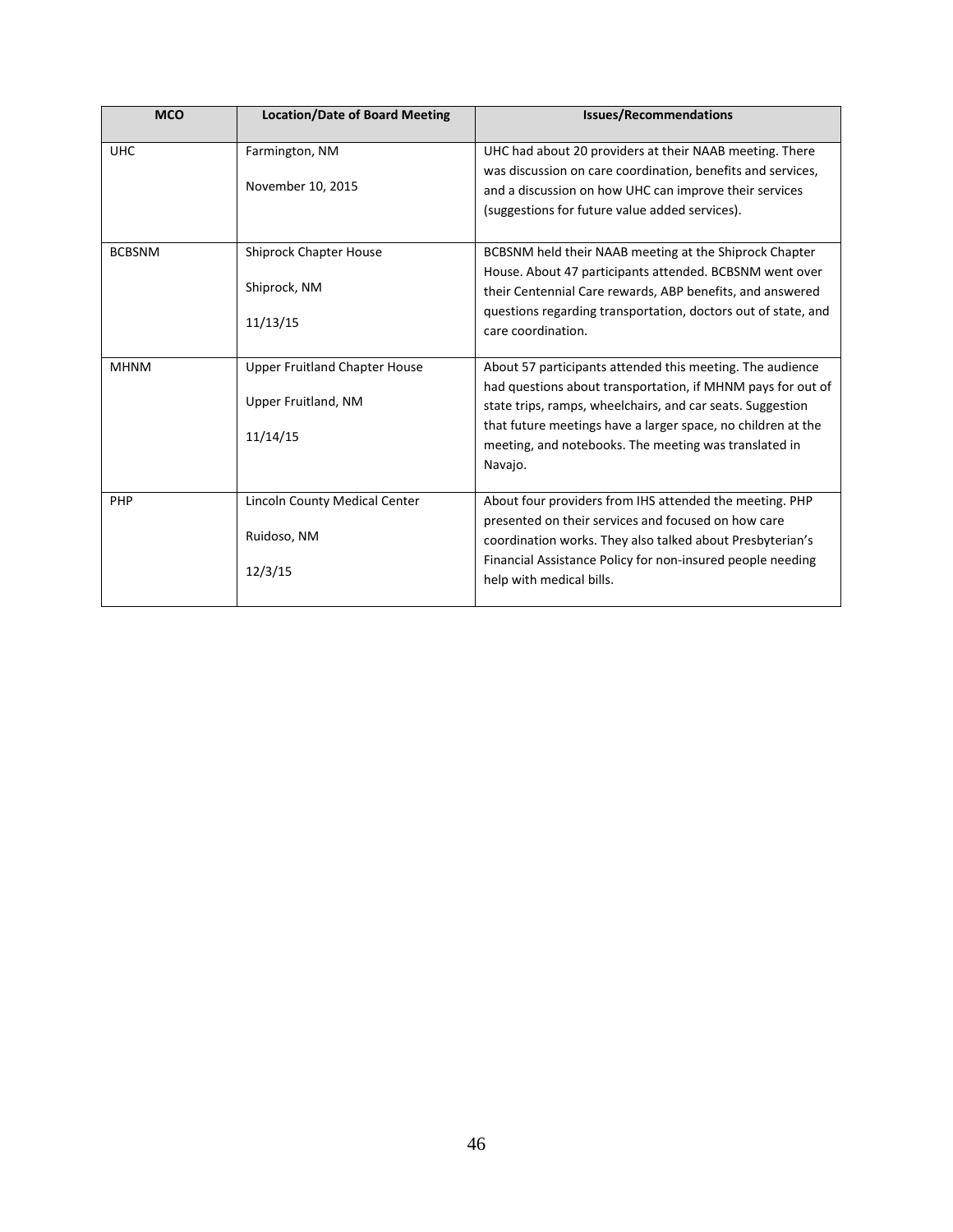# **Section VII: Quality Strategy/HCBS Assurances**

# **A. Quality Strategy**

Several quality initiatives continue to be performed and implemented the Centennial Care program, including Care Coordination, tracking of performance measures, critical incidents reporting and extensive MCO reporting and monitoring by HSD. Many of the quality strategy activities have been previously explained in other sections of this report.

- Please refer to Section II. F. for information on the care coordination audits that took place in 2015.
- Please refer to Section V. N. for information on service plan reduction request reviews.
- HSD continues to review high NF LOC and community benefit NF LOC denials on a quarterly basis to ensure the denials were appropriate and based on NF LOC criteria. No concerns were identified in 2015. Please see Section II. F. for more information on NF LOC reviews and community benefit services reviews.
- In 2015, HSD and the EQRO finalized an external audit tool to be used by the EQRO starting in waiver year two. Please refer to Section V. K. for more information on performance measure monitoring.
- Please refer to Section II. C. for information on critical incidents monitoring.

# **B. HCBS Assurances**

HSD uses the CMS approved Centennial Care Quality Strategy to monitor the HCBS assurances. There are four areas identified in the quality strategy.

# *1. Level of Care (LOC) Determinations*

HSD continues to conduct audits of NF LOC determinations to ensure that members being served through the community benefit have been assessed to meet the required LOC for those services. Please refer to Section II. F. for more information on the NF LOC reviews.

# *2. Service Plans*

To ensure that MCOs appropriately create and implement service plans based on members' identified needs, HSD conducts monthly audits of each MCO to ensure the appropriate implementation of community benefit service plans. Please refer to Section II. F. for more information on HCBS service plan audits.

# *3. MCO Credentialing and/or Verification Policies*

HSD manages provider enrollment for Agency-Based Community Benefit (ABCB) service providers. All interested providers are required to submit an initial application and annual recertification's to HSD to demonstrate that all required provider qualifications are met. HSD ensures that ABCB providers have the appropriate licensure/certification from the appropriate credentialing body.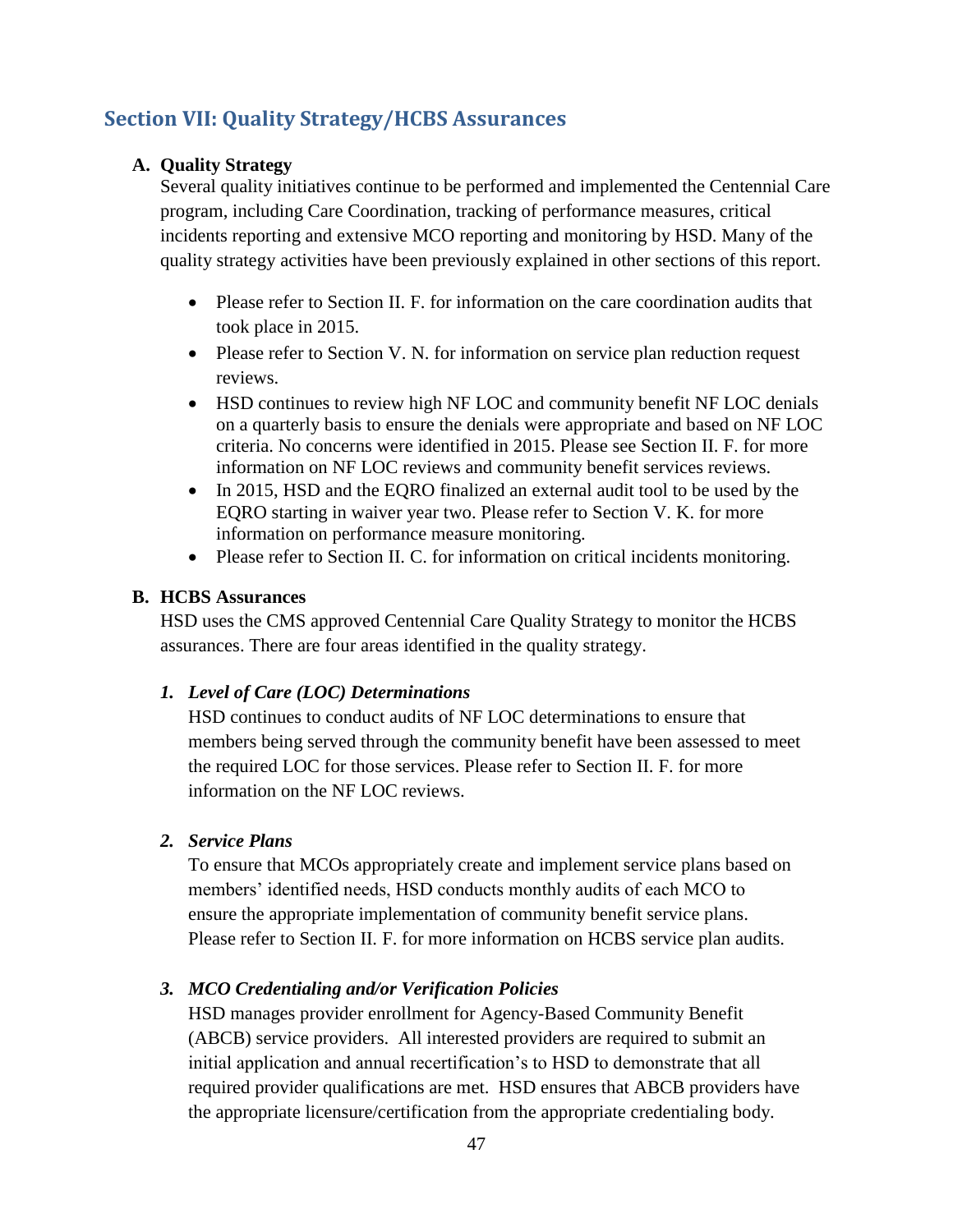Once the provider is credentialed and approved by HSD, the MCOs are notified of the approval which allows the provider to enter into a contract for that approved service.

#### *4. Health and Welfare of Enrollees*

HSD ensures that the MCOs, on an ongoing basis, identify, address, and seek to prevent instances of abuse, neglect and exploitation (ANE). HSD monitors the CI database and MCO reports, follows-up on reports of ANE, and ensures that other agencies are notified as appropriate. HSD provides updates on these activities to CMS in the quarterly reports. Please refer to Section II. C. for the waiver year two report on adverse incidents.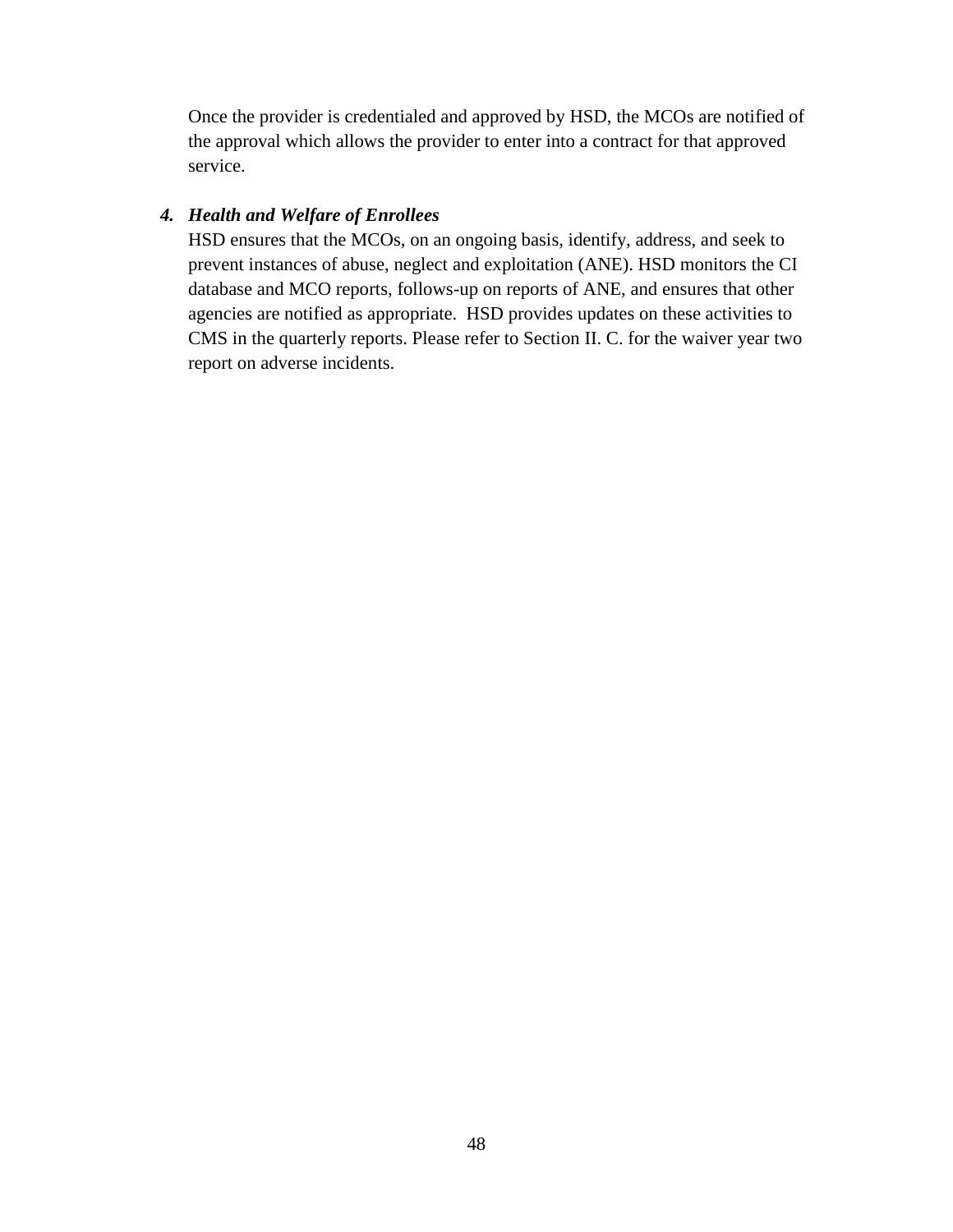# **Section VIII: State Contacts**

| <b>HSD Staff Name and Title</b>                                                | <b>Phone Number</b> | <b>Email Address</b>           | Fax           |
|--------------------------------------------------------------------------------|---------------------|--------------------------------|---------------|
| Nancy Smith-Leslie<br>Director<br>HSD/Medical Assistance<br><b>Division</b>    | (505)827-7704       | Nancy.Smith-Leslie@state.nm.us | (505)827-3185 |
| Angela Medrano<br>Deputy Director<br>HSD/Medical Assistance<br><b>Division</b> | (505)827-6213       | Angela.Medrano@state.nm.us     | (505)827-3185 |
| Jason Sanchez<br>Deputy Director<br>HSD/Medical Assistance<br><b>Division</b>  | (505)827-6234       | JasonS.Sanchez@state.nm.us     | (505)827-3185 |
| Kari Armijo<br>Deputy Director<br>HSD/Medical Assistance<br><b>Division</b>    | (505)827-1344       | Kari.Armijo@state.nm.us        | (505)827-3185 |